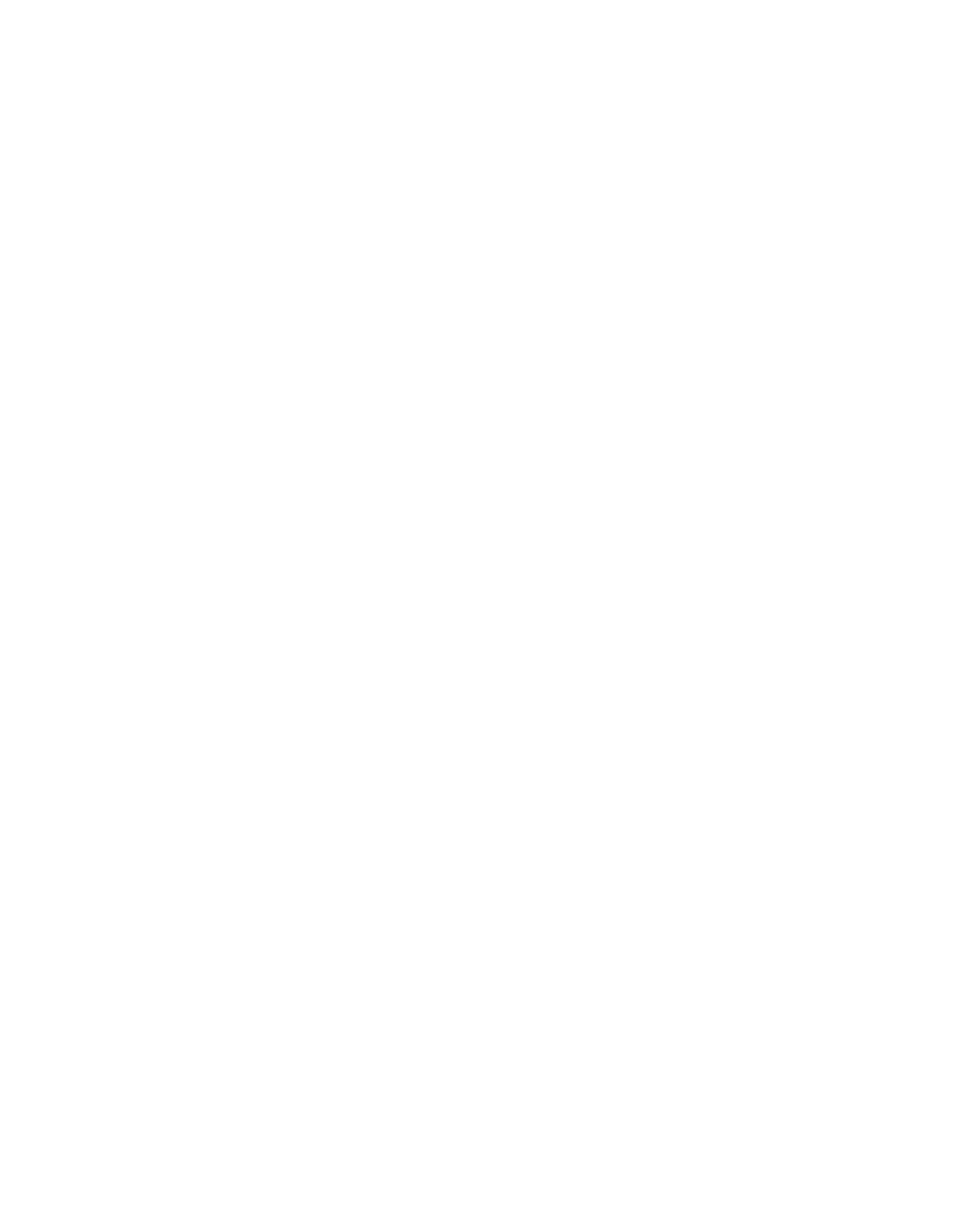# Report of the Taskforce on the Aging of the American Workforce

ò

## *Table of Contents*

| B.                                                                              |  |  |
|---------------------------------------------------------------------------------|--|--|
|                                                                                 |  |  |
|                                                                                 |  |  |
|                                                                                 |  |  |
| F.                                                                              |  |  |
| Workplace Flexibility and Customized Employment 16<br>G                         |  |  |
| Н.                                                                              |  |  |
| Ι.                                                                              |  |  |
| I.                                                                              |  |  |
| К.                                                                              |  |  |
|                                                                                 |  |  |
|                                                                                 |  |  |
| В.                                                                              |  |  |
|                                                                                 |  |  |
| D.                                                                              |  |  |
| Flexible Work Arrangements and Customized Employment for Older Workers. 32<br>E |  |  |
| Tools and Technical Assistance to Support Older Worker Employment 34<br>F.      |  |  |
|                                                                                 |  |  |
|                                                                                 |  |  |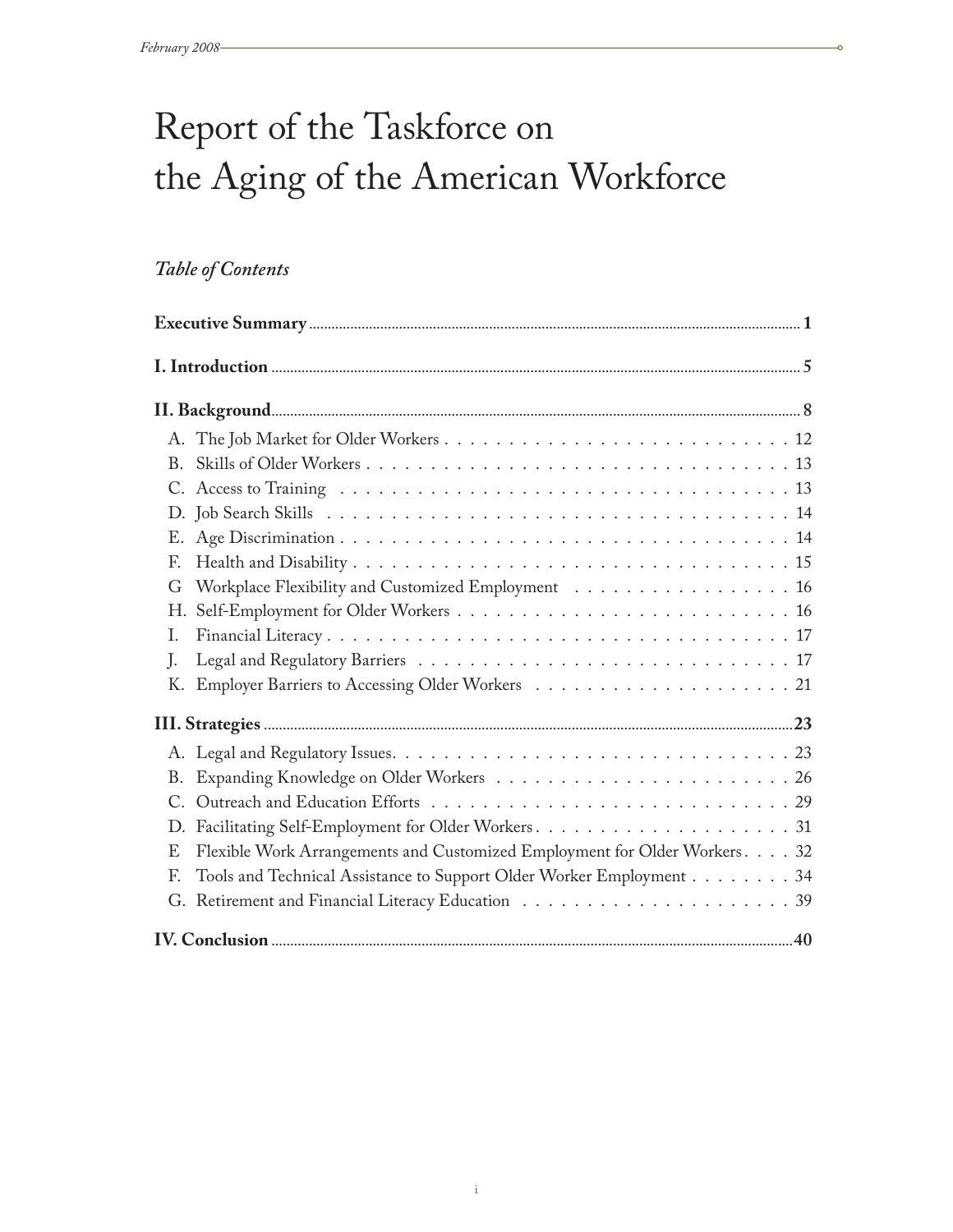*Report of the Taskforce on the Aging of the American Workforce*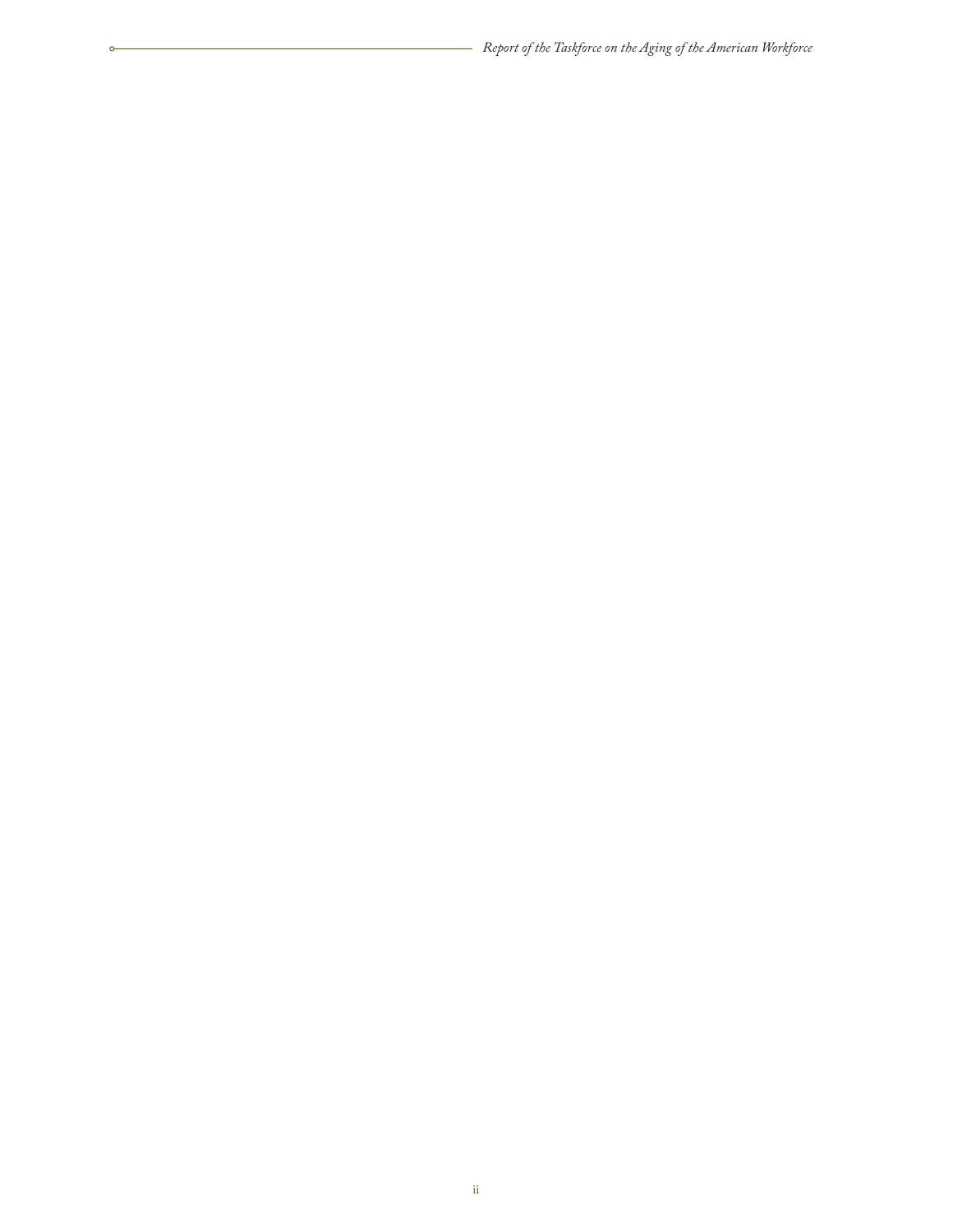## **Executive Summary**

## **A. Aging of the Workforce**

The aging and retirement of the Baby Boomer generation is a dramatic demographic transformation for our country. According to the U.S. Census Bureau, by 2030, 19.7 percent of the population, or about 71.5 million Americans, will be 65 or older, compared with just 12.4 percent in 2000. The aging of the American people will affect many aspects of our society, from the health care system to financial markets, and has many implications for the U.S. labor market. Employers rely on the skills and experience of this skilled labor pool, and as the population ages and more people retire, many industries could face worker and skill shortages.

## **B. Taskforce on the Aging of the American Workforce**

In recognition of the challenges that lie ahead, as well as the opportunities, an interagency effort was launched in May 2006 to focus on the aging of the American workforce and the impact of this demographic change. The *Taskforce on the Aging of the American Workforce* is composed of senior representatives from nine Federal agencies: the Departments of Commerce, Education, Health and Human Services, Labor, Transportation, and Treasury; the Equal Employment Opportunity Commission; Small Business Administration; and Social Security Administration. The Taskforce was chaired by former Assistant Secretary of Labor for Employment and Training Emily Stover DeRocco.

Although the Taskforce agencies individually affect the lives of older workers, the impact of the aging and retirement of the Baby Boomer generation on the labor market warrants a collective response. This effort began, in part, in response to a recommendation by the Government Accountability Office that the Department of Labor convene the relevant government agencies to identify strategies to extend the work life of older Americans. The Senate Special Committee on Aging also requested the Department of Labor launch such an effort.

The *Taskforce on the Aging of the American Workforce* was charged with two primary goals: (1) identifying strategies to enhance the ability of older Americans to remain in or re-enter the labor market and pursue self-employment opportunities; and (2) identifying strategies to enable businesses to take full advantage of this skilled labor pool. When the Taskforce convened in May 2006, the members elected to focus on three main areas: (1) the response of employers to the aging workforce, (2) individual opportunities for employment of older workers, and (3) legal and regulatory issues regarding work and retirement.

The Taskforce worked for several months to examine the key issues within these respective topic areas and to develop strategies to address these issues. This report summarizes the Taskforce's findings and recommendations. Before finalizing the report, a draft of the Taskforce's findings and recommendations was shared with stakeholders from the aging and business communities and others with experience in older worker issues to obtain their feedback.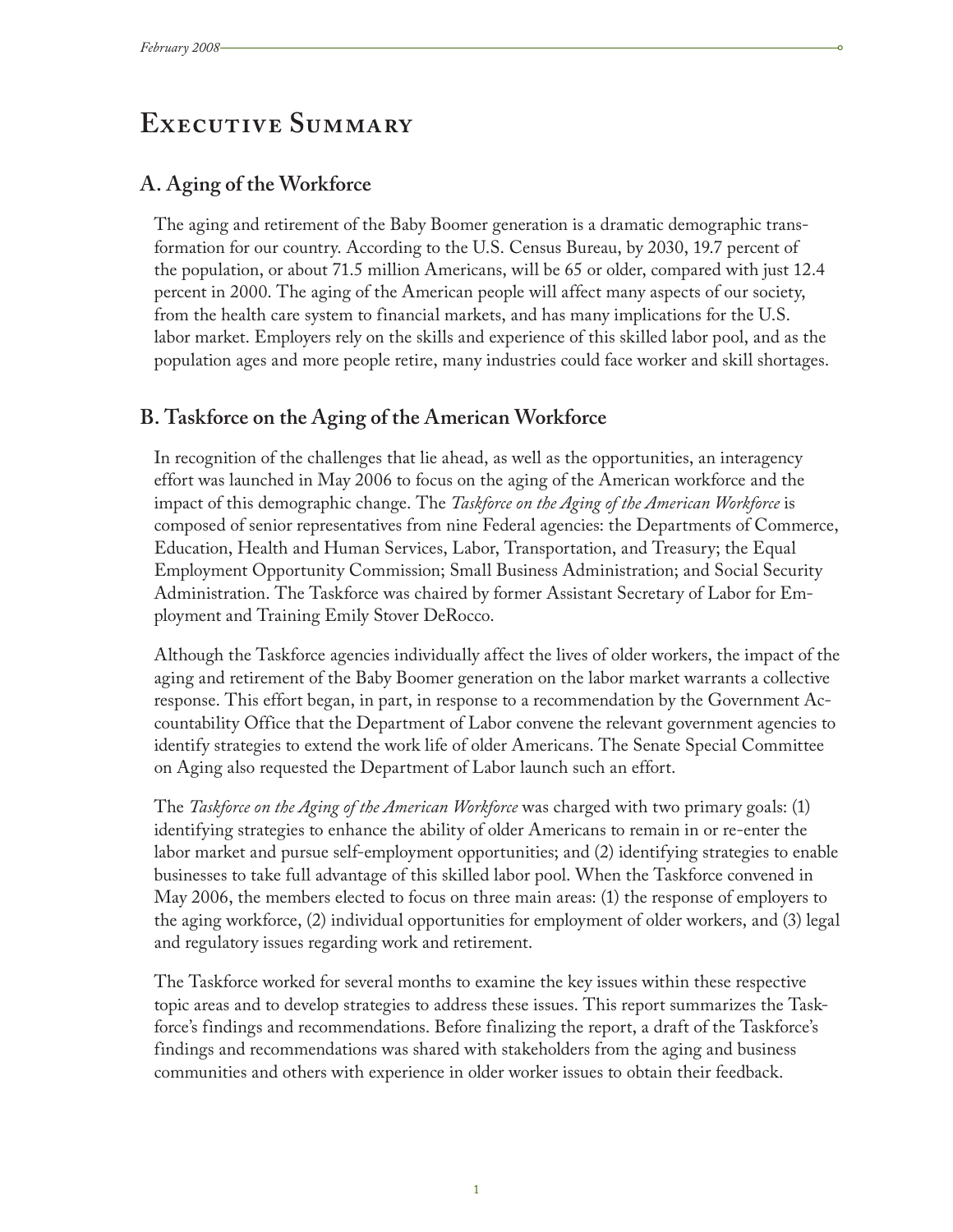## **C. Opportunities and Barriers to Employment of Older Workers**

The report begins with a discussion of the issues related to the aging of the American workforce. In general, older workers are less likely than younger workers to be unemployed, but those who are unemployed take longer to find work.<sup>1</sup> Many encouraging signs point to the prospects of increasing the labor force participation of older individuals. For example, surveys have found that most Americans wish to continue their ties to the work world even after they reach retirement age for a variety of reasons, including the need to build and maintain financial security and the desire to stay productive and socially engaged.

Many older workers confront a variety of barriers to continued employment, however, such as the following:

- Elements of the economy that create a difficult job market for older individuals
- The need to increase skills to keep pace with technological and organizational change
- Limited access to training to update their skills
- Lack of skills and confidence of some older workers to search for a new job
- Age discrimination in the workplace
- • Health problems, disabilities, or physical limitations
- • Limited opportunities for flexible work arrangements and customized employment
- Lack of knowledge on how to start one's own business
- • Poor knowledge about financial needs in retirement
- Elements of retirement laws and regulations that may discourage work participation

These barriers and the issues they raise are discussed in detail in the report.

## **D. Strategies**

The report presents strategies developed by the Taskforce that could address the most significant issues related to the aging of the American workforce. A brief summary of these strategies, which fall into seven categories, follows.

#### *Legal and Regulatory Issues*

Strategies include further policy exploration of legal and regulatory issues by an interagency group, and research on specific issues to determine whether changes are needed to current laws and regulations.

## *Expanding Knowledge on Older Workers*

Strategies include coordinating research and demonstrations by Taskforce agencies to expand

<sup>1</sup> U.S. Congressional Budget Office, "February 2005 Budget Options" (Washington, DC, February 2005), http://www.cbo.gov/ ftpdocs/60xx/doc6075/02-15-BudgetOptions.pdf, 166.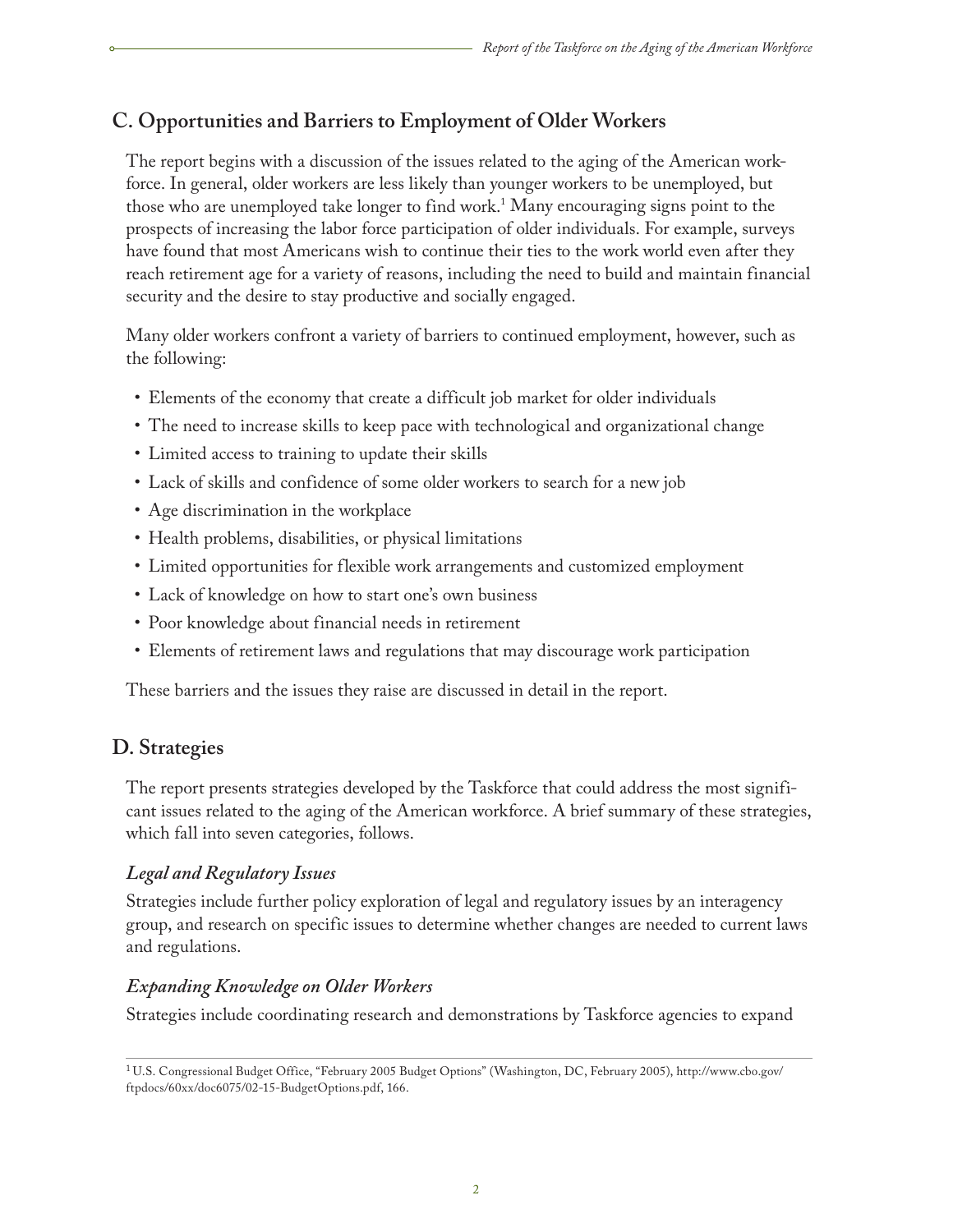knowledge about the most effective strategies for serving older workers, adding questions to a supplement to the Current Population Survey regarding older workers' participation in the labor force, and conducting a special tabulation of census data on older workers designed to match workforce investment areas.

## *Outreach and Education Efforts*

Strategies include developing a blueprint for coordinated public awareness and outreach activities of Taskforce agencies regarding older workers, educating employers and workers on opportunities (such as flexible retirement programs) and requirements (such as age discrimination laws) under current laws, and developing training materials for human resource professionals on how to best respond to an older workforce.

### *Facilitating Self-Employment for Older Workers*

Strategies could include replicating Project GATE (a demonstration project that assists individuals in creating or expanding their own businesses), utilizing the Small Business Administration's (SBA's) Web site to provide targeted information on SBA programs and services for older entrepreneurs, and encouraging access and referrals to SBA resources at One-Stop Career Centers.

### *Flexible Work Arrangements and Customized Employment for Older Workers*

Strategies include promoting accommodations to both recruit and retain older workers with disabilities or limitations through the Job Accommodation Network; providing information on best practices, strategies, and policies for promoting telework; and promoting workplace flexibility for the Federal workforce by having Taskforce agencies model best practices.

#### *Tools and Technical Assistance to Support Older Worker Employment*

Strategies include disseminating products from the President's High Growth Job Training Initiative relevant to older workers, developing a resource guide on available and potential work supports available to older workers, developing an Online Coach that walks older workers and workforce professionals through employment Web resources, creating an inventory of labor market intermediaries serving older workers (e.g., senior job banks), and exploring the possibility of increasing the employment focus of Aging and Disability Resource Centers and enhancing collaboration with One-Stop Career Centers.

#### *Retirement and Financial Literacy Education*

Strategies include making educational resources on retirement and financial literacy available to older workers in One-Stop Career Centers, local Social Security Administration offices, aging service providers, and other appropriate venues.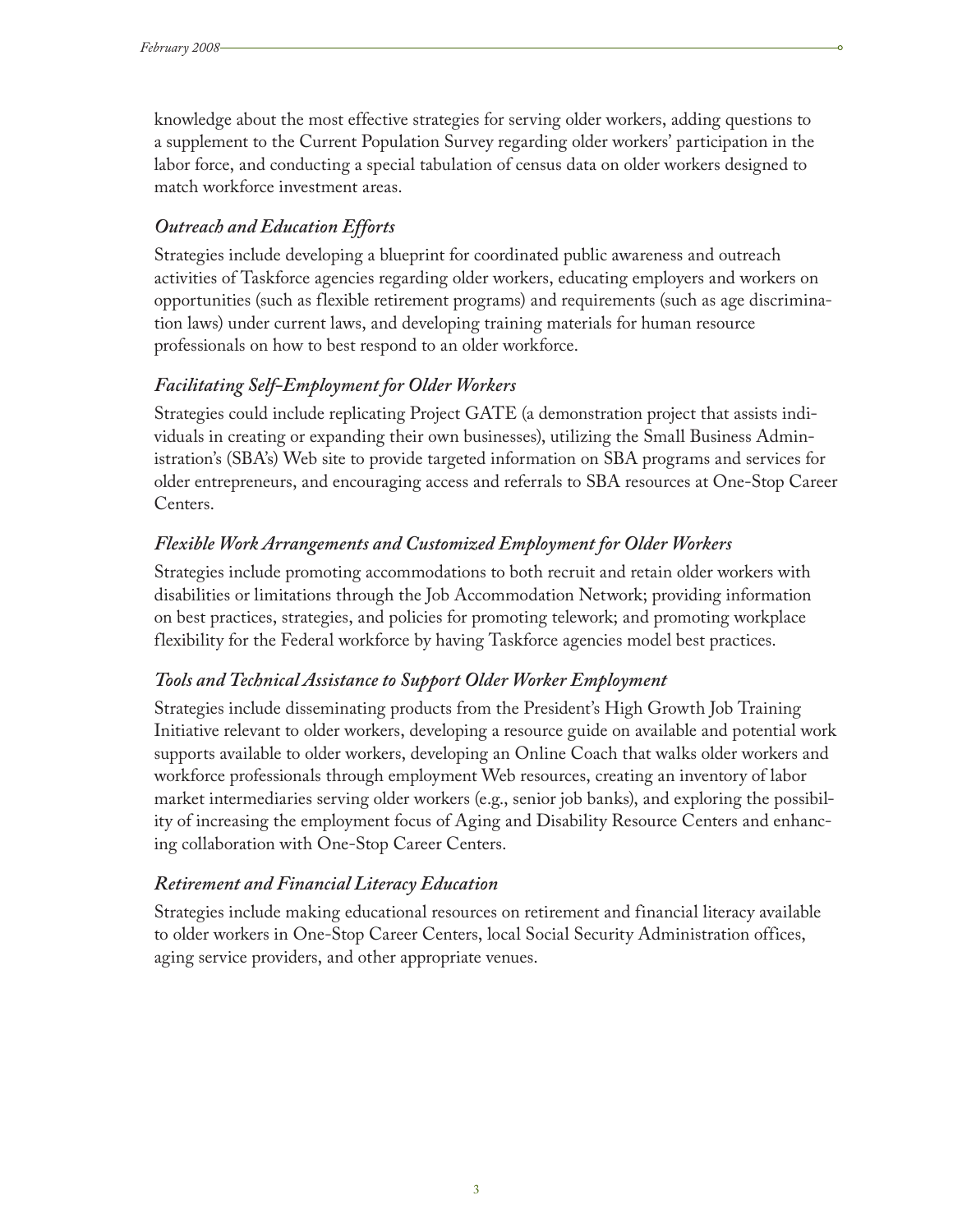The strategies recommended by the Taskforce are intended to be multi-agency efforts, implemented by all Taskforce members or by an appropriate sub-group of agencies. Together, these Federal government agencies—working in partnership with private employers, non-profit organizations, and older workers—can address the challenges and take advantage of the opportunities posed by the aging of the American workforce.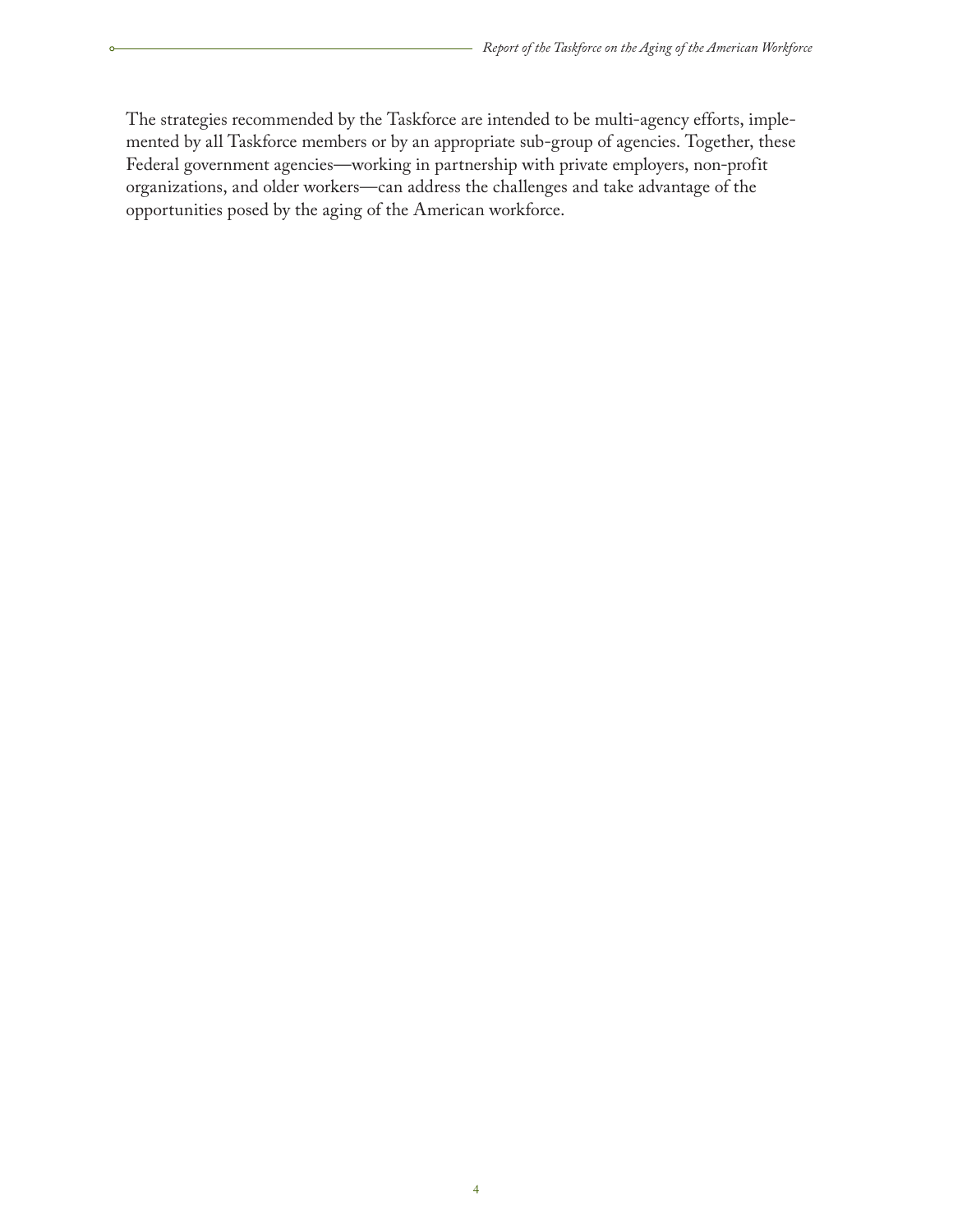## **I. Introduction**

With the aging of the Baby Boomer population, the United States is facing a radical demographic change. According to the U.S. Census Bureau, by 2030, 19.7 percent of the population, or about 71.5 million Americans, will be 65 or older, compared with just 12.4 percent in 2000.<sup>2</sup> The "graying" of the American people will affect many aspects of our society, from the health care system to financial markets. In particular, the aging of the population has many implications for the U.S. labor market, including possible labor and skill shortages. Employers will be challenged to find and train replacements as some of their most experienced workers retire.

In recognition of both the challenges and opportunities that lie ahead, an interagency effort was launched to focus on the aging and retirement of the Baby Boomer generation and the impact on the workforce of this demographic change. The *Taskforce on the Aging of the American Workforce* has brought together agencies from across the Federal government to collectively address the workforce challenges and identify workforce opportunities for our aging population.

The *Taskforce on the Aging of the American Workforce* was created in part in response to a request from the Senate Special Committee on Aging. In that request, Senators Gordon H. Smith (R-Oregon) and Herb Kohl (D-Wisconsin) asked the Department of Labor to prepare a report for Congress and Federal agency leaders to serve as a blueprint for action. The Taskforce's work also responds to recommendations made by the U.S. Government Accountability Office (GAO, formerly the General Accounting Office) that the Department of Labor convene an interagency taskforce to develop proposals addressing the issues raised by the aging of the labor force.<sup>3</sup>

The Taskforce was chaired by former Assistant Secretary of Labor for Employment and Training Emily Stover DeRocco and includes senior representatives from the following key Federal agencies affecting the lives of older Americans:

- Department of Commerce
- Department of Education
- • Department of Health and Human Services
- Department of Labor
- • Department of Transportation
- Department of the Treasury
- Equal Employment Opportunity Commission
- Small Business Administration
- Social Security Administration

<sup>2</sup>U.S. Census Bureau, "Projected Population of the United States by Age and Sex: 2000 to 2050" (Washington, DC, 2007), http:// www.census.gov/ipc/www/usinterimproj/.

<sup>3</sup>U.S. Government Accountability Office, Older Workers: Demographic Trends Pose Challenges for Employers and Workers, GAO-02-85 (Washington, DC, November 2001); and Older Workers: Labor Can Help Employers and Employees Plan Better for the Future, GAO-06-80 (Washington, DC, December 2005).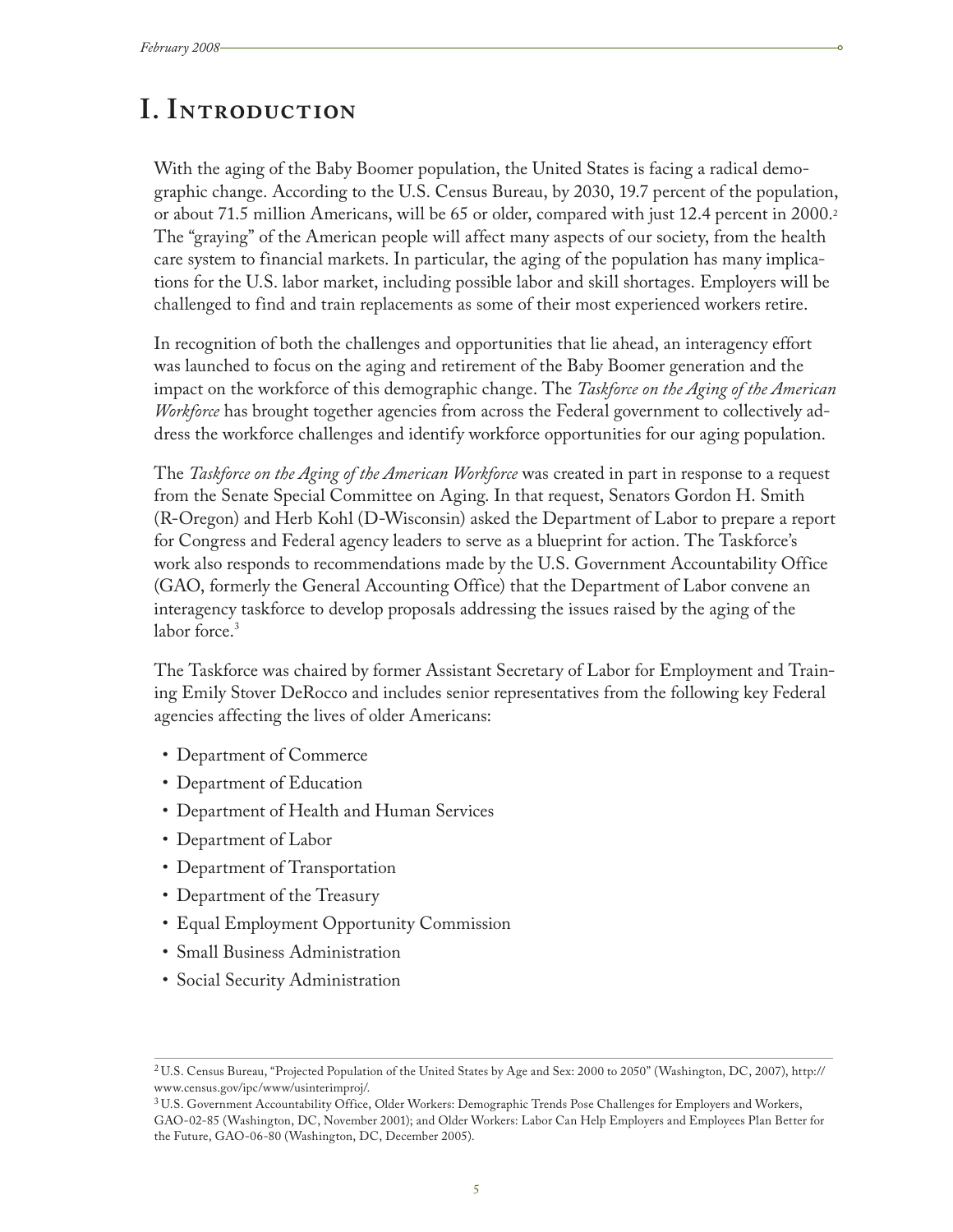The *Taskforce on the Aging of the American Workforce* was charged with developing strategies to address the impact of the aging of the American workforce and the retirement of the Baby Boomer generation. These strategies are specific actions the Taskforce believes should be taken by Federal, state, and local government agencies; businesses; the public workforce investment system; aging organizations; and older workers. These actions will result in greater opportunities for older workers to remain in the workforce and reduce barriers that may prevent them from doing so.

The Taskforce recognizes that market forces will address, at least to some extent, many of the key issues affecting participation of older individuals in the labor market. However, some experts believe that the labor market will work more efficiently and effectively if the government undertakes a series of targeted actions, in coordination with the private sector and other partners.

The ability to find solutions for the challenges presented by an aging workforce depends on strong leadership and solid partnerships across Federal agencies and with partners outside the Federal sector. The President's announcement of his intention to refocus Americans on the need to reform Social Security represents a crucial step toward finding solutions. Moreover, the Department of Labor's initiatives on the 21st Century Workforce and Retirement Security represent tangible efforts to prepare for and begin to address workforce competitiveness and retirement security issues presented by the aging workforce.

The *Taskforce on the Aging of the American Workforce* first convened in May 2006, and its members elected to focus on three main areas related to older workers:<sup>4</sup>

- Employer Response to the Aging Workforce: This topic focuses on the opportunities and needs of employers when recruiting, hiring, training, and retaining older workers. With the aging and retirement of the Baby Boomer generation, many businesses risk losing experienced workers and will possibly face worker and skill shortages. While some employers recognize the value of older employees and are implementing efforts to hire and retain these skilled workers, many others are not taking the necessary steps to hire and retain them.
- Individual Opportunities for Employment: Many older Americans want to continue working or need to do so for financial reasons, and employers need the skills and staff power of older workers to meet their current and future workforce needs. Older individuals nonetheless often face challenges to full participation in the labor market, including a difficult job market for older workers with outdated skills; negative perceptions of older workers' abilities; health issues, disabilities, or physical limitations for certain types of work; and the lack of flexible work arrangements to enable a greater work-life balance. This topic focuses on addressing these challenges and identifying opportunities for older workers to increase their workforce participation.

<sup>4</sup> The Taskforce generally considers an "older worker" to be someone age 55 or older. Because individuals make decisions regarding work and retirement at various stages of life, however, the Taskforce looked at workforce issues facing a wide range of older individuals, from those in their 40s to those in their 70s and beyond.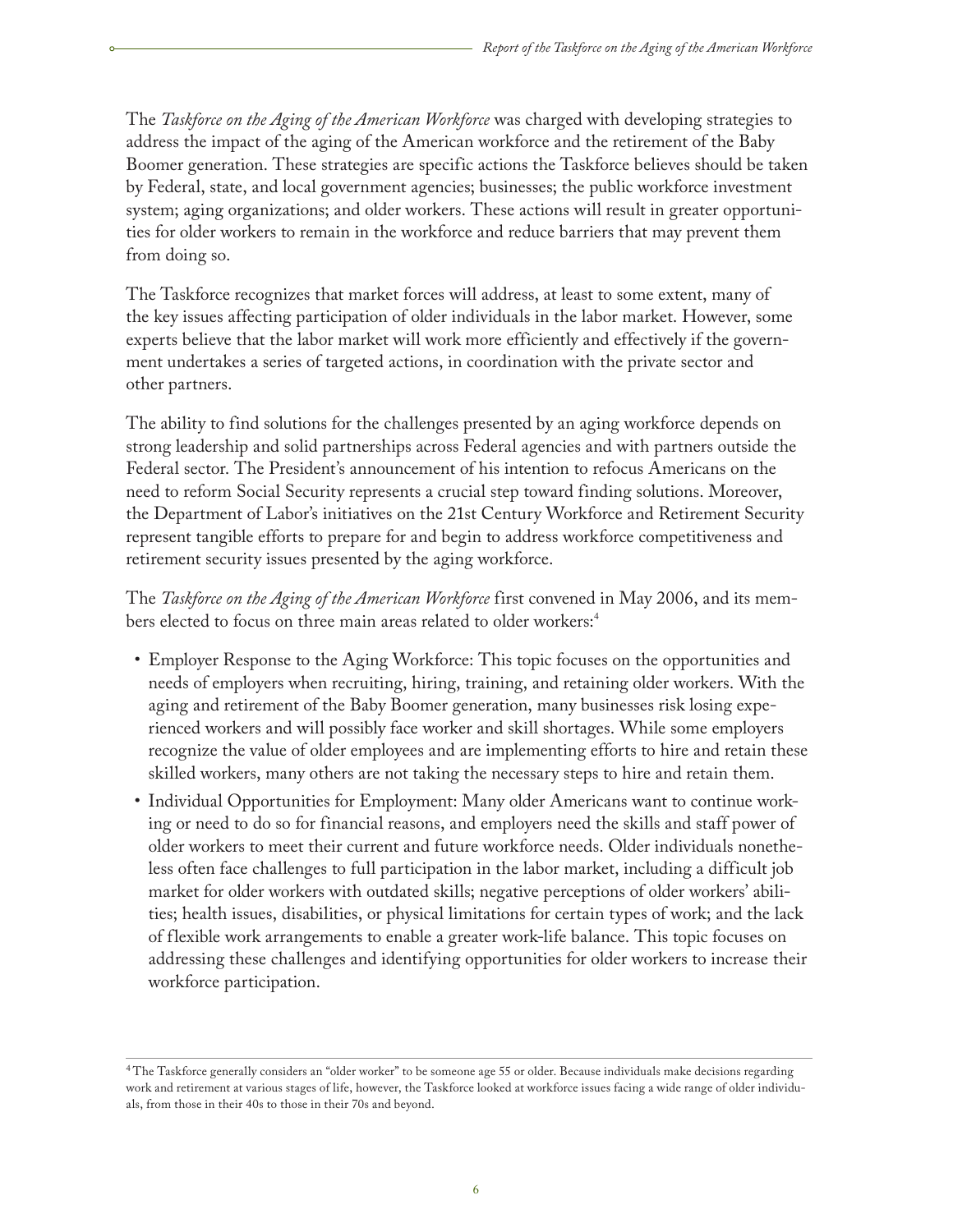• Legal and Regulatory Issues Regarding Work and Retirement: Despite the preferences among older workers for continued flexible employment and the desires of many employers to respond to those needs, many stakeholders agree that Federal laws and regulations often function as impediments and disincentives to continued employment. In recent years, many of these stakeholders have advocated several possible revisions to Federal law that might remove those impediments. This topic considers these and other approaches to reform laws and regulations pertaining to issues such as pension plans, Social Security benefits, tax policy with respect to retirement savings, and unemployment programs.

The Taskforce worked for several months to examine the key issues within these topics and to develop strategies to address these issues. This report summarizes the Taskforce's findings and recommendations.

Before finalizing the report and beginning to undertake the proposed strategies, the Taskforce sought input from leaders in the aging and business communities and others with experience in older worker issues. A roundtable discussion of the draft report, held in Washington, D.C., on June 25, 2007, was attended by more than 50 individuals representing key stakeholder organizations and Taskforce agencies. Participants at the roundtable provided positive feedback on the report and made many useful suggestions that helped the Taskforce improve the report's findings and strategies.

The Taskforce report is being transmitted to senior officials in the executive branch and relevant Congressional committees, and it will be shared widely with business, workforce, and aging organizations. Section II provides in-depth background and discussion of the issues related to the aging of the American workforce. Section III includes strategies that the Taskforce intends to pursue to address the challenges and opportunities of an aging workforce.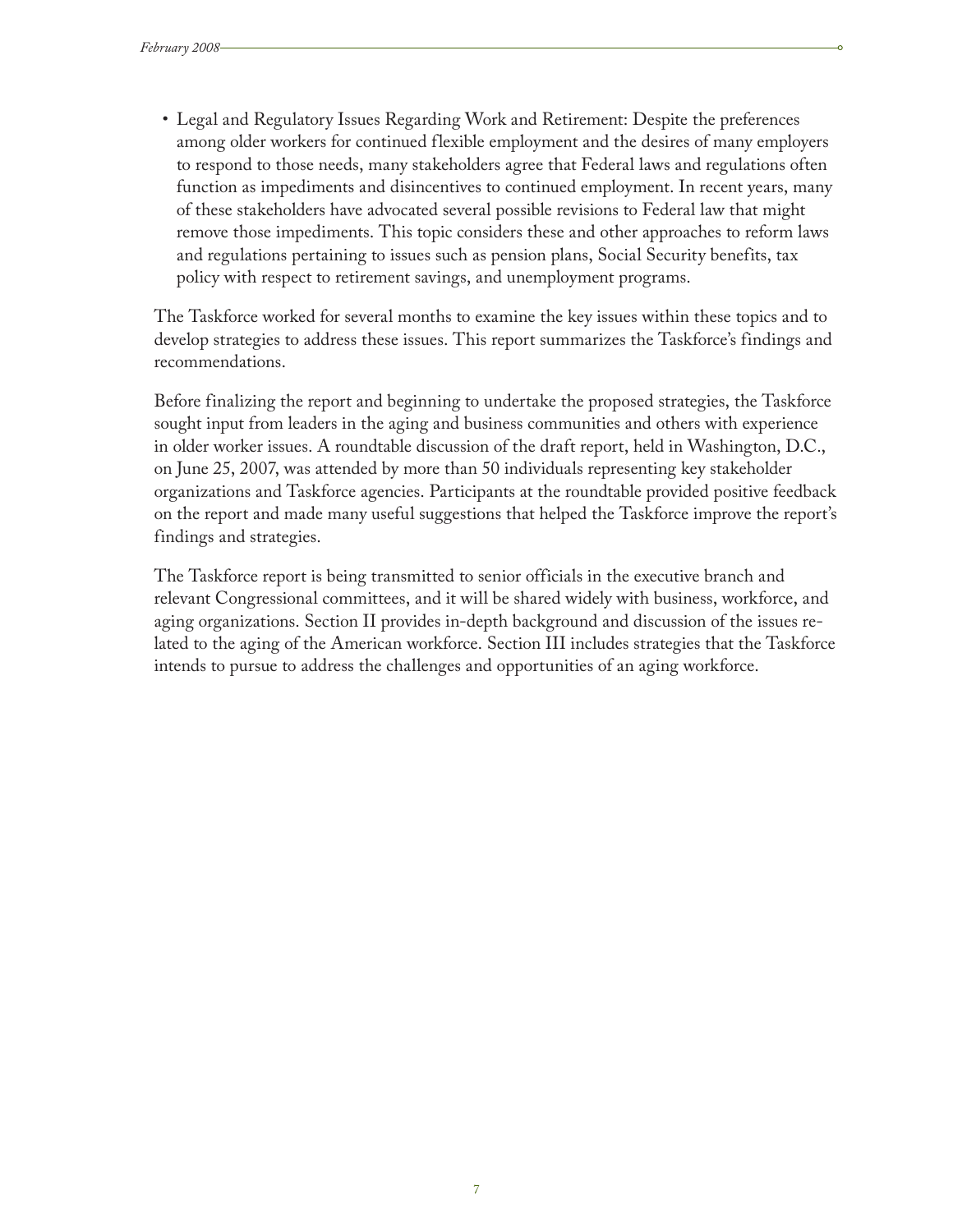## **II. Background**

The demographic transformation with the aging of the Baby Boomer population is already under way—every seven seconds, a Baby Boomer turns 60. Because of this, the United States faces a significant challenge in meeting demands for workers in the next several years. The Bureau of Labor Statistics (BLS) projects that the U.S. economy will add 18.9 million jobs in the decade ending in 2014, about 2.6 million more jobs than were added in the previous decade. Meanwhile, over the same period, nearly 36 million workers are expected to leave their jobs permanently and will need to be replaced.<sup>5</sup> An analysis of the aging workforce in selected highgrowth industries using Current Population Survey (CPS) data, presented in table 1, indicates that many older workers in these industries could leave the workforce over the next decade.

| <b>Table 1. High-Growth Industry Data</b> |                                 |  |  |
|-------------------------------------------|---------------------------------|--|--|
| <b>High-Growth Industries</b>             | <b>Workers Age 45 and Older</b> |  |  |
| Aerospace                                 | 55%                             |  |  |
| Energy                                    | 52%                             |  |  |
| Transportation                            | 47%                             |  |  |
| <b>Advanced Manufacturing</b>             | 43%                             |  |  |
| <b>Health Care</b>                        | 43%                             |  |  |
| Automotive                                | 39%                             |  |  |
| <b>Financial Services</b>                 | 38%                             |  |  |
| Construction                              | 34%                             |  |  |
| Retail                                    | 34%                             |  |  |
| Information Technology                    | 33%                             |  |  |
| Hospitality                               | 21%                             |  |  |

Since 1950, and until recently, labor force participation rates decreased for men, age 55 and older, and increased for women in the same age group.<sup>6</sup> In the past, a "culture of retirement" in the United States led many individuals to retire earlier than they might otherwise.

| Table 2. Labor Force Participation Rates, 1950-2000 (5) |            |           |          |           |  |
|---------------------------------------------------------|------------|-----------|----------|-----------|--|
|                                                         | <b>Men</b> |           | Women    |           |  |
| Year                                                    | 55 to 64   | 65 and up | 55 to 64 | 65 and up |  |
| 1950                                                    | 86.9       | 45.8      | 27.0     | 9.7       |  |
| 1970                                                    | 83.0       | 26.8      | 43.0     | 9.7       |  |
| 1990                                                    | 67.8       | 16.3      | 45.2     | 8.6       |  |
| 2000                                                    | 67.3       | 17.5      | 51.8     | 9.4       |  |

<sup>5</sup>Daniel Hecker, "Occupational Employment Projections to 2014," Monthly Labor Review (Washington, DC: Bureau of Labor Statistics, November 2005).

<sup>&</sup>lt;sup>6</sup> Patrick Purcell, Older Workers: Employment and Retirement Trends, Congressional Research Service Report for Congress, September 7, 2006.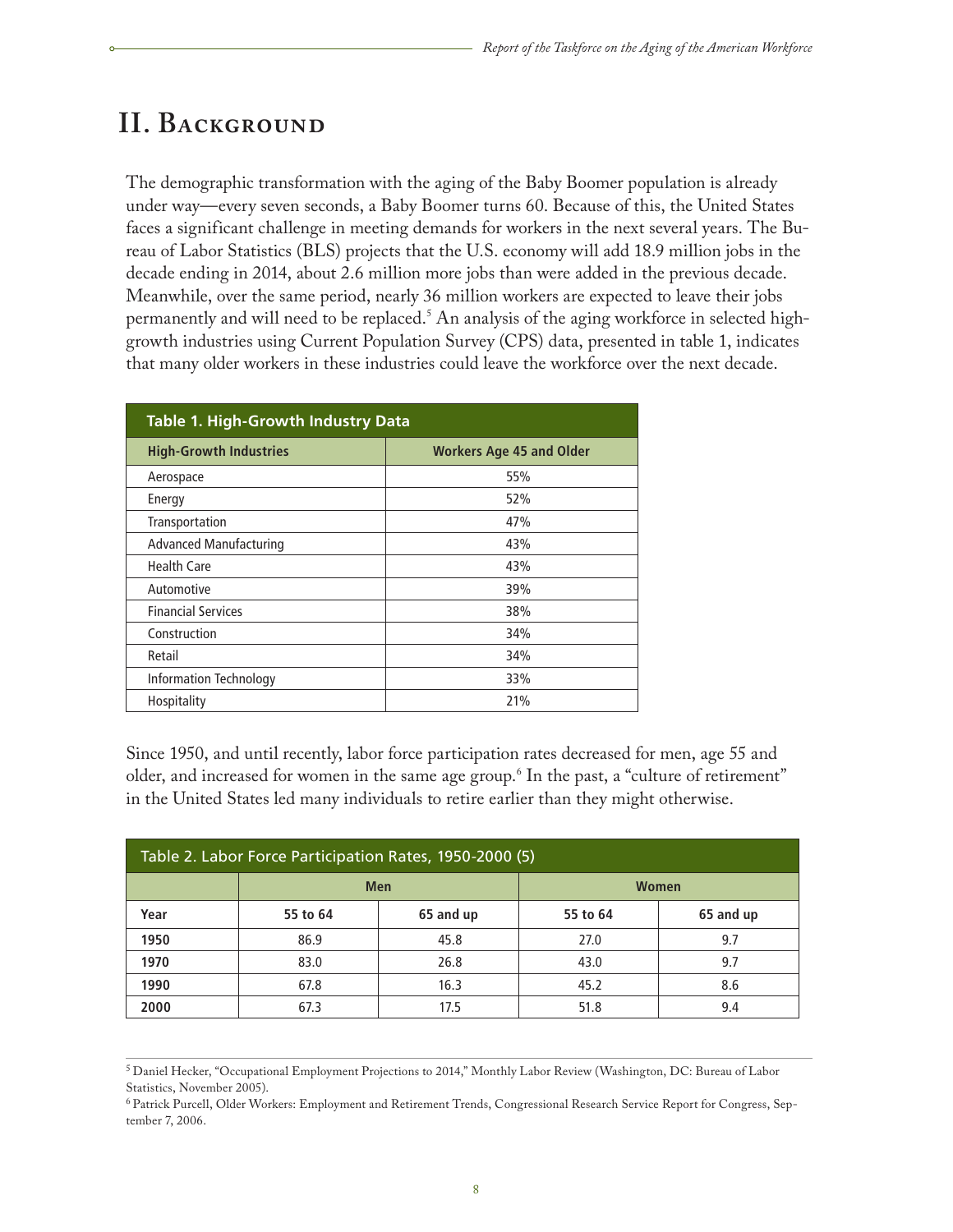| Table 3. Labor Force Participation Rates, 1994-2005 |            |          |          |       |          |          |          |       |
|-----------------------------------------------------|------------|----------|----------|-------|----------|----------|----------|-------|
|                                                     | <b>Men</b> |          |          | Women |          |          |          |       |
| Year                                                | 55 to 61   | 62 to 64 | 65 to 69 | $70+$ | 55 to 61 | 62 to 64 | 65 to 69 | $70+$ |
| 1994                                                | 73.8       | 45.1     | 26.8     | 11.7  | 55.5     | 33.1     | 17.9     | 5.5   |
| 2000                                                | 74.3       | 47.0     | 30.3     | 12.0  | 58.3     | 34.1     | 19.5     | 5.8   |
| 2005                                                | 74.7       | 52.5     | 33.6     | 13.5  | 62.7     | 40.0     | 23.7     | 7.1   |

Since the 1990s, however, workforce participation rates for older men have begun to rebound, as indicated in table 3.7

According to both medium - and long-term projections, the overall labor force participation rates are expected to have a slight decrease. However, the 55 and older age group is the only age group which has experienced a strong growth in its participation rates since the end of the 1980s. This increase in the labor force participation rate of the 55 and older workers is projected to continue in the future. In 1996, the participation rate of this group was 30.3 percent. A decade later, in 2006, the participation rate of this group increased to 38 percent. Women between the ages of 55 and 64 have been steadily increasing their labor force participation rates from 42 percent in the mid-1980s to 51.9 percent in 2000. According to the BLS, this figure is expected to reach 56.7 percent by 2015. Between 2004 and 2014, the number of people in the labor force ages 55 to 64 is projected to increase by 42.3 percent, and the number of labor force participants age 65 and older is expected to grow by nearly 74 percent.<sup>8</sup>

Because the U.S. workforce is aging, the projected tide of retirements could dramatically affect productivity and profits. Furthermore, unless the wave of retirements is more gradual than anticipated, employers not only will have fewer workers, but also will have fewer leaders. In many companies, younger workers remain relatively inexperienced because of the predominance of Baby Boomers in important management and other leadership roles. The impact of the aging population will vary across regions, industries, and skill levels. The loss of older workers' critical organizational knowledge and expertise could be costly to employers.<sup>9</sup>

Whether the retirement of Baby Boomers will result in labor shortages is by no means a settled issue. Many analysts predict shortages of labor when the boomers retire, especially in key occupations. Other analysts have pointed out reasons why these predictions might be flawed, noting that these analyses pay inadequate attention to the huge supply of qualified low-wage workers in the global economy and ignore the fact that demographic changes have not historically been associated with changes in labor market conditions.<sup>10</sup> Many retirements may occur in declining sectors of the economy.

The United States has not had an overarching policy regarding the employment of older workers. Historically, some of our laws, regulations, and policies have been designed to encourage

<sup>7</sup>Current Population Survey (CPS), Washington, DC, Bureau of Labor Statistics, 2007, http://www.agingstats.gov/agingstatsdotnet/ Main\_Site/Data/Data\_2006.aspx.

<sup>8</sup>Mitra Toosi, "Labor force Projections to 2014: Retiring Boomers," Monthly Labor Review (Washington, DC: Bureau of Labor Statistics, November 2005).

<sup>9</sup> David W. DeLong, *Lost Knowledge: Confronting the Threat of an Aging Workforce* (New York: Oxford University Press, August 2004). 10 Richard B. Freeman, *Is a Great Labor Shortage Coming? Replacement Demand in a Global Economy,* National Bureau of Economic Research Working Paper No. 12541 (Cambridge, September 2006).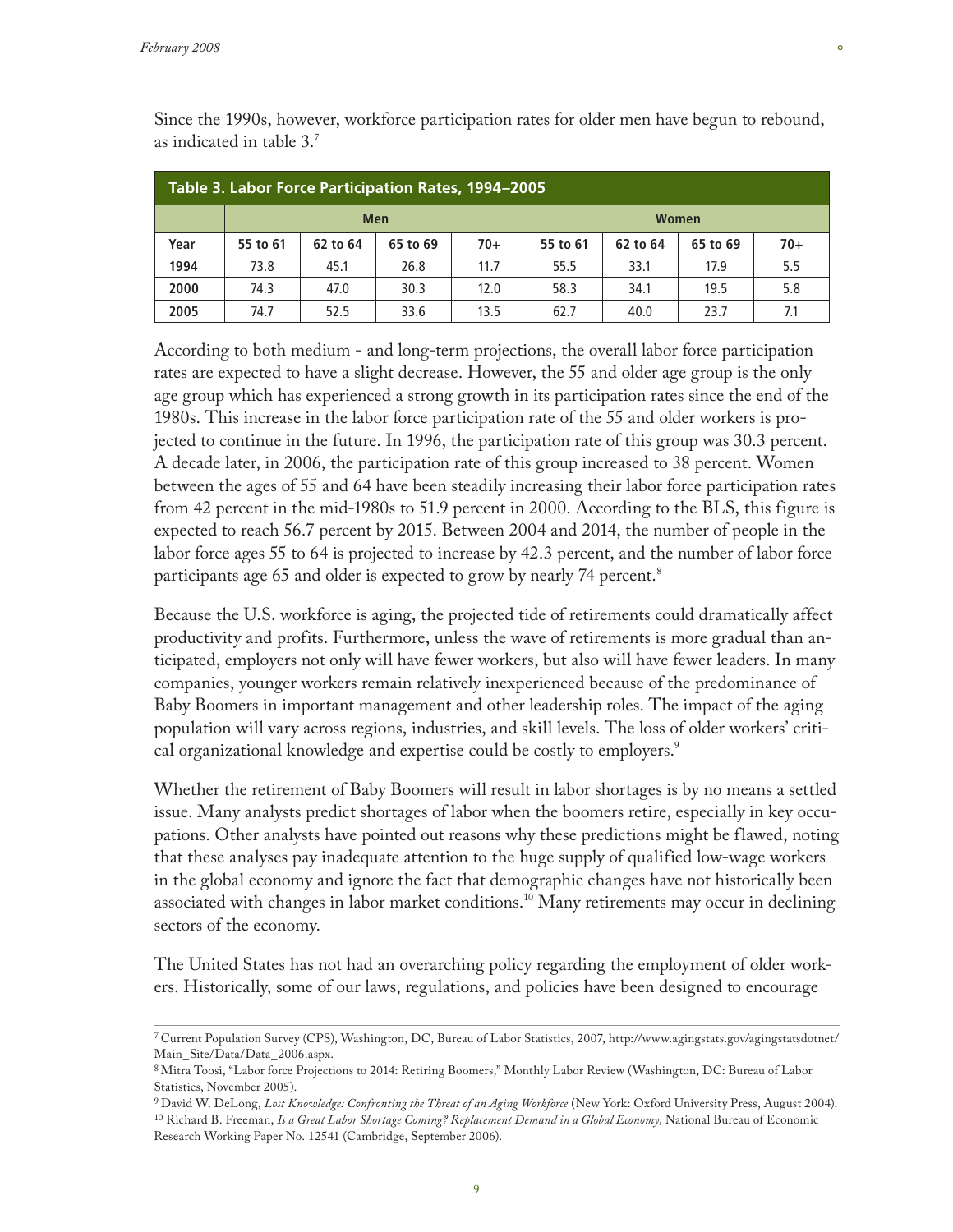older workers to retire and leave the labor force. More recently, some government policies have encouraged them to continue working. As we work to address the aging and retirement of the Baby Boomer generation, the United States must consider whether the overarching policy of government should encourage retirement, discourage retirement, or remain neutral.

A neutral approach would permit older workers to make their own decisions about whether to remain in the labor force. Older workers are a diverse group, and not everyone will make the same decision or make a decision for the same reasons. A neutral policy would mean that disincentives to continue working that exist in current laws and regulations need to be removed and that other barriers to participation in the workforce by older workers need to be addressed. Those barriers, both perceived and real, affect the continued participation of older workers in the labor market and obstruct the normal dynamic of supply and demand for older workers and their potential employers. The Federal government can play an important leadership role by seeking ways to address barriers and other disincentives that discourage older Americans from continuing to work.

As an alternative to a neutral approach, government policy could err on the side of encouraging people to work longer, if possible. In that case, older Americans would be adding to the resources available to support all people, both young and old.

Concern about the implications of an aging workforce is not limited to the United States. The aging of the population is a global phenomenon. Nearly all countries are undergoing a demographic transition that is likely to leave them, in time, with larger and much older populations than they started the century with.<sup>11</sup> This is a result of both a steep drop in fertility rates and an increase in longevity.<sup>12</sup> For example, by 2050, more than one-third of the population is projected to be age 65 and older in Italy, Japan, and the Republic of Korea, compared with about one-fifth or less in Mexico, Turkey, and the United States. Apart from the rapidly rising number of elderly people, another aspect of population aging is the slowdown in the growth of the population ages 20 to 64, where participation in the labor market is concentrated.<sup>13</sup> If work and retirement patterns do not change, aging on the scale projected will place substantial pressures on public finances and reduce living standards in many countries.

As the American population ages, workers are making decisions about how they would like to spend their retirement years. The decisions of the workers in this diverse population will depend on their financial security, health status, attitudes toward work and leisure, and many other factors. When asked, most Americans say they wish to maintain their connections to the world of "work" even after they "retire" and they wish to do so for a variety of reasons, including the need to build and maintain financial security and the desire to stay productive and socially engaged.<sup>14</sup> Some older Americans plan to continue working full time, but most say they wish to work fewer hours through more flexible work arrangements, while taking on new challenges.

<sup>11</sup> Congressional Budget Office, *Global Population Aging in the 21st Century and Its Economic Implications* (Washington, DC, December 2005), 1.

<sup>12</sup> Organisation for Economic Co-operation and Development, *Live Longer, Work Longer: A Synthesis Report of the "Ageing and Employment Policies" Project* (Paris, 2006), 18.

<sup>13</sup> Ibid., 9.

<sup>14</sup> AARP, *Baby Boomers Envision Retirement II – Key Findings: Survey of Baby Boomers' Expectations for Retirement* (Washington, DC, May 2004).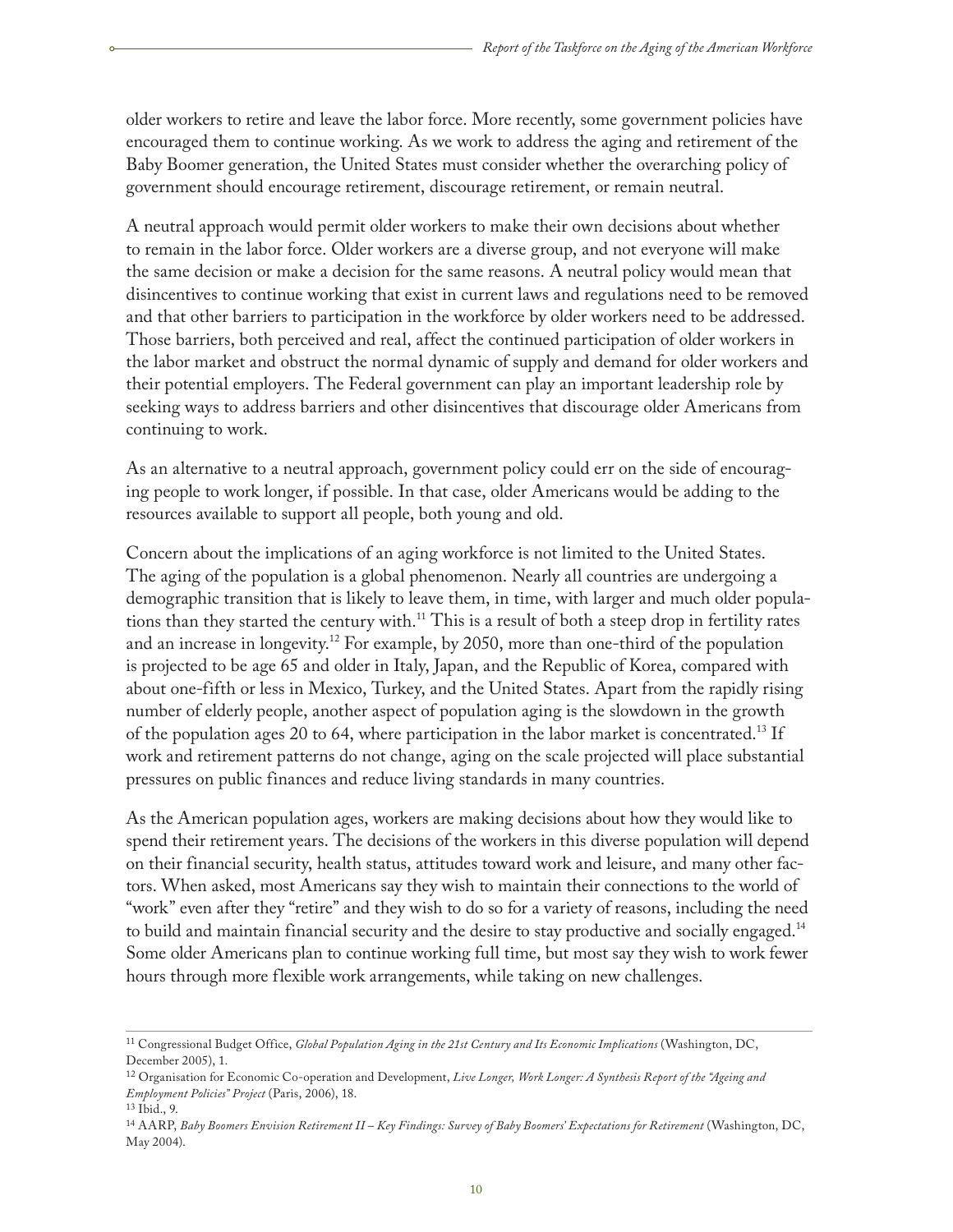By capitalizing on the positive attitudes and expectations of older workers regarding their desires for continued participation in the workforce, employers can minimize job vacancies, retain important skills and knowledge, and remain competitive and productive. Such a response will place older workers in a position to increase their personal retirement savings and realize the tangible and intangible benefits that result from their continued participation in the workforce. In addition, the U.S. economy will benefit and financial pressures will be eased on important programs like Social Security and Medicare.

Older workers offer competitive advantages to employers because many possess management and organizational skills that can be used in a variety of industries and occupations.<sup>15</sup> Older workers bring several qualities that make them ideal employees, such as knowledge, experience, and productive work habits.

Despite the advantages older workers offer and the labor and skill shortages caused by demographic changes, older workers continue to face challenges to full participation in the labor market. Some of the barriers experienced by older workers include difficulties in keeping pace with changing skill requirements and technology, lack of flexibility in work schedules, insufficient training opportunities, physical requirements for certain kinds of work, laws and regulations that encourage complete retirement at earlier ages, and actual or perceived age discrimination in the workplace by employers and co-workers. These and other barriers may discourage older Americans from remaining in the workforce or reentering it after a period of retirement, even though studies suggest that they would like to or need to continue working.<sup>16</sup> Addressing these barriers will benefit older individuals, employers, and the economy as a whole.

Particular subgroups of older workers may face even more extensive barriers. Older minority individuals may face racial and ethnic discrimination, in addition to the barriers they may face as older workers. Those who have limited English proficiency face an additional barrier. Older workers with disabilities may require special accommodations from employers. Re-connecting with the job market may be difficult for persons who have not worked for years and decide to look for work, perhaps following the death of a spouse or a divorce. Dislocated workers—those affected by large-scale layoffs or plant closings—face a particularly difficult time in obtaining new employment if they have obsolete skills and live in a geographic area that has a declining number of jobs.

The barriers that affect both those who are approaching retirement and those who already have left the workforce, but wish to return, are discussed in the remainder of this section. Barriers faced by employers in accessing older workers are also discussed.

15 Alicia H. Munnell, Steven A. Sass, and Mauricio Soto, "Employer Attitudes Towards Older Workers: Survey Results," *Work Opportunities for Older Americans* Series 3 (Chestnut Hill, MA: Center for Retirement Research at Boston College, 2006), http://crr.bc.edu/images/stories/Briefs/wob\_3.pdf; Marcie Pitt-Catsouphes, Michael A. Smyer, Christina Matz-Costa, and Katherine Kane, *The National Study Report: Phase II of the National Study of Business Strategy and Workforce Development* (Chestnut Hill, MA: Center on Aging and Work, 2007), http://agingandwork.bc.edu/documents/RH04\_NationalStudy\_03-07\_004.pdf.

<sup>16</sup> AARP, *Staying Ahead of the Curve 2003: The AARP Working In Retirement Survey* (Washington, DC, 2003). (Less than half of survey respondents between the ages of 50 and 70 stated that their "retirement" plans include leaving the workforce.) See also Gordon B.T. Mermin, Richard W. Johnson, and Dan Murphy, *Why Do Boomers Plan to Work So Long?* (Washington, DC: Urban Institute, 2006), http://www.urban.org/url.cfm?ID=311386.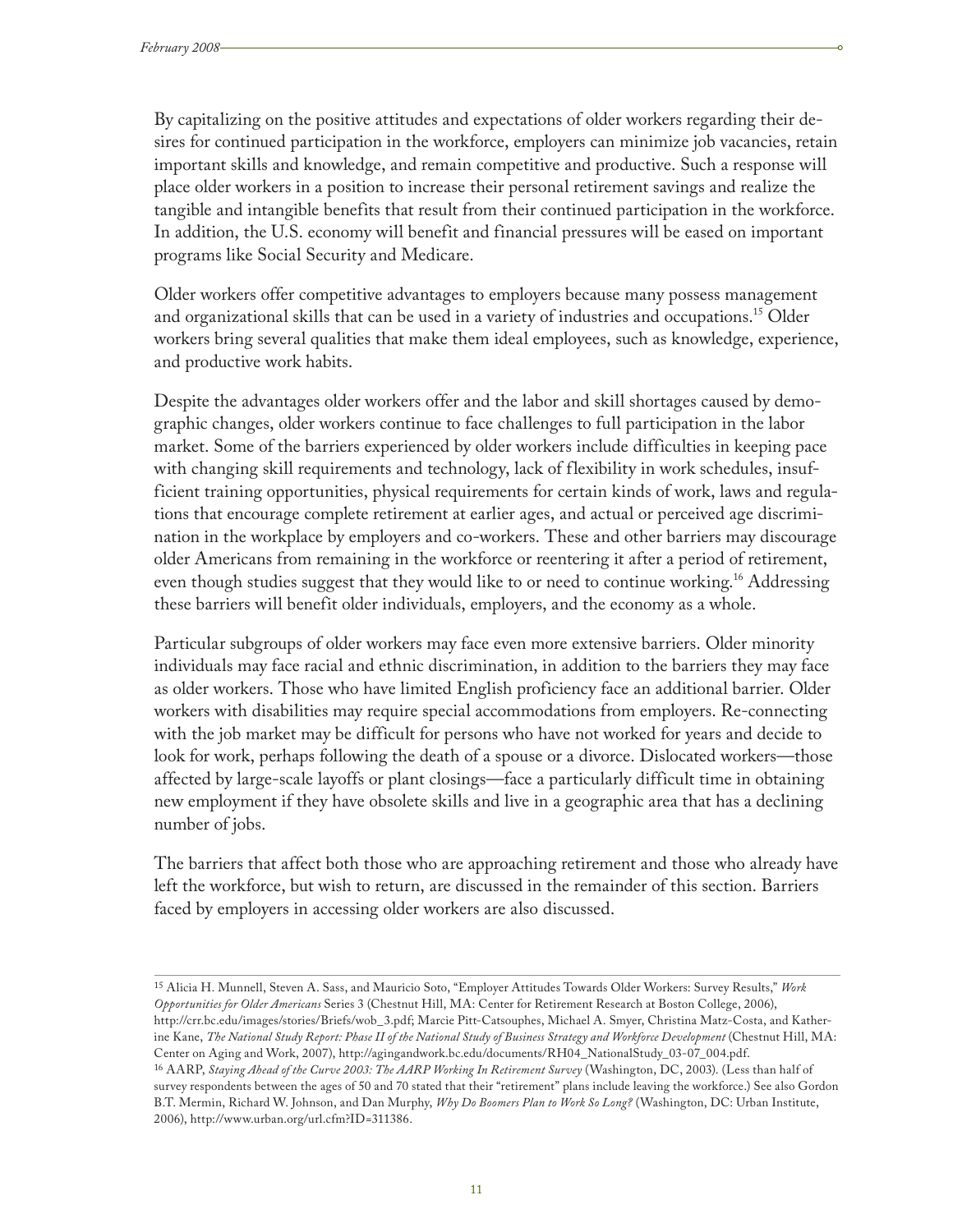## **A. The Job Market for Older Workers**

Ongoing structural changes in the economy often create difficult job markets for older Americans.17 Structural changes include declining employment in manufacturing industries, growing employment in the service sector, and corporate downsizing. Faced with unemployment, some retirement-eligible workers elect to leave the labor force altogether, rather than search for a new job. When older workers lose their jobs, they typically earn significantly less when reemployed.18 For example, dislocated workers with 20 years of tenure tend to find jobs that pay, on average, between 20 percent and 40 percent less than their old job.<sup>19</sup>

Older individuals who are reentering the workforce or trying to switch careers may experience difficulty in finding employment. Older workers face a narrower range of new employment opportunities than do younger workers.<sup>20</sup> Newly hired older workers are employed in a smaller set of industries and occupations compared with newly hired younger workers and all older workers. One study found that older male and female workers face substantial entry barriers in occupations with steep wage profiles, pension benefits, and computer usage. In addition, union coverage was associated with limited access for older men, while older female hires were concentrated in occupations where flex-time work, part-time work, and daytime shifts are common. $^{21}$ 

The problem of job opportunities has a geographic component because unemployment is often associated with declining local or regional economies.<sup>22</sup> Finding a new job may require relocation, often a daunting prospect for older workers who own their home and have life-long roots in a community.<sup>23</sup>

Conversely, some employers are reaching out to older workers because of skill and worker shortages. For example, companies like Home Depot and CVS have made special efforts to recruit older workers and accommodate their desire for flexible work arrangements. Other companies and the Federal government have sought to recruit retirees, including retired executives, to fill crucial vacancies. With continuing low unemployment rates in many areas, and worker shortages in some occupations and industries, retired workers represent a valuable part of the labor pool.

<sup>17</sup> Committee for Economic Development, *New Opportunities for Older Workers* (New York, 1999).

<sup>18</sup> John Schmitt, *Job Displacement Over the Business Cycle 1991-2001* (Washington, DC: Center for Economic and Policy Studies, 2004); Richard W. Johnson, and Janette Kawachi, *Job Changes at Older Ages: Effects on Wages, Benefits, and Other Job Attributes* (Washington, DC: Urban Institute, 2007), http://www.urban.org/url.cfm?ID=311435.

<sup>19</sup> Louis Jacobson, Robert LaLonde, and Daniel Sullivan, "Is Retraining Displaced Workers a Good Investment?" *Economic Perspectives,* Federal Reserve Bank of Chicago (2Q/2005): 47–66.

<sup>20</sup> Robert Hutchens, "Do Job Opportunities Decline With Age?" *Industrial and Labor Relations Review* 42, no. 1 (October 1988): 89–99.

<sup>21</sup> Barry T. Hirsch, David A. Macpherson, and Melissa A. Hardy, "Occupational Age Structure and Access for Older Workers," *Industrial and Labor Relations Review* 53, no. 3 (April 2000): 401–18.

<sup>22</sup> Committee for Economic Development, *New Opportunities.*

<sup>23</sup> Ibid.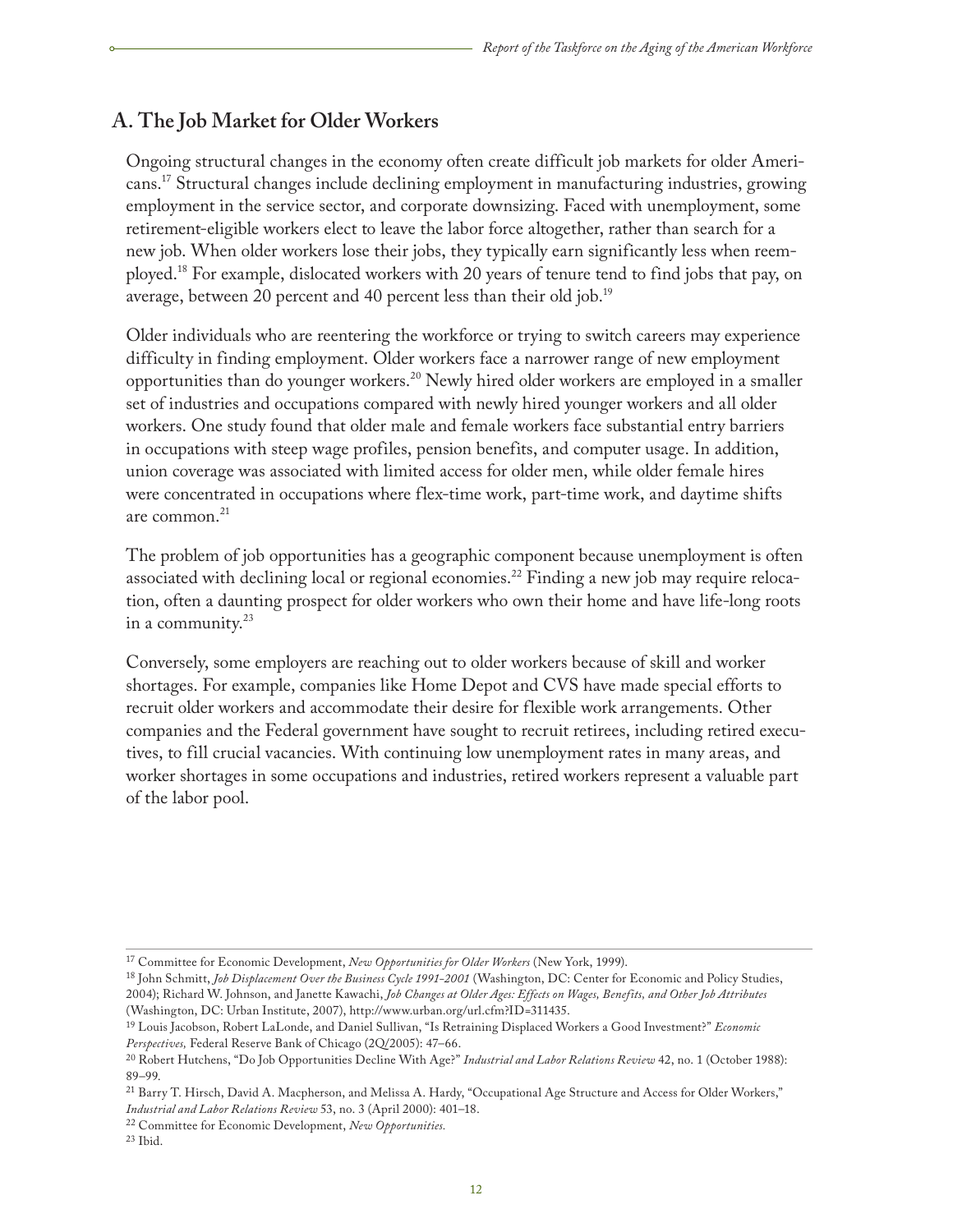### **B. Skills of Older Workers**

As a result of technological and organizational change and the ongoing shift to a knowledge economy, job requirements are continually changing. Therefore, individuals increasingly must acquire new skills and upgrade their existing skills.<sup>24</sup> Older persons who wish to continue working, either in their current field or in a new career in a different field, need to remain competitive by updating their skills. Depending on the field, this could mean staying abreast of industry trends, mastering new software systems, or earning another degree. Upgrading or developing new skills that require training may be a particular concern for older workers (see Section C. Access to Training). Acquiring or maintaining computer skills is particularly important. More than half of the U.S. workforce used a computer at work in 2003, and that percentage is expected to increase.<sup>25</sup> While only 29 percent of Americans age 65 and older use a computer on at least an occasional basis, Internet usage among seniors is rising dramatically.<sup>26</sup> Older workers do have unique assets to attract employers, including the following:

- • Knowledge and Experience: Many older workers have more institutional knowledge and a broader range of experience than their younger counterparts and can pass it on to other workers.
- Productivity: Older workers often have more productive work habits.
- Safety: Older workers are often more cautious on the job and are more likely to adhere to workplace safety rules and regulations.

## **C. Access to Training**

In comparison to younger workers, older workers are less likely to be unemployed, but are also less likely to receive training to improve their skills. One study found that the hours of training received decline with age: while workers ages 25 to 34 participated in an average of 37 hours of employer-provided training in a year, employees age 55 and older participated in 9 hours.<sup>27</sup> The reasons for this disparity in training remain unclear. Employers may offer fewer training opportunities to older individuals, or older employees may be reluctant to take advantage of available training. The lack of training offered by managers may be due to misperceptions about the ability or interest of older individuals to learn new things, or managers may place a low value on investing training resources in older workers whom they assume will leave the workplace soon. Older employees may not take advantage of available training because of perceptions that managers will not support them, beliefs that they need no further training in light of their work experience, doubts about their own abilities, or perceived competitions with younger co-workers. Some older workers may not receive training because they have experience

<sup>24</sup> Organisation for Economic Co-operation and Development, *Ageing and Employment Policies - United States* (Paris, 2005).

<sup>&</sup>lt;sup>25</sup> Jennifer Cheeseman Day, Alex Janus, and Jessica Davis, "Computer and Internet Use in the United States: 2003," Current Population Reports P23-208 (Washington, DC: U.S. Census Bureau, 2005), http://www.census.gov/prod/2005pubs/p23-208.pdf. <sup>26</sup> Pew Internet and American Life Project, *Older Americans and the Internet* (Washington, DC, March 2004).

<sup>&</sup>lt;sup>27</sup> Kelly Mikelson and Demetra Smith Nightengale, "Estimating Public and Private Expenditures on Occupational Training in the United States," unpublished paper prepared by the Urban Institute and Johns Hopkins University for the Employment and Training Administration, December 2004. See also Harley Frazis, Maury Gittleman, and Mary Joyce, "Correlates of Training: An Analysis Using Both Employer and Employee Characteristics," *Industrial and Labor Relations Review* 53, no. 3 (April 2000) 443–62; and Harley Frazis, Maury Gittleman, Michael Horrigan, and Mary Joyce, "Results from the 1995 Survey of Employer-Provided Training," *Monthly Labor Review* 121, no. 6 June 1998: 3–13.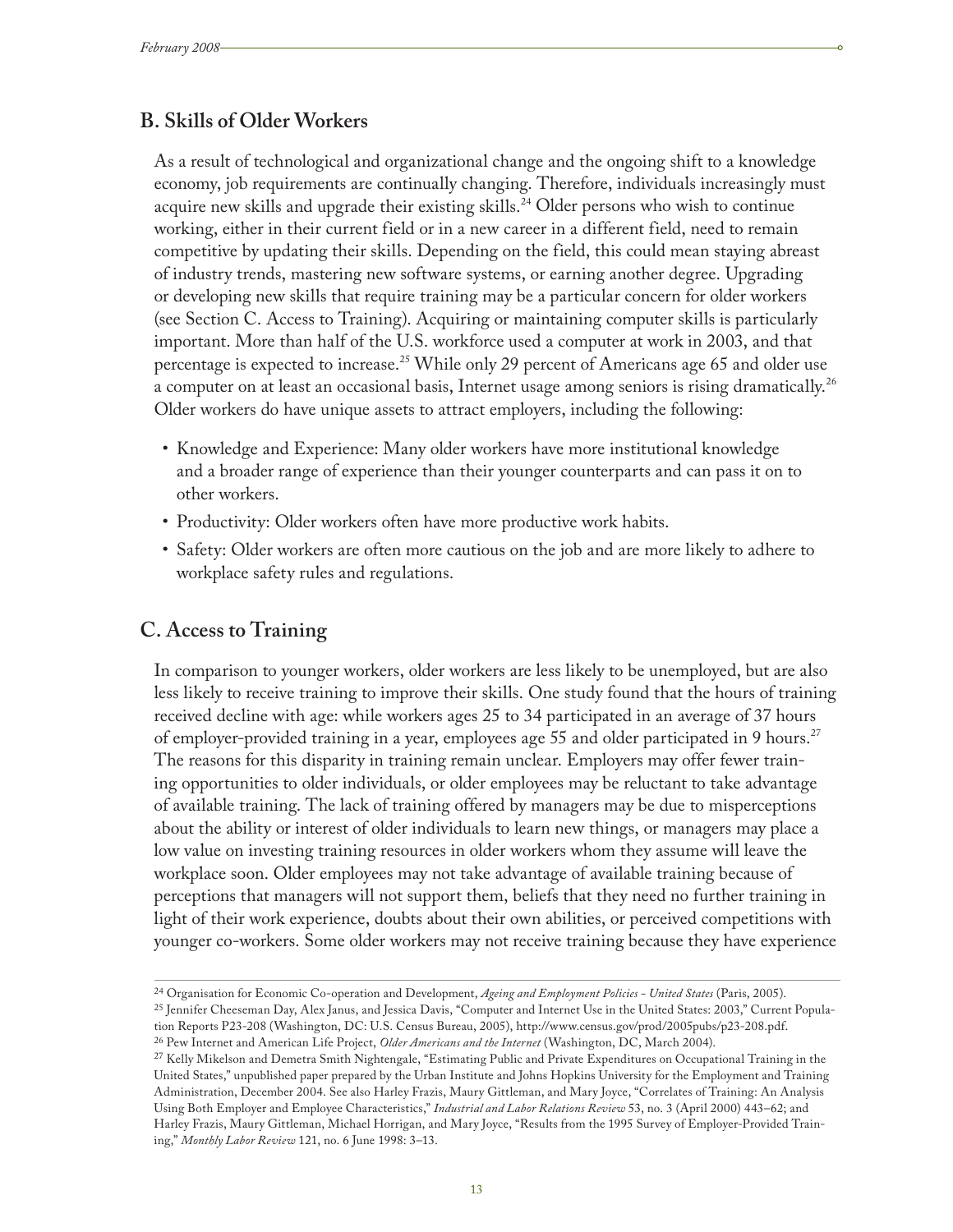in jobs that do not require evolving skills over time, and therefore they do not need additional training to do their job.

Rates of training accessed through the public workforce investment system also decline with age, as older workers may be less inclined to utilize the system due to limited business contacts, lack of knowledge, or other barriers, such as health reasons.<sup>28</sup> Furthermore, key workforce programs serving adults, namely the Workforce Investment Act (WIA) Adult and Dislocated Worker programs, have had low levels of participants age 55 and older. This low participation may be due to the proclivity of some WIA One-Stop Career Centers' to refer mature workers to the Older Americans Act's Senior Community Service Employment Program (SCSEP) rather than serve them through WIA. SCSEP provides part-time community service jobs and training to low-income adults age 55 and older and places them in unsubsidized jobs. SCSEP, however, serves only about 1 percent of the eligible population. WIA services are intended to be available to a broader population, with core services universally accessible through One-Stop Career Centers. To ensure that One-Stop Career Centers will be a robust source of assistance for all older workers, the Department of Labor issued a "Protocol for Serving Older Workers."<sup>29</sup>

## **D. Job Search Skills**

To appeal to employers, older workers must identify and promote their strengths: professional maturity, years of experience, and work ethic.<sup>30</sup> Older workers also have a higher level of commitment and loyalty to employers, lower turnover and absenteeism rates, and fewer on-the-job accidents. But some older individuals lack the skills and self-confidence to promote these strengths or search for jobs. Both public and private sector resources, such as job banks and job-hunting Web sites, can aid older workers who are job hunting, changing careers, or thinking of starting a business; however, sorting through the myriad of options can be daunting for this population.<sup>9</sup>

## **E. Age Discrimination**

In a 2002 survey of workers ages 45 to 74, around two-thirds of respondents reported having witnessed or experienced age discrimination in the workplace.<sup>31</sup> An experimental study of hiring conditions for older women in entry-level jobs in Boston, Massachusetts, and St. Petersburg, Florida, found that younger workers were more than 40 percent more likely to be offered a job interview than older workers.<sup>32</sup>

<sup>28</sup> David W. Stevens, *Older Worker Flows Through Core, Intensive, and Training Services, and Employment Status and Earnings First Quarter After Exit* (University of Baltimore Jacob France Institute, April 2004).

<sup>&</sup>lt;sup>29</sup> Training and Employment Notice No. 16-04, "Protocol for Serving Older Workers," Employment and Training Administration, Washington, DC, January 31, 2005.<br><sup>30</sup> Stephanie Overton, *The Changing Face of Retirement*, Radford University News to Use, December 2003.

<sup>31</sup> AARP, Staying Ahead of the Curve: The AARP Work and Career Study (Washington, DC, 2002). See report of the Government Accountability Office, *Older Workers: Labor Can Help Employers Plan Better for the Future,* GAO-06-08 (Washington, DC, December 2005). (Survey respondents list age discrimination as the second largest obstacle to employment "later in life," behind lack of demand for their skills.)

<sup>32</sup> Joanna Lahey, *Age, Women, and Hiring: An Experimental Study,* National Bureau of Economic Research Working Paper No. 11435, Cambridge, June 2005, http://www.nber.org/papers/w11435.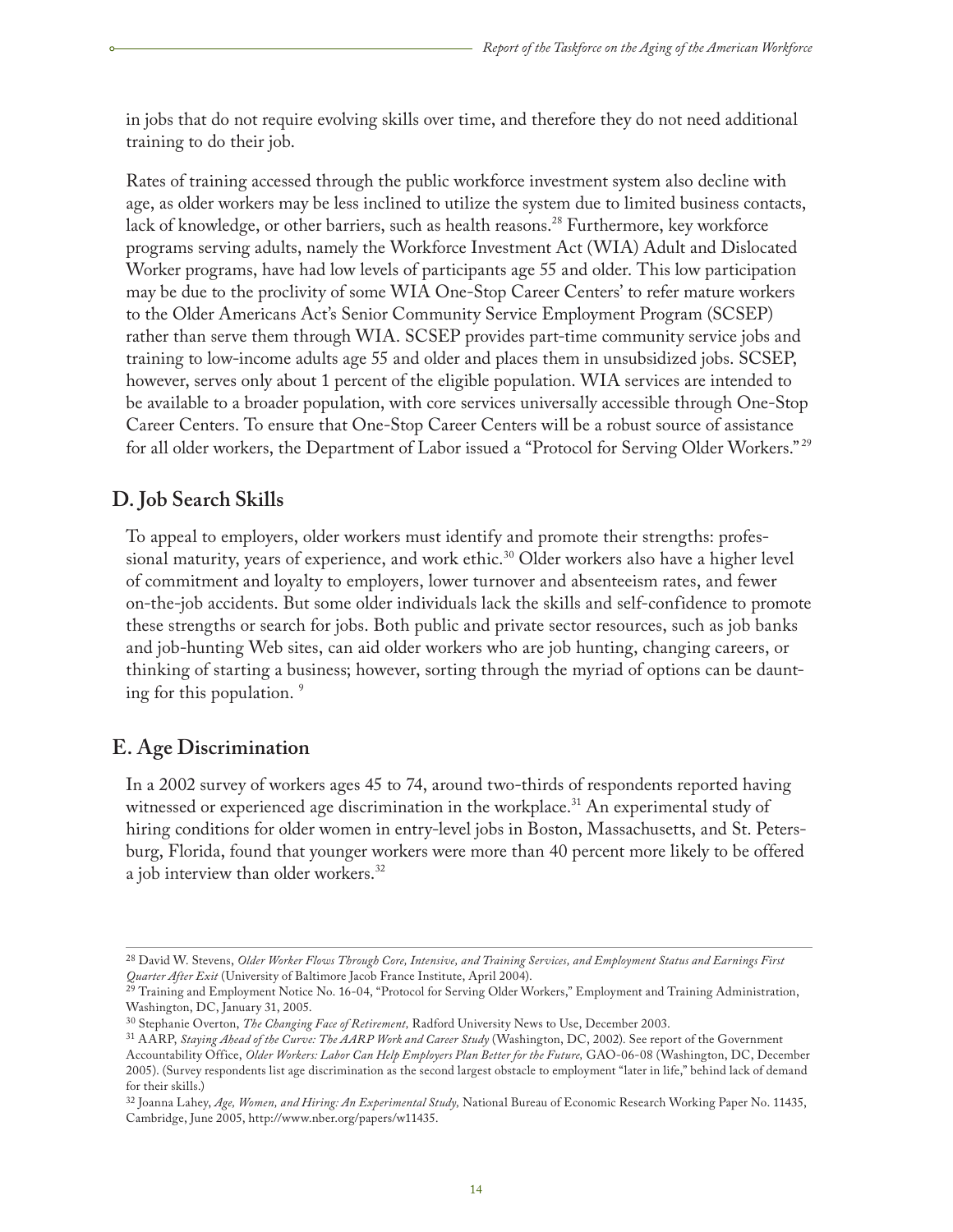Some employers have the view that older workers cost more and produce less than their younger counterparts. This view appears to be based on concerns about wage and benefit costs of older workers as well as age based stereotypes that older workers are unproductive, inflexible, and unwilling to learn. However, research is beginning to show that some employers may *overestimate* the costs associated with employing older workers while simultaneously *underestimating* the benefits.<sup>33</sup> Furthermore, little evidence supports the view that older workers are less productive.<sup>34</sup> Additional research may better measure the effect on production of increased experience.<sup>35</sup> Ageist stereotypes may subside as contrary empirical evidence mounts and employers need greater workforce contributions from older workers; however, to date, age discrimination remains a problem for older workers.

### **F. Health and Disability**

Some older workers may experience health problems, have disabilities, or have physical limitations that pose challenges to employment. While a disability can arise at any age, the likelihood of having a disability increases with age. Reported rates of disability double from 19.4 percent for ages 45 to 54 to 38.4 percent for ages 65 to  $69<sup>36</sup>$  As workers age, some begin to experience age-related health issues, including disabilities or physical limitations that may pose challenges to employment. Older workers' attitudes about their health status more readily correlates with their workforce participation and, in turn, their workforce participation positively affects their attitude and cognitive status. From 2000 to 2002, 73 percent of people age 65 and older rated their health as good or better.<sup>37</sup>

Even with a positive attitude, however, the job opportunities for older workers with health concerns may depend on the availability of critical health-related employee benefits. Access to these benefits—including health insurance, sick leave, short- and long-term disability, vision and dental care, and wellness programs—is highly variable. Access may also affect the type of employers to which older workers apply. Workers in smaller, private firms generally have less access to these benefits than those in medium to large companies or government entities. Workplace accommodations may affect the opportunities of older workers with health conditions, and some employers may not know how to make such accommodations. Other employers fear the expense of accommodating older workers, although these fears often are unfounded.<sup>38</sup>

<sup>33</sup> See, U.S. Government Accountability Office, Older Workers: Demographic Trends Pose Challenges for Employers and Worker, GAO-02-85 (Washington, DC, November 2001), 24–26 (outlining positive experiences of select employers with hiring and retaining older workers) and 32 (noting that while older workers do have increased health costs, it is often the employees, not the employers, who shoulder such costs to the extent that they exceed the costs for younger workers, and such cost shifting is legal under the ADEA's "equal cost" exception); Committee for Economic Development, New Opportunities, 35–36 (finding that older workers are not a poor investment for training and do provide value in institutional knowledge that employers frequently fail to consider when thinking only of external costs).

<sup>34</sup> For example, Sara Czaja, "The Impact of Aging on Access to Technology," ACM SIGACCESS Accessibility and Computing, 83 (2005), 7-11 (noting "data on aging and actual work performance is limited, especially for technology-based jobs"); compare Stevens, Older Worker Flows, 2 ("It is difficult to estimate the productivity of the older individuals who will be available to work.").

<sup>35</sup> Committee for Economic Development, New Opportunities, 19–20 (noting that "the value of experience may be difficult to measure in individual firms, but it provides concrete and quantifiable benefits to the economy as a whole" and identifying that older workers demonstrate a higher degree of loyalty and are "more stable" than younger hires).

<sup>36</sup> E. Steinmetz, Americans with Disabilities: 2000 (Washington, DC: U.S. Census Bureau, May 2006).

<sup>37</sup> Federal Interagency Forum on Aging Related Statistics, Older Americans 2004, Key Indicators of Well-Being, (Washington, DC, 2004), xv.

<sup>&</sup>lt;sup>38</sup> The Job Accommodation Network (JAN), funded by the U.S. Department of Labor's Office of Disability Employment Policy, collects data on the costs of accommodations. One-fifth of job accommodations cost nothing and 50 percent cost less than \$500. Furthermore, employers reported an average return of \$3.60 in benefits for every dollar invested in accommodations.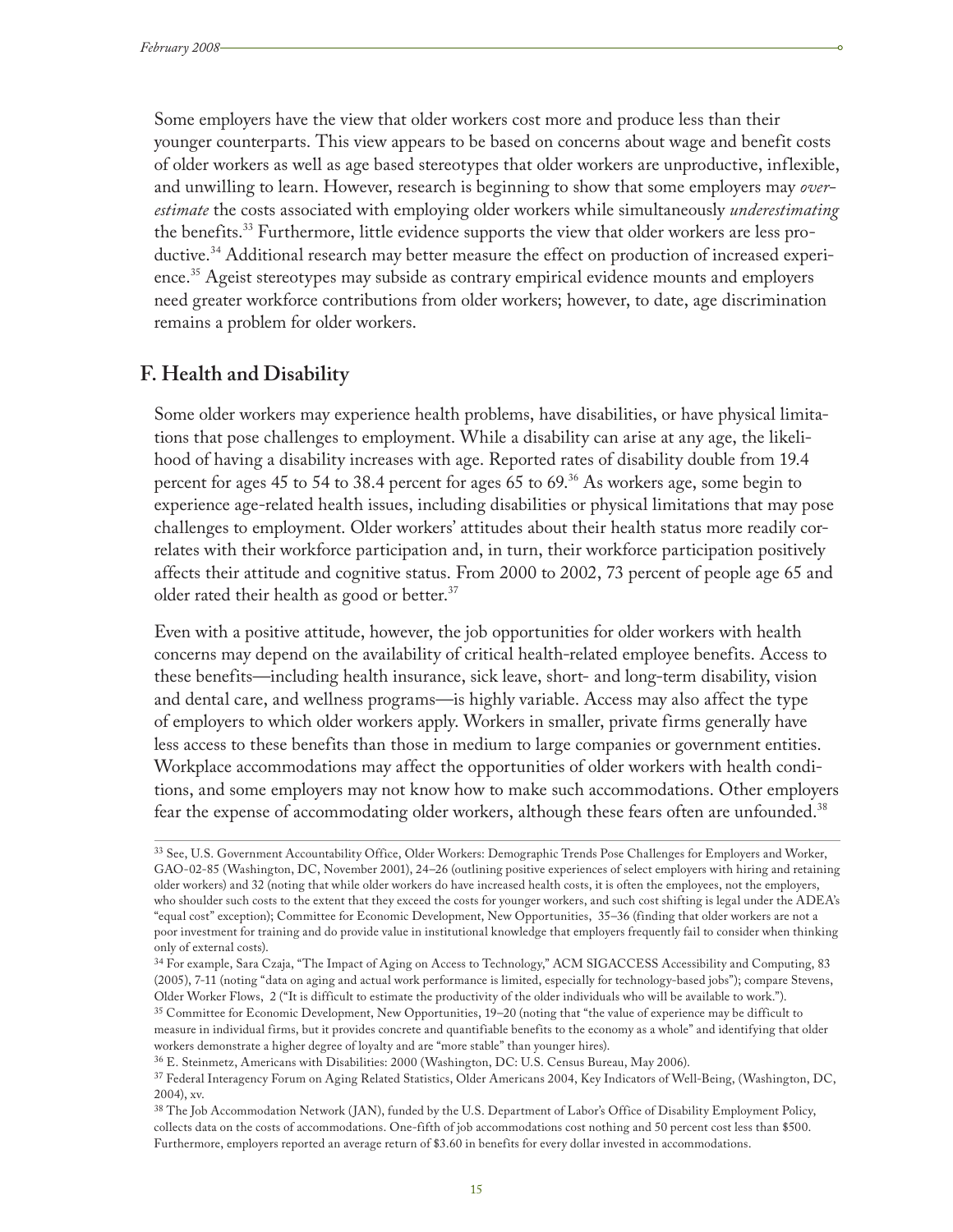## **G. Workplace Flexibility and Customized Employment**

Working conditions can be a key factor driving retirement decisions for many workers. As workers age, they may desire to work fewer hours or to have more flexibility in their work arrangements to facilitate improved work-life balance.<sup>39</sup> Many Baby Boomers, sometimes referred to as the "sandwich generation," must balance the responsibilities of caring for aging parents as well as their children or grandchildren, with work responsibilities. Flexibility in work arrangements and "customized employment"—that is, individually tailored employment arrangements between the worker and employer that are beneficial to both—can encourage older individuals to remain in the workforce.<sup>40</sup> The lack of these flexible arrangements is often cited as a barrier to employment by older workers.

## **H. Self-Employment for Older Workers**

Driven by financial needs and social goals, the Baby Boomer generation will fuel small business formation over the next decade. Now accounting for more than 25 percent of the U.S. population, Baby Boomers are the single-largest population cohort. According to the Kauffman Foundation,<sup>41</sup> Americans ages 55 to 64 form small businesses at the highest rate of any age group—28 percent higher than the average for all adults. Further, those with disabilities are almost twice as likely to start their own businesses as the general population. In addition, the number of women-owned businesses grew 20 percent between 1997 and 2002, twice as much as the national average. According to the U.S. Census Bureau's 2002 Survey of Business Owners, women owned 6.5 million businesses in 2002 and women 45 and older owned 16 percent of all businesses. Thus, they continue to comprise a significant population in terms of their economic impact.

Older workers have been impacted by of corporate downsizing, outsourcing, and job loss. For many aging boomers exiting out of corporate jobs prematurely, their most viable options have been working for small businesses or starting one of their own.

Barriers to entry into business ownership are lower than ever; but it is easy to romanticize self-employment without considering the realities of cash needs, time, and business know-how. The U.S. Small Business Administration (SBA) notes that 33 percent of start-ups fail after four years, because owners underestimated the skills needed or the expenses they would encounter, such as the cost of health insurance. Many public and private resources are available to help individuals start their own business, but some older workers (particularly those who have been dislocated or who have very low income) may not know how to access such services.

<sup>&</sup>lt;sup>39</sup> Flexible work arrangements may include flex time, reduced time (part-time or part-year work), flex leaves (personal time off to address family medical issues), flex careers (allowing leaves and sabbaticals), and flex place (telecommuting).

 $40$  Customized employment is not a program, but rather a set of principles and strategies that result in negotiated employment relationships. It can embrace all the types of flexibility options described above. Customized employment provides significant flexibility around hours and leave, but also the actual job tasks themselves, which are negotiated to meet the needs of both the individual and the employer.

<sup>41</sup> Robert W. Fairlie, *The Kauffman Index of Entrepreneurial Activity, 1996-2004,* The Ewing Marion Kauffman Foundation, Kansas City, MO, 2005.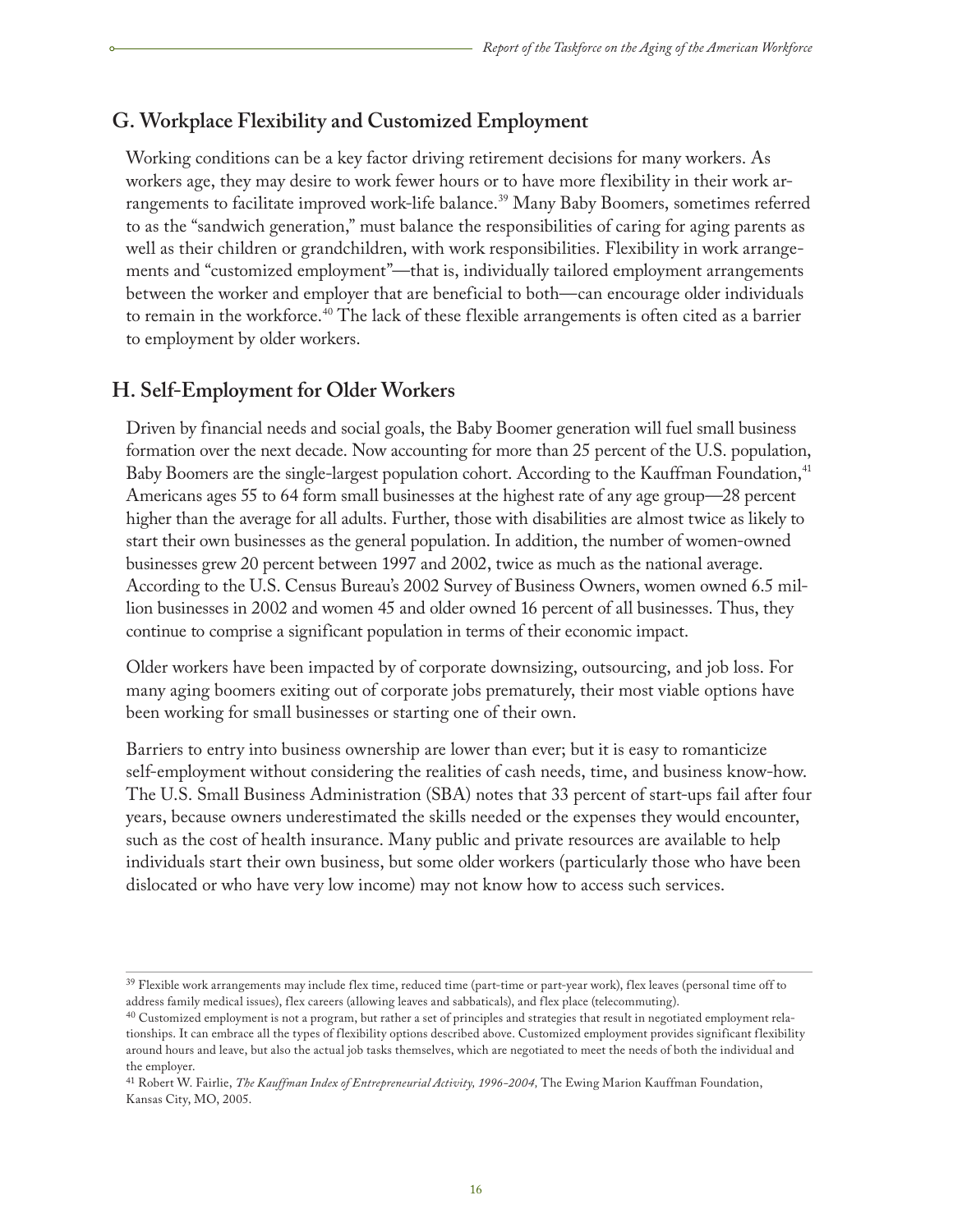## **I. Financial Literacy**

Many older workers lack knowledge about their financial needs for retirement. A better understanding of financial needs in retirement should enable older individuals to make more informed choices about work and retirement. The 2007 Retirement Confidence Survey<sup>42</sup> found a number of false or misguided notions held by workers, including expectations about what retirement will cost, the benefits that will be available in retirement, and connections between retirement timing and these financial benefits.<sup>43</sup> A recent study found that notwithstanding the many initiatives aimed at fostering retirement planning in the 1990s, a large portion of early Baby Boomers (those ages 51 to 56 in 2004) still do not plan for retirement, even though most are close to it.<sup>44</sup> Furthermore, those who do not plan accumulate much smaller amounts of wealth—from 20 to 45 percent less, depending on the location in the wealth distribution.<sup>45</sup> Another study found that specific groups in the economy, particularly those with low education, low income, and black and Hispanic households, are at risk of not preparing adequately for their retirement.<sup>46</sup>

As defined benefit pension plans become less common, individuals are expected to decide how much to save for retirement through  $401(k)$  plans or other types of defined-contribution (DC) pension plans. Furthermore, individuals must decide how to invest the contributions to those DC plans and how to convert pension assets at retirement into a stream of resources that will support them in retirement. As longevity continues to increase, it may become more important to turn more assets into annuities so that payments continue as long as the individual lives.

## **J. Legal and Regulatory Barriers**

With more Americans working into their 60s, 70s, and beyond, individuals, employers, and policy makers are discovering limitations in the legal and regulatory framework that governs retirement. The framework reflects a policy consensus on retirement forged in the midtwentieth century, when complete retirement at earlier ages was encouraged to move workers through the workforce and make room for large numbers of Baby Boomers.<sup>47</sup> Those policies supported America's economic goals at the time, supplying a steady stream of workers for a growing industrial base. The large, young workforce easily supported the Social Security, health, and retirement needs of a comparatively small retiree population. Today, the workforce is older, on average, with fewer workers available to support a growing number of retirees who

45 Lusardi and Beeler, *Savings Between Cohorts,* http://www.dartmouth.edu/~alusardi/Papers/Lusardi\_Beeler\_MRRC.pdf.

<sup>42</sup> Employee Benefits Research Institute and Mathew Greenwald & Associates, Retirement Confidence Survey (Washington, DC, January 2007).

<sup>43</sup> Neil E. Cutler, "The Flashing Yellow Lights of Retirement Planning: False Expectations, Realities, and Some Good News," *J. of Fin. Serv. Profs.* 58, no. 37 (November 1, 2004).

<sup>44</sup> Annamaria Lusardi and Jason Beeler, *Savings Between Cohorts: The Role of Planning*, Working Paper: Dartmouth College, July 2006), http://www.dartmouth.edu/~alusardi/Papers/Lusardi\_Beeler\_MRRC.pdf, 12 (noting that "However, a still large fraction of EBB [Early Baby Boomers], 27.5 percent still does not seem to have given any thought to retirement, even though they are 5 to 10 years away.").

<sup>46</sup> Annamaria Lusardi and Olivia Mitchell, Baby Boomer Retirement Security: The Roles of Planning, Financial Literacy and Housing Wealth, National Bureau of Economic Research Working Paper 12585 (Cambridge, October 2006), http://www.nber.org/papers/ w12585.

<sup>47</sup> Rudolph G. Penner, Pamela Perun, and Eugene Steurle, *Legal and Institutional Impediments to Partial Retirement and Part-Time Work by Older Workers,* (November 20, 2002); Watson Wyatt, "Taking the Subsidy Out of Early Retirement: One Story Behind the Conversion to Hybrid Pensions," *Watson Wyatt Insider,* July 2000.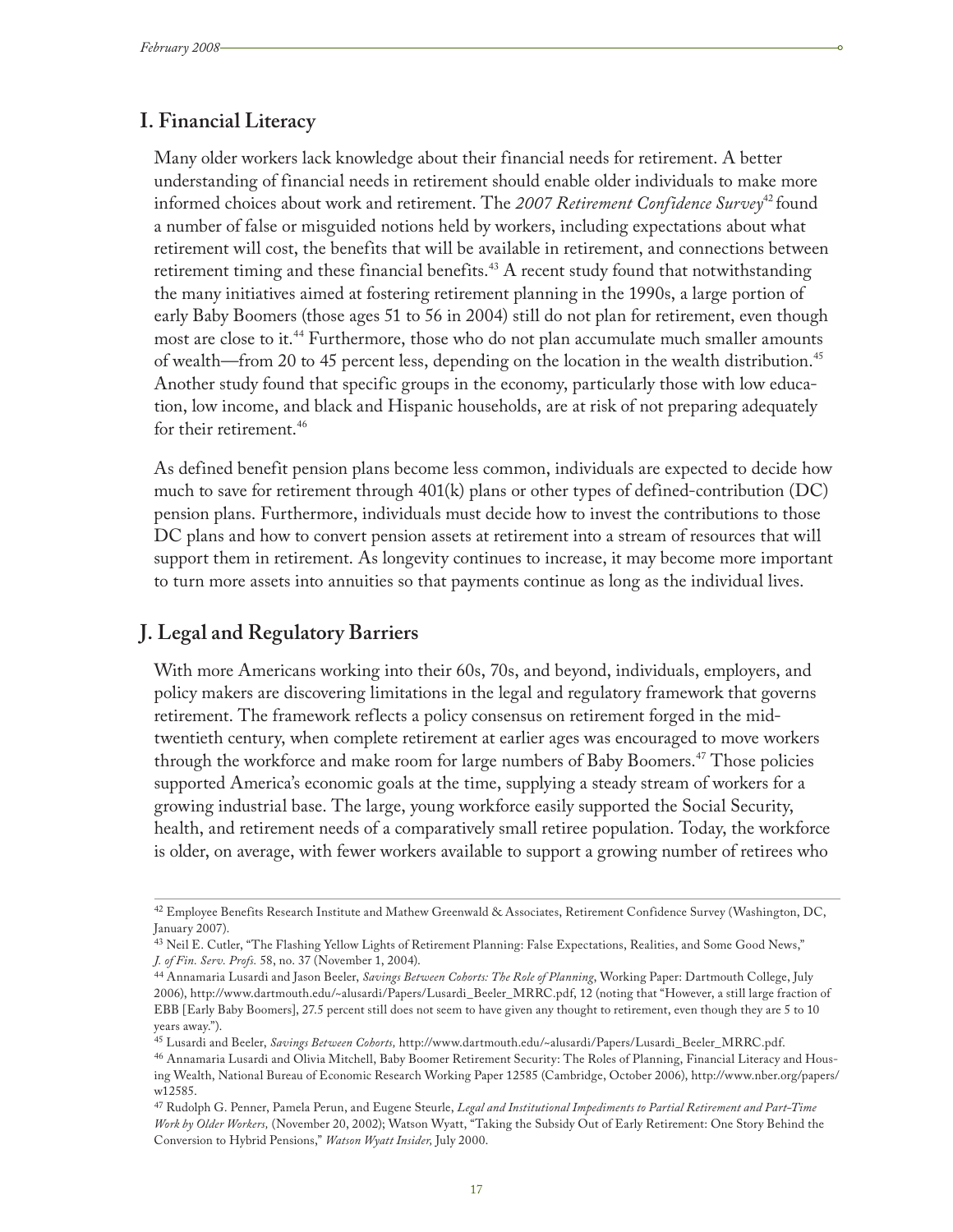are spending many more years in retirement than they did a few decades ago. Many of the laws and regulations governing certain aspects of economic security—including pensions, Social Security, health care, and taxes—continue to encourage complete retirement at earlier ages, even though Americans' retirement expectations are evolving along with the country's demographics, labor force, and global economic position. As articulated by the GAO in its report, *Twenty-first Century Challenges: Reexamining the Base of the Federal Government,* America must find ways to retain the knowledge and experience of older workers to remain competitive and advance its economic interests in the world. $^{48}$  At the same time, America must address retirement security needs, including the sustainability of programs like Social Security and Medicare and the need for individual retirement savings. As noted by GAO in its report, "Encouraging older workers to extend their labor force participation can ... improve program solvency while contributing to overall economic growth." 49 Individuals benefit from extending their labor force participation, as well, with: (1) increased resources available at retirement; (2) in some cases, continued health insurance until the individual becomes eligible for Medicare; and (3) improved physical health and emotional well-being. A comprehensive and reasoned legal and regulatory framework is integral to achieving these goals. Federal agencies may face different barriers with respect to recruitment and retention of their own workforces that may need to be addressed by separate legal or regulatory changes.

In light of evolving expectations regarding retirement as well as workforce and retirement security needs, some efforts have encouraged and implemented flexible retirement arrangements:

- In passing the Pension Protection Act of 2006, Congress sought to address concerns about the application of the Age Discrimination in Employment Act (ADEA) to certain types of pension plans. Signed into law by President Bush in August 2006, the Act provides that cash balance and other hybrid pension plans will not be considered to violate the ADEA, so long as they comply with specific rules set forth in the Act.<sup>50</sup>
- The Internal Revenue Service (IRS) issued proposed regulations in late 2004 that would provide a framework for employers to implement bona fide phased retirement programs.<sup>51</sup> The phased retirement programs would give workers the dual status of retired and active employees for purposes of accruing and receiving pension benefits.
- President Bush requested legislation that would make it easier for Federal employees to phase into retirement. The President proposed to change the requirements of the Civil Service Retirement System to allow participants to work part time without having their pension benefits reduced.<sup>52</sup>

<sup>48</sup> U.S. Government Accountability Office, *Twenty-first Century Challenges: Reexamining the Base of the Federal Government,* GAO-05-325SP (Washington, DC, February 2005), 54–57.

<sup>49</sup> Ibid., 55.

<sup>50</sup> See Joint Committee on Taxation, "Technical Explanation of The Pension Protection Act of 2006," August 2006, 150–67.

<sup>51</sup> In May 2007, the IRS finalized the portion of these regulations dealing with in-service distributions from defined benefit plans. <sup>52</sup> Karen Rutzick, "Bush Seeks to End Retirement Penalty for Part Time Service," *Government Executive Magazine,* February 13,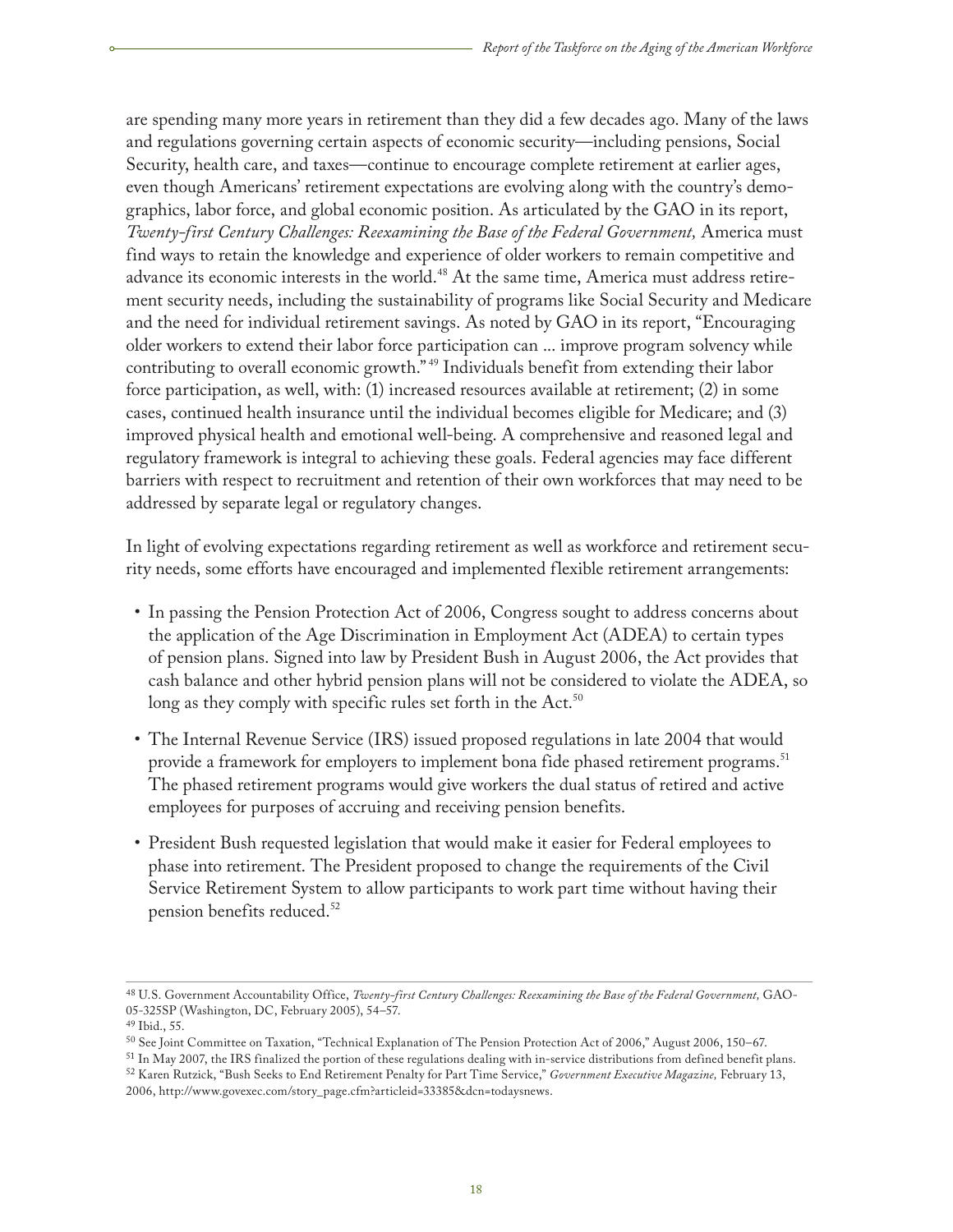• Many private employers are experimenting with phased retirement arrangements. In a recent survey of its members, the Society for Human Resource Management found that 10 percent of respondents have formal phased-retirement programs.<sup>53</sup>

Although the initial efforts directed at phased or gradual retirement represent progress, most policy makers recognize the need to address all issues affecting retirement security for Americans. As the GAO, Congress, and others have recognized, reform efforts in the area of retirement security policy necessarily affect Social Security, Medicare, pension policy, and tax policy. Consequently, experts and commentators from a variety of perspectives have proposed solutions to the legal barriers to workforce participation by older workers.<sup>54</sup>

Laws and regulations concerning Social Security, pensions, health insurance coverage, taxation, and, to some extent, age discrimination in employment affect older workers' decisions to work in the years surrounding traditional retirement age and employers' ability to offer opportunities to these older workers. Other Federal and state laws and regulations and institutional practices may influence the work decisions of older workers.

- • Social Security: Social Security generally refers to Title II of the Social Security Act of 1935,<sup>55</sup> which covers retirement, survivor benefits, and disability benefits. Individuals may begin receiving monthly retirement benefits under Social Security at the early retirement age of 62, albeit in lower amounts than would be available at the "full retirement" age of 65 (which gradually increases to 67, depending on an individual retiree's birth date), and subject to a reduction for earned income. Individuals at or above the full retirement age do not have their benefits reduced by earned income.<sup>56</sup> Pronounced spikes in retirement occur at the early and full retirement ages set by the Social Security Act, suggesting that the structure of the Social Security system has a significant role in influencing retirement decisions.<sup>57</sup> Individuals who continue to work beyond retirement age continue to accrue benefits eligibility and continue to pay Social Security payroll taxes. Those with 35 years or more of work experience, however, realize few gains in benefits from continued employment.<sup>58</sup>
- Medicare: Medicare is the government health insurance program for older individuals and people with disabilities.59 Enacted in 1964, Medicare funds health and hospital insurance

<sup>57</sup> Organisation for Economic Co-operation and Development, "Ageing and Employment Policies", 2005.

<sup>53</sup> Chantel Sheaks, Marcie Pitt-Catsouphes, and Michael A Smyer, *Legal and Research Summary Sheet: Phased Retirement,* Workplace Flexibility 2010 and the Center on Aging and Work at Boston College, May 2006 (citing M.E. Burke, *2005 Benefits: Survey Report,*  Society for Human Resource Management, Alexandria, VA, June 2005).

<sup>54</sup> See Penner, Perun, and Steurle, *Legal and Institutional Impediments,* 2002 (citing Gary Burtless and Joseph Qinn, *Retirement Trends and Policies to Encourage Work Among Older Americans,* Boston College Working Papers in Economics, 436, http://fmwww.bc.edu.

ED-P/WP436.pdf ); ERISA Advisory Council, *Report of the Working Group on Phased Retirement* (Washington, DC: U.S. Department of Labor, November 14, 2000); R.V. Burkhauser and J.F. Quinn, *Pro-Work Policy Proposals for Older Americans in the 21st Century* (Syracuse, NY: Maxwell School of Citizenship and Public Affairs, Center for Policy Research Policy Brief, 1997).

<sup>55 42</sup> U.S.C. Section 401, *et seq,* as amended. Title II – Federal Old Age, Survivors, and Disability Insurance Benefits (OASDI) is administered by the Social Security Administration (SSA).

<sup>56</sup> The earnings test for those at full retirement up through age 69 was eliminated by passage of the Senior Citizens Freedom to Work Act of 2000.

<sup>58</sup> Richard W. Johnson, Gordon Mermin, and Eugene C Steurle, *Work Impediments at Older Ages* (Washington, DC: Urban Institute, May 23, 2006). The SSA has reported the projected share of men and women with at least 35 years of earnings to be 47.5 percent for those born between 1926 and 1945, and 71.2 percent for those born between 1946 and 1960. The report may be found at http://www.ssa.gov/policy/docs/rsnotes/rsn2000-02.html.

<sup>59 42</sup> U.S.C. Section 1395, *et seq.* The Medicare program is administered by the Centers for Medicare and Medicaid Services, a component of the Department of Health and Human Services (HHS).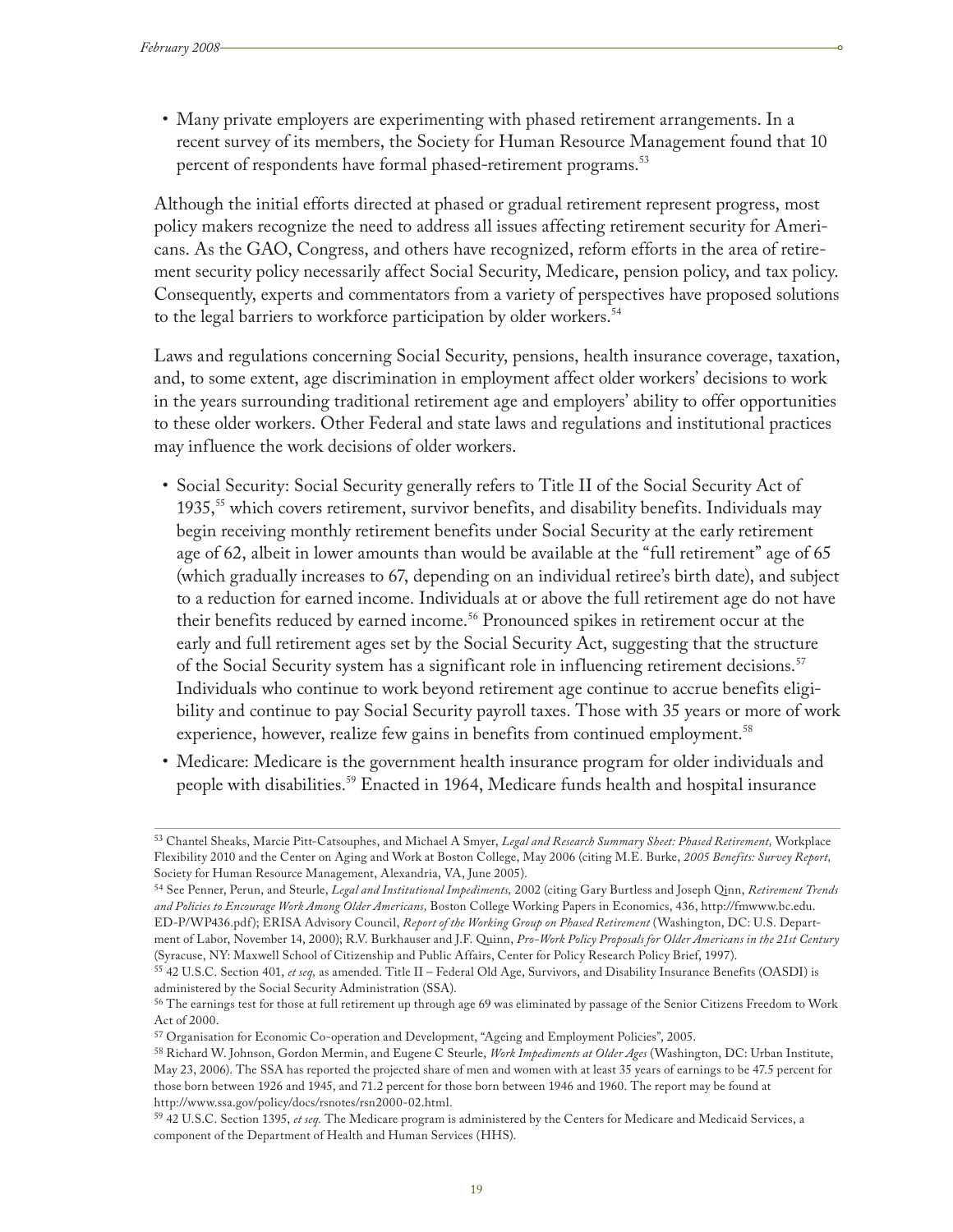and prescription drug coverage. Medicare's secondary payer rules generally require that an employer's group health plan function as the primary health insurer with respect to employees who are enrolled in Medicare, subject to certain exceptions. The rule may increase the cost of employing Medicare-eligible older workers and possibly affects employment opportunities for that group. $60$ 

• ERISA and the Internal Revenue Code: The Employee Retirement Income Security Act (ERISA) of 1974<sup>61</sup> and the Internal Revenue Code<sup>62</sup> (the tax code) govern the establishment and administration of employer-provided pension and health plans. ERISA, generally speaking, improves the security of the benefits offered by employers through employee benefit plans. The tax code sets forth special rules for the operation of employee benefit plans that provide tax benefits for employers and employees. The numerous tax code sections that apply to employee benefit plans are scattered throughout the code. Neither ERISA nor the tax code requires employers to establish pension and health plans for their employees. Many employers, however, establish plans as recruiting and retention tools and for the tax benefits they provide. For those employers that do elect to establish employee benefit plans, the tax code can make it difficult to design phased-retirement options, whereby qualified pension plans would allow older workers to reduce hours and begin taking distributions, while continuing to earn credit or contribute to the plan. $63$  For example, the tax code requires distributions to begin no earlier than age 59.5 and no later than age 70.5, with little apparent flexibility for design innovations that may appeal to older workers.<sup>64</sup>

In addition, the tax code provides special rules that are intended to accommodate employer practices designed to discourage workers from continuing their employment when they are older, such as rules allowing early retirement subsidies that discourage continued employment after a stated age or number of years of service with the employer.

• ADEA: The Age Discrimination in Employment Act of 1967<sup>65</sup> prohibits age discrimination in employment and employee benefits against persons age 40 and older. Although it has been prohibited for 40 years, age discrimination persists in the workplace. When faced with age discrimination, or what they perceive to be age discriminatory behavior, some employees may choose to move on or retire rather than challenge the illegality through a lengthy and uncertain process.<sup>66</sup> Some employers and commentators contend that the ADEA is a barrier to the implementation of flexible benefit programs because of uncertainty over whether those benefit programs will violate the statute by treating older workers less favorably than younger workers. To support this theory, they cite recent litigation

<sup>60</sup> Johnson, Mermin, and Steurle, *Work Impediments.*

<sup>61 29</sup> U.S.C. Section 1001, *et seq.*

<sup>62 26</sup> U.S.C. Section 1. *et. seq.*

<sup>63</sup> See "Internal Revenue Code sections Affecting Employee Benefit Plans," http://benefitslink.com/taxcode/index.html. 64 A worker's pattern of Individual Retirement Account (IRA) withdrawals may significantly affect his or her tax liability. For example, if individuals fail to take their initial minimum withdrawal during the tax year that they turn 70 1⁄2, they must take two withdrawals in the following year and pay the resulting double taxes on these withdrawals (Bill Bischoff, *Understanding the IRA Withdrawal Rules,* SmartMoney.com).

<sup>65</sup> Public Law 90-202.

<sup>66</sup> Committee for Economic Development, *New Opportunities,* 33 (noting that workers may sense that "the employment deck is stacked against them," and withdraw from the workforce entirely).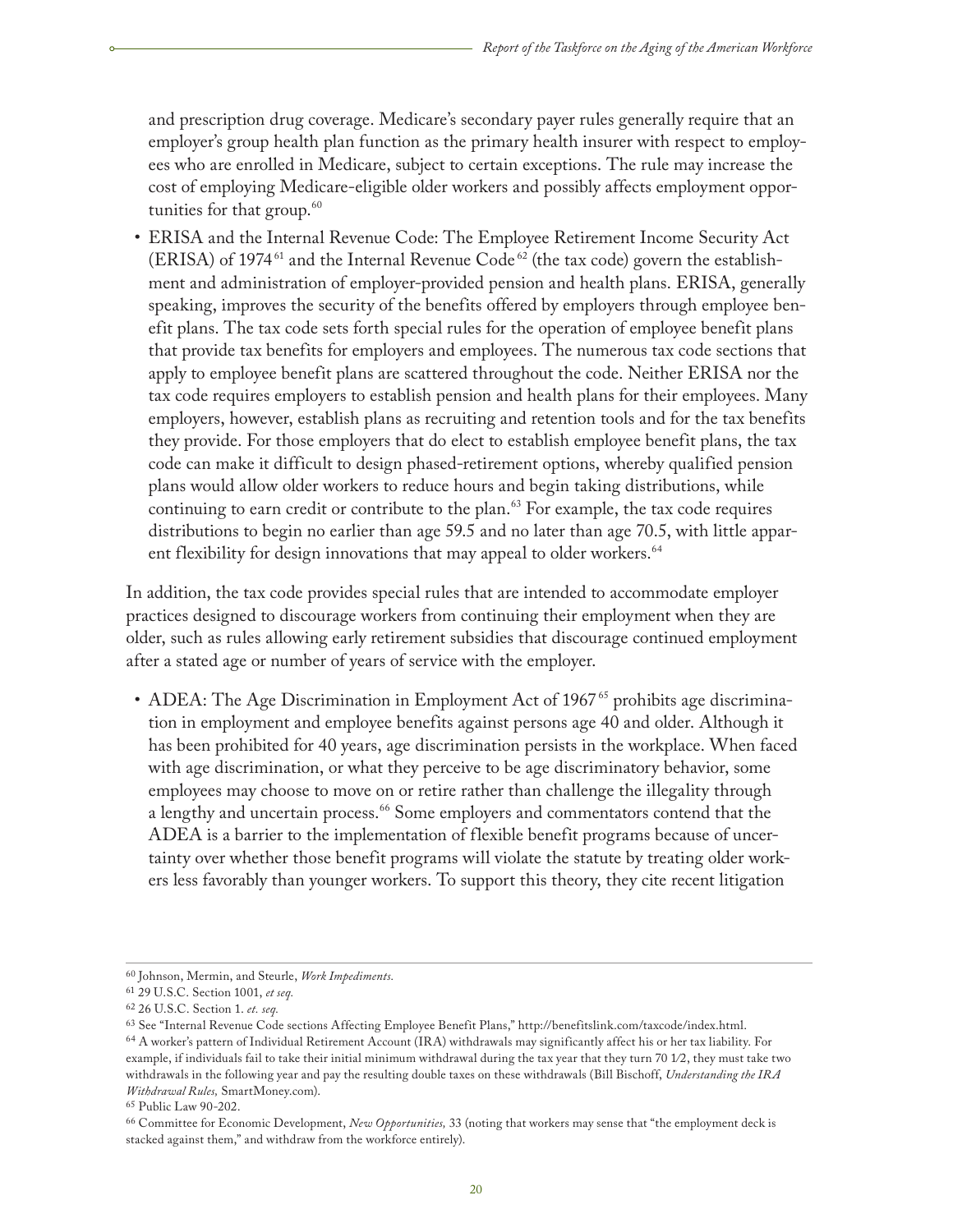over conversions of defined benefit pension plans into cash balance plans.<sup>67</sup> Nonetheless, a well-crafted phased-retirement plan that is voluntary and has no age cap will not violate the ADEA. Furthermore, a final rule on revisions to the ADEA regulations, published on July 6, 2007, by the EEOC, responds to a decision by the U.S. Supreme Court that the Act does not prohibit employers from favoring an older employee over a younger one. The rule thus allows companies to tailor benefit plans and job ads to older workers.

## **K. Employer Barriers to Employing Older Workers**

The external barriers faced by older workers in obtaining employment, whether related to health, skills, or financial matters, may negatively affect employers' efforts to find qualified older candidates for work. Furthermore, while some experts propose new definitions of retirement that create more flexible approaches to allow people to continue contributing well into their 60s and  $70s$ ,<sup>68</sup> employers must operate within current legal and regulatory schemes that may impair their ability or inclination to design flexible benefit options that attract older workers. Some employers may avoid developing an older workforce because of concerns over the costs of older workers.<sup>69</sup> For example, employers may have concerns about the following:

- • Benefits and Pensions: Employers fear the expense of older workers' health benefits and pension requirements even though the ADEA's equal cost defense allows employers to spend no more on older than on younger workers.<sup>70</sup> Additionally, older workers may expect more paid time off than newly hired employees based on previous employment benefit packages.
- Salaries: Employers fear they cannot meet the salary expectations of workers who have been in the workforce for a long time.
- Flexibility Demands: Many older workers are asking for more flexible hours, schedules, or assignments; employers are wary of the costs involved and potential "equity" issues across their workforce.
- • Workplace Accommodations: Employers fear that workplace accommodations required to hire or retain older workers will be costly. $\mathbf{1}^T$

A recent study found that employers are lukewarm about retaining older workers. The employers surveyed were only slightly more likely than not to accommodate even half their employees who will want to continue working in their job two to four years longer than workers have in the past. The study found that companies are more likely to accommodate

<sup>&</sup>lt;sup>67</sup> Benefit planners designed cash balance plans for a variety of reasons. Proponents note that cash balance retirement benefits accrue more evenly over a career than the benefits earned in a traditional pension plan, and they typically are "portable," unlike traditional pension benefits. Critics contend that cash balance plans were instituted to save money by reducing an employer's pension obligations, especially to its older employees, and that as a result, the plans are age discriminatory. Congress resolved this debate with the Pension Protection Act of 2006, which provides that cash balance plans do not violate the ADEA.

<sup>68</sup> Ken Dychtwald, Tamara Erickson, and Bob Morison, "It's Time to Retire Retirement," *Harvard Business Review,* March 1, 2004. <sup>69</sup> Robert M. Hutchens, Employer Surveys, Employer Policies, and Future Demand for Older Workers (The Brooking Institution, March 31, 2001).

<sup>70</sup> See Overton, *The Changing Face of Retirement.* 

<sup>71</sup> The Job Accommodation Network ( JAN), funded by the U.S. Department of Labor's Office of Disability Employment Policy. According to JAN, study results to date show that almost half of the accommodations needed by employees and job applicants with disabilities cost nothing. Of those accommodations that do cost, the typical expenditure by employers is around \$500.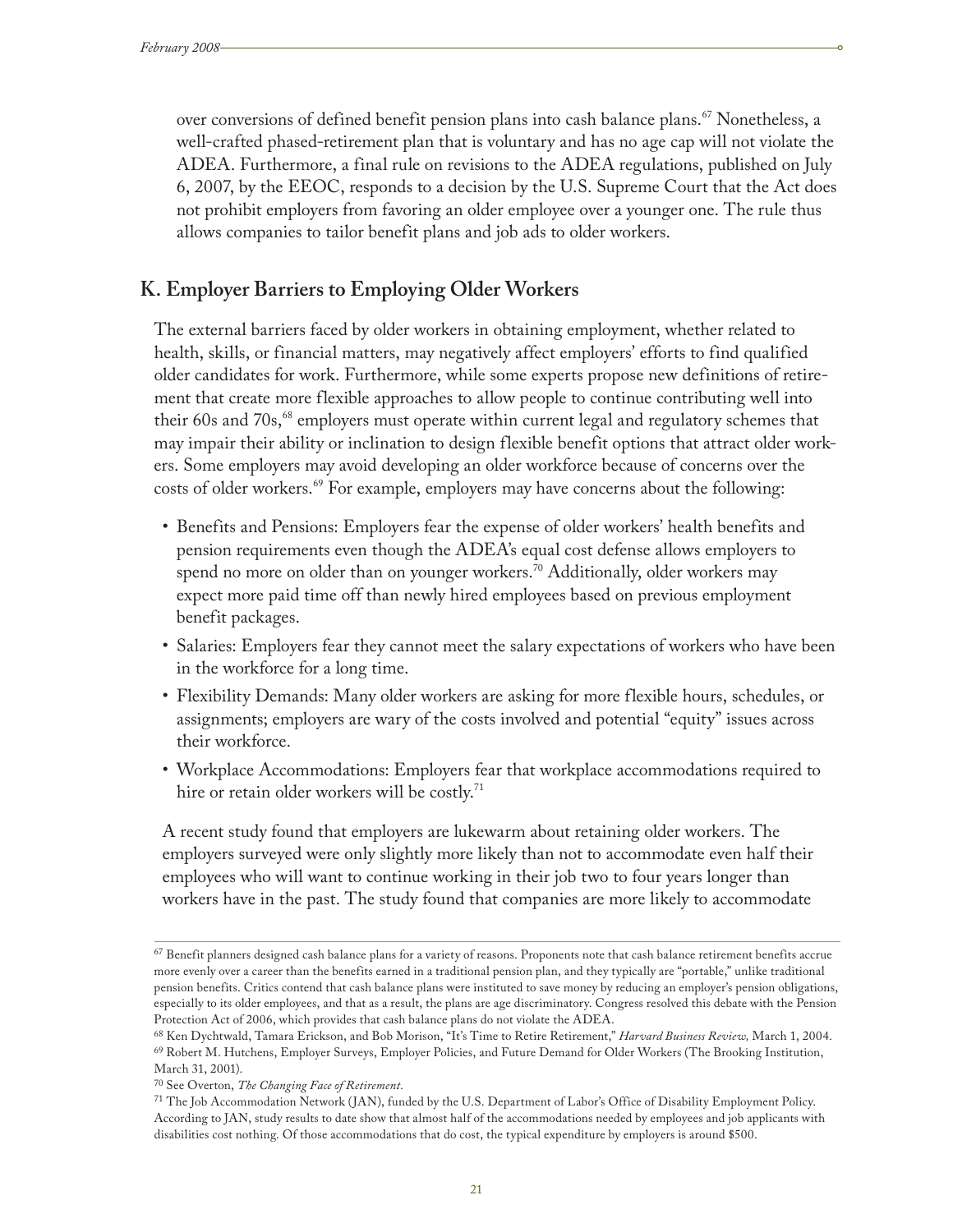older workers if they expect employment growth, value older workers' institutional knowledge, or have older workforces. Employers that view older workers as costly or operate in an environment in which the pace of technical change is slow are less likely to accommodate older workers' desire to remain employed.<sup>72</sup>

<sup>72</sup> Andrew D. Eschtruth, Steven A. Sass, and Jean-Pierre Aubry, *Employers Lukewarm About Retaining Older Workers* (Boston: Boston College Center for Retirement Research, May 2007).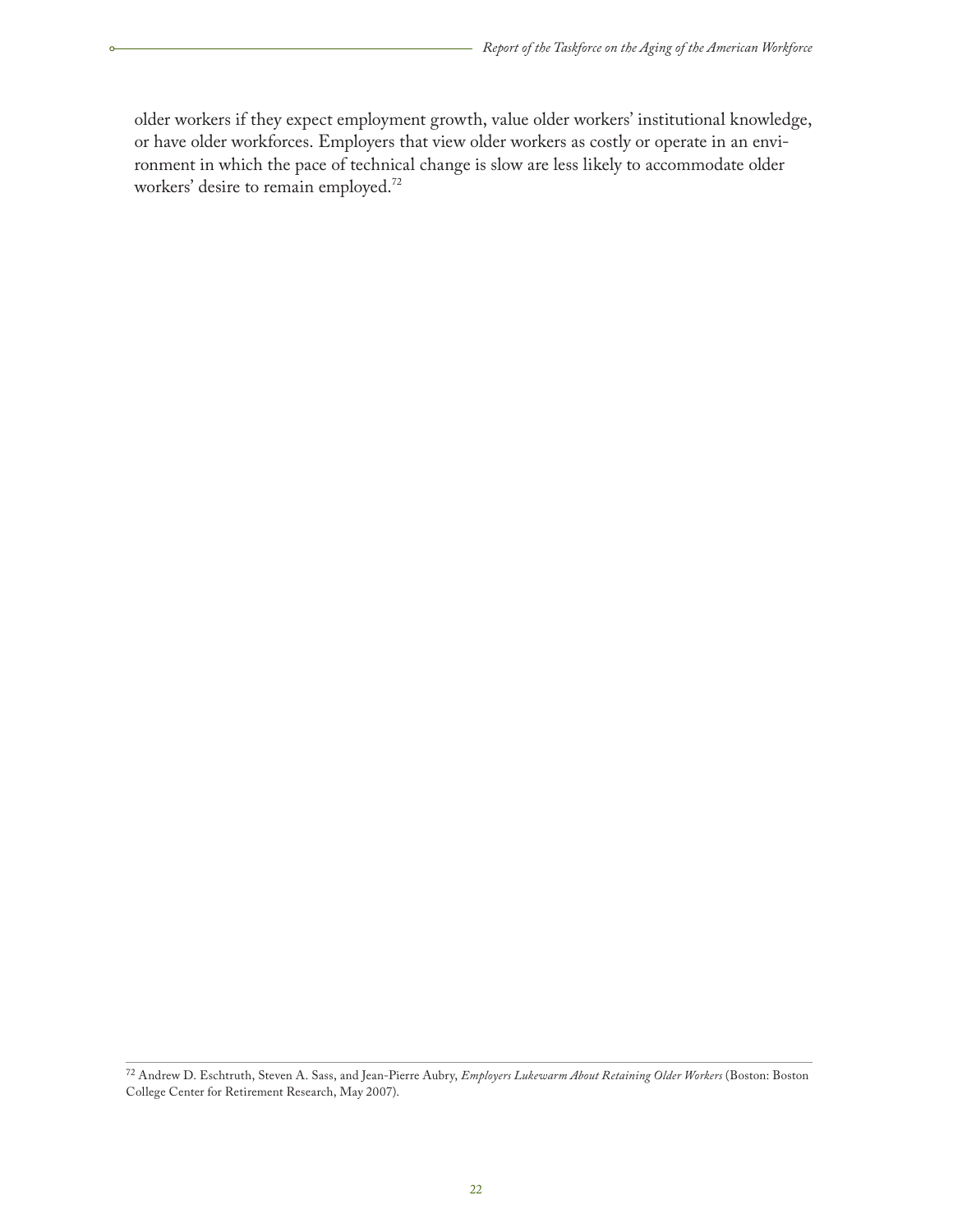## **III. Strategies**

The Taskforce has developed strategies to address the most significant issues related to the aging of the American workforce. These strategies fall into seven categories:

- A. Legal and Regulatory Issues
- B. Expanding Knowledge on Older Workers
- C. Outreach and Education Efforts
- D. Facilitating Self-Employment for Older Workers
- E. Flexible Work Arrangements and Customized Employment for Older Workers
- F. Tools and Technical Assistance to Support Older Worker Employment
- G. Retirement and Financial Literacy Education

## **A. Legal and Regulatory Issues**

## *Policy Exploration of Legal and Regulatory Issues*

 *Create an interagency group to inventory the legal and regulatory barriers and disincentives to employment of older workers and identify the pros and cons of specific approaches to addressing each barrier.* 

Recognizing that most Americans want to work beyond traditional retirement age, employers wish to consider ways to hire such employees, and the American economy could benefit from increased labor force participation of older workers, the Taskforce believes that there is value in continued government examination and discussion of the legal and regulatory issues regarding work and retirement. Accordingly, the Taskforce will establish an interagency group to: (1) inventory the legal and regulatory barriers and disincentives to employment of older workers; and (2) identify the pros and cons of specific approaches to addressing each barrier. The interagency group may determine that further research is needed on specific issues. This is addressed in Section B. Expanding Knowledge on Older Workers.

It will be important to evaluate the impact that these approaches could have beyond the stated purpose of each approach. For example, a desire to reduce disincentives for aging workers to remain in or return to the workforce could lead to the consideration of policies that would adversely impact the sustainability of Social Security and Medicare or increase the national debt. Other policies could actually encourage individuals to retire from full-time work in favor of part-time work, which could adversely affect America's ability to meet its workforce needs. It is therefore important to consider the cost implications of any proposed legal or regulatory change and possible effects on individuals, employers, retirement security programs, and the U.S. economy.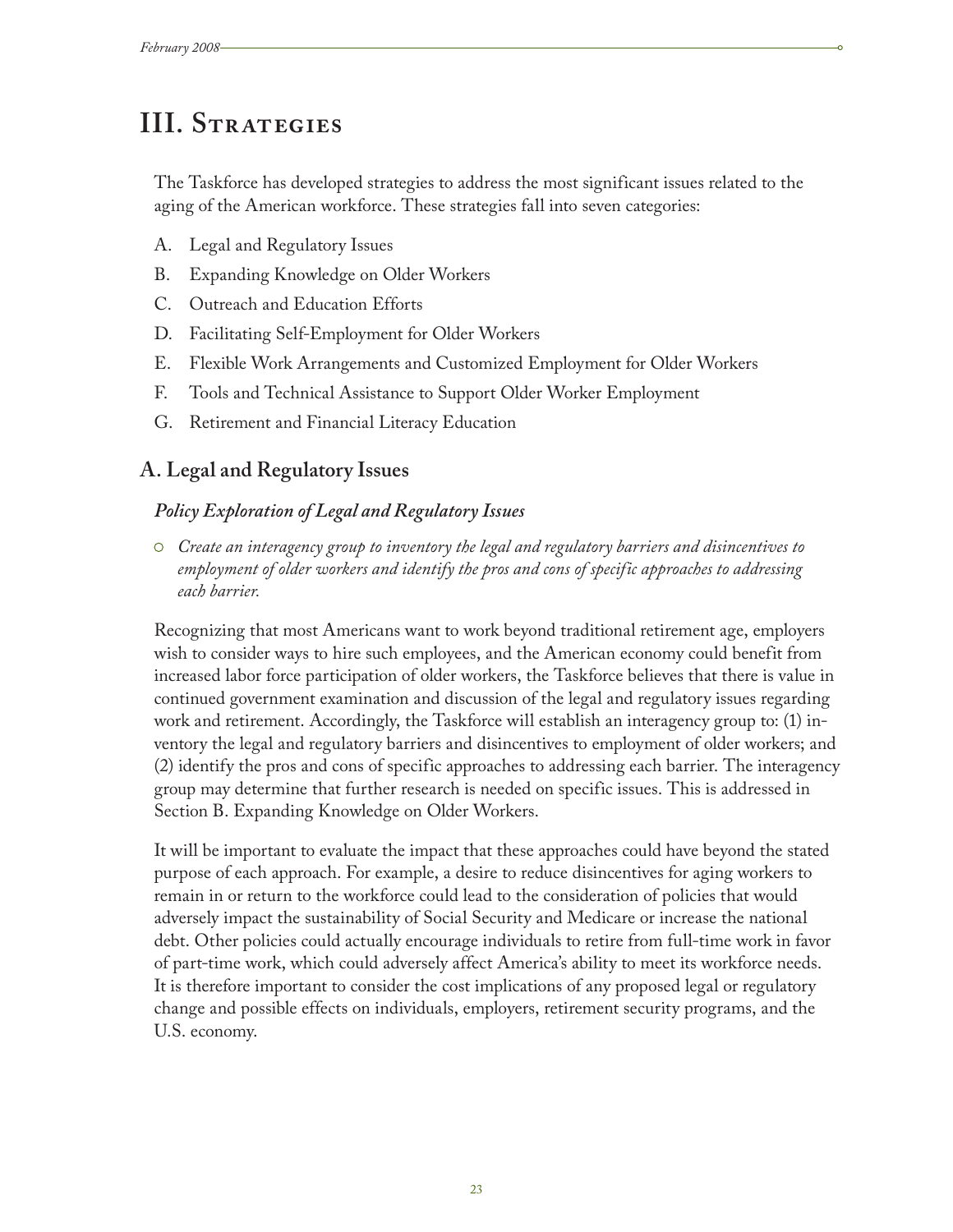Statutory and regulatory changes would not be proposed without sufficient discussion and exploration. Following are a few examples of the types of areas that will be explored by the interagency group:

- **• Consider developing comprehensive legislation amending ERISA, the tax code, and other Federal law, as appropriate, to facilitate phased retirement.** Many employees may want to phase into retirement, for example, by working part time and receiving pro rata retirement benefits. Section 507 of the Pension Protection Act of 2006 allows employees, beginning in 2007, to receive distributions from pension plans during employment after age 62, but comprehensive legislative action on the issue could provide a uniform treatment of flexible retirement arrangements to allow employees to phase into full retirement and thereby stay in the workforce longer. Current data on retirement suggest that many workers who retire from full-time employment before age 60 or 62 might continue working if flexible arrangements were available, including the ability to receive a pro rata portion of retirement benefits. While comprehensive legislation is under consideration, the Taskforce recommends that the secretaries of the Departments of Labor, Treasury, and Health and Human Services, as well as the commissioners of the IRS and EEOC, analyze existing law under their respective jurisdictions to determine how existing law can be implemented to reduce the impact of impediments (or perceived impediments) to continued labor force participation by older workers. Furthermore, proposed Treasury regulations were published in November 2004 that would allow employers to create phased-retirement programs, permitting employees over age 59.5 to reduce their hours by at least 20 percent and voluntarily begin receiving a pro rata share of their retirement benefits. The Taskforce suggests that evaluation and consideration of Treasury's proposed rule should continue.
- **• Consider innovative approaches to unemployment insurance for older workers.** Because older job seekers are more likely to remain unemployed for longer periods of time, the Department of Labor might encourage more states to eliminate the reduction of unemployment insurance benefits due to receipts of Social Security payments. States could be encouraged to make the change through a pilot program. This would allow dislocated older workers additional income to adjust to new and often difficult circumstances.
- **• Evaluate aspects of the Social Security system that affect the workforce participation of older individuals.** The interagency group will further explore the statutory and regulatory requirements relating to the Social Security system that may act as incentives or disincentives for older individuals to remain in or re-enter the workforce, and the pros and cons of specific approaches to changing any incentive or disincentive effects.

## *Research on Legal and Regulatory Issues*

 *Based on the deliberations of the interagency group referenced above, conduct research on specific legal and regulatory issues to determine whether changes are needed to current laws and regulations and the impact of such changes.*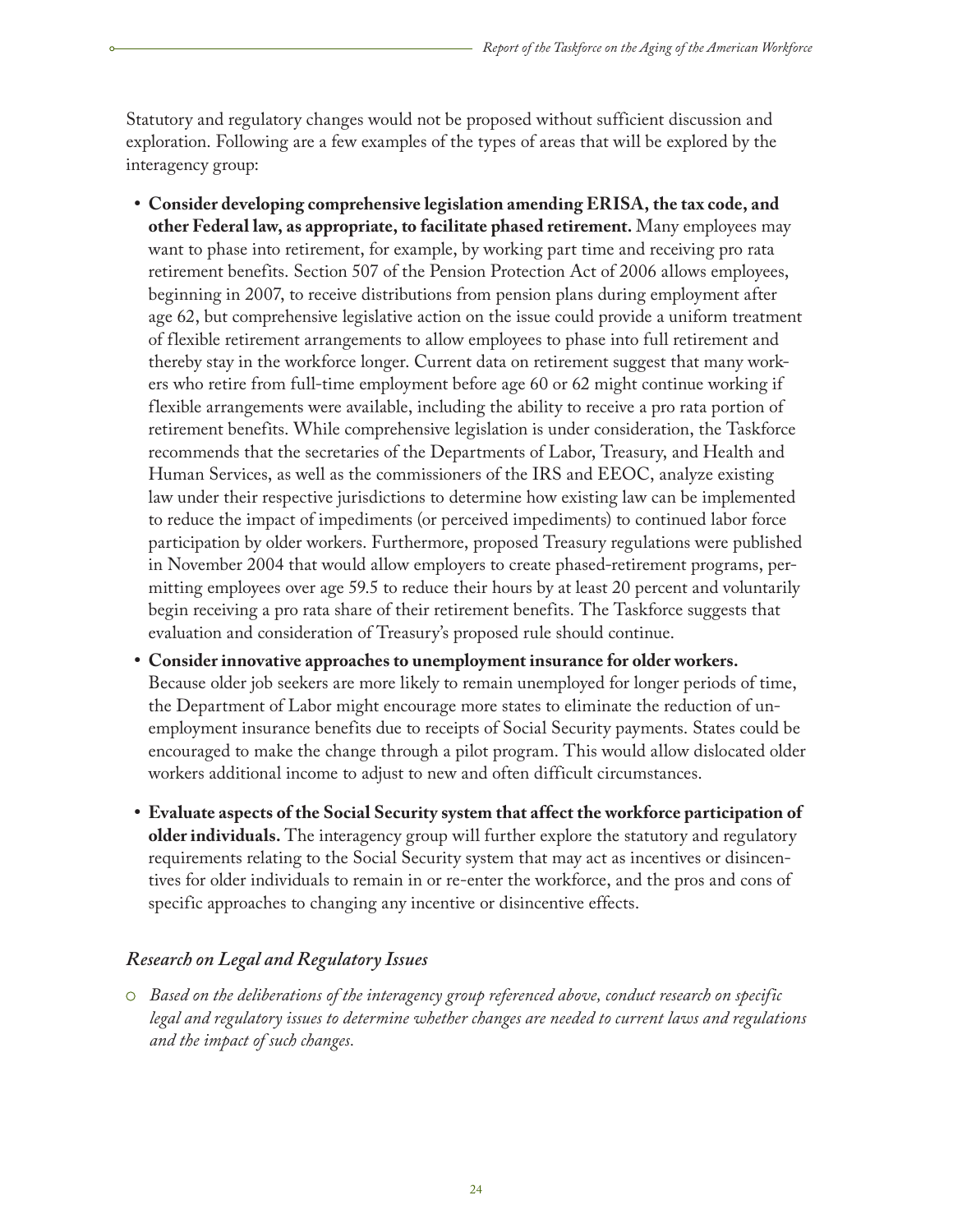While considerable work has been done on the issue of legal and regulatory barriers to work for older individuals, these issues should be more closely examined to develop evidence regarding whether changes are needed to current laws and regulations. Moreover, research should be done to identify those regulatory and legal changes that can be expected to have a measurable and positive impact on the opportunities for older workers to fully participate in the workforce. For example, data from longitudinal surveys like the Health and Retirement Study could be used to: (1) further support the case that certain laws and regulations impede workforce participation among older workers; and (2) to identify precisely which regulations affect the decisions of older workers and employers. With such information, policy makers could better select and target regulatory changes.

Research should focus on the possible consequences or impact of particular statutory or regulatory changes. For example, what effect would relaxing rules related to defined benefit plan distributions have on older worker workforce participation? In particular, considerable need exists for research, consultation, and evaluation of the best approaches to comprehensive legislative and policy strategies for phased retirement. Legislation and regulations allowing for phased retirement might be best addressed as part of the larger issue of retirement security for all workers. The aging of America's workforce is a long-term demographic trend, rather than a short-term challenge. Research and recommendations for legislative approaches to phased retirement should reflect this reality by identifying and thoroughly evaluating policy proposals that respond to the needs of older workers and employers for phased-retirement options and to the need for workers to build and maintain sufficient financial security.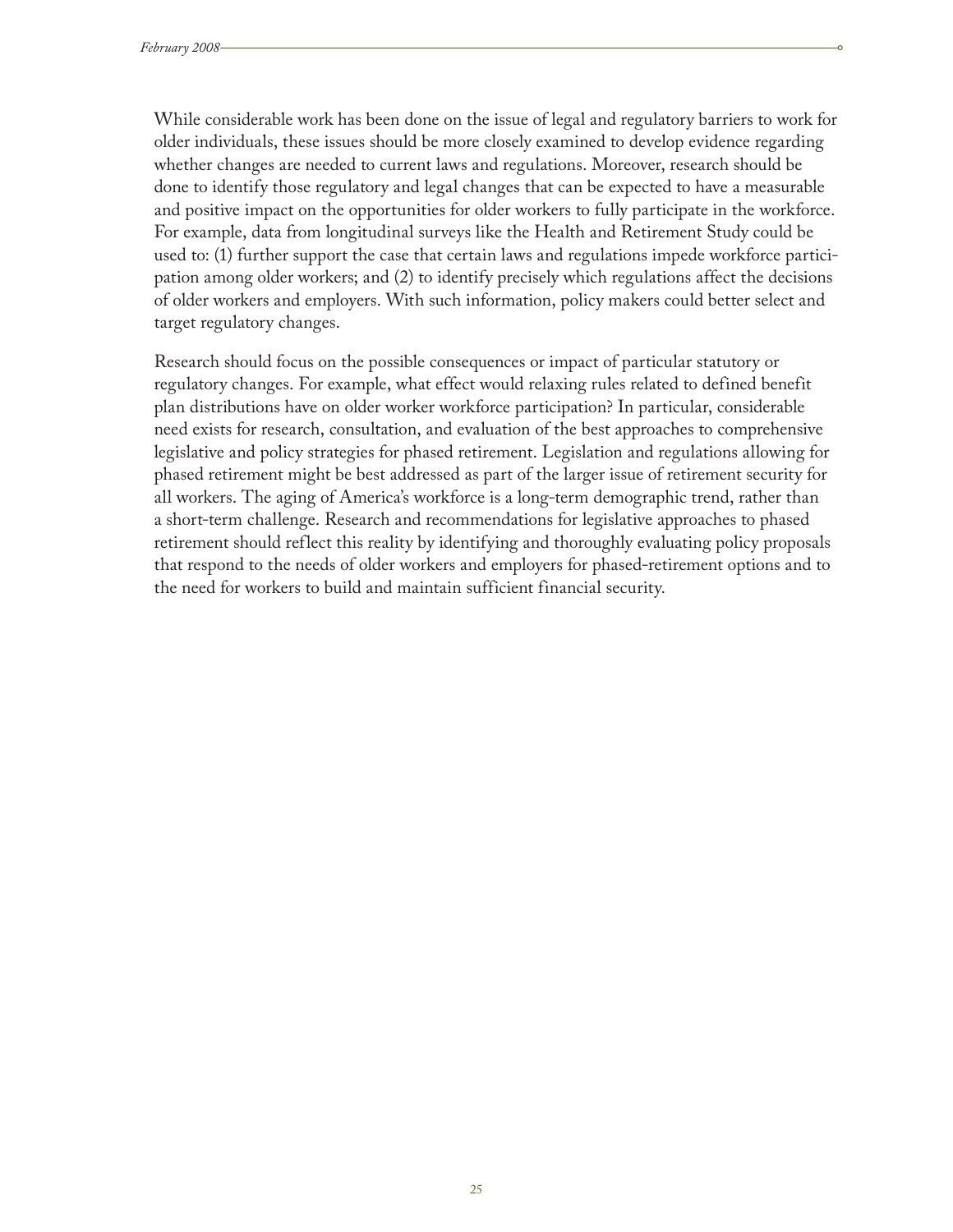## **B. Expanding Knowledge on Older Workers**

## *Coordinated Research and Demonstrations on Older Worker Employment*  73

 *Expand knowledge about the most effective strategies for serving older workers. Taskforce agencies would coordinate their research and demonstration agendas so that the most useful projects are funded. An interagency group would be formed to oversee and coordinate agency research and demonstration agendas and make recommendations to address the full range of critical issues associated with the aging workforce.*

An interagency group composed of representatives from the research arms of the respective Taskforce member agencies (in consultation with leading researchers in the area of older worker employment field) will develop and oversee research and demonstration agendas and projects. Proposed research projects would receive peer review before being funded. This effort would be conducted in coordination with the Interagency Forum on Aging Related Statistics, which evaluates existing age-related data resources and limitations, stimulates new database development, encourages cooperation and data sharing among Federal agencies, and prepares collaborative statistical reports.

Possible areas for research could include the following:

- • Improved measurement of outcomes around employing older workers
- • Impact of employing older workers on organizational effectiveness and professional development of younger workers
- • How the ability to learn new skills and adjust to different lines of work varies as a function of age
- Assessment of the productivity of older workers versus younger workers
- • Determination of whether older workers are less likely than other workers to be offered training or whether they are less desirous of it
- • Assessment of current programs for older workers and implications of the aging of the American workforce for those programs
- Identification of older workers' unique safety risks and costs
- • Overview of labor market characteristics of older workers, including education levels, work experience, diversity, and occupational distribution
- Relationship between the incidence of disabilities among older workers and their likelihood to work, as well as the availability of work suitable for these individuals
- Best practices of disability insurance companies and small to mid-size employers that are engaged in return-to-work efforts to move older workers with disabilities back into the workforce

 $^{73}$  This recommendation is in addition to the "best practices" study that the Taskforce has already contracted with the Urban Institute to prepare. The best practices study will discuss and comment on programs and initiatives in the public and private sectors to hire and retain older workers. It will be based on a national scan to identify strategies and practices that show success in engaging and helping older workers and the businesses that employ them.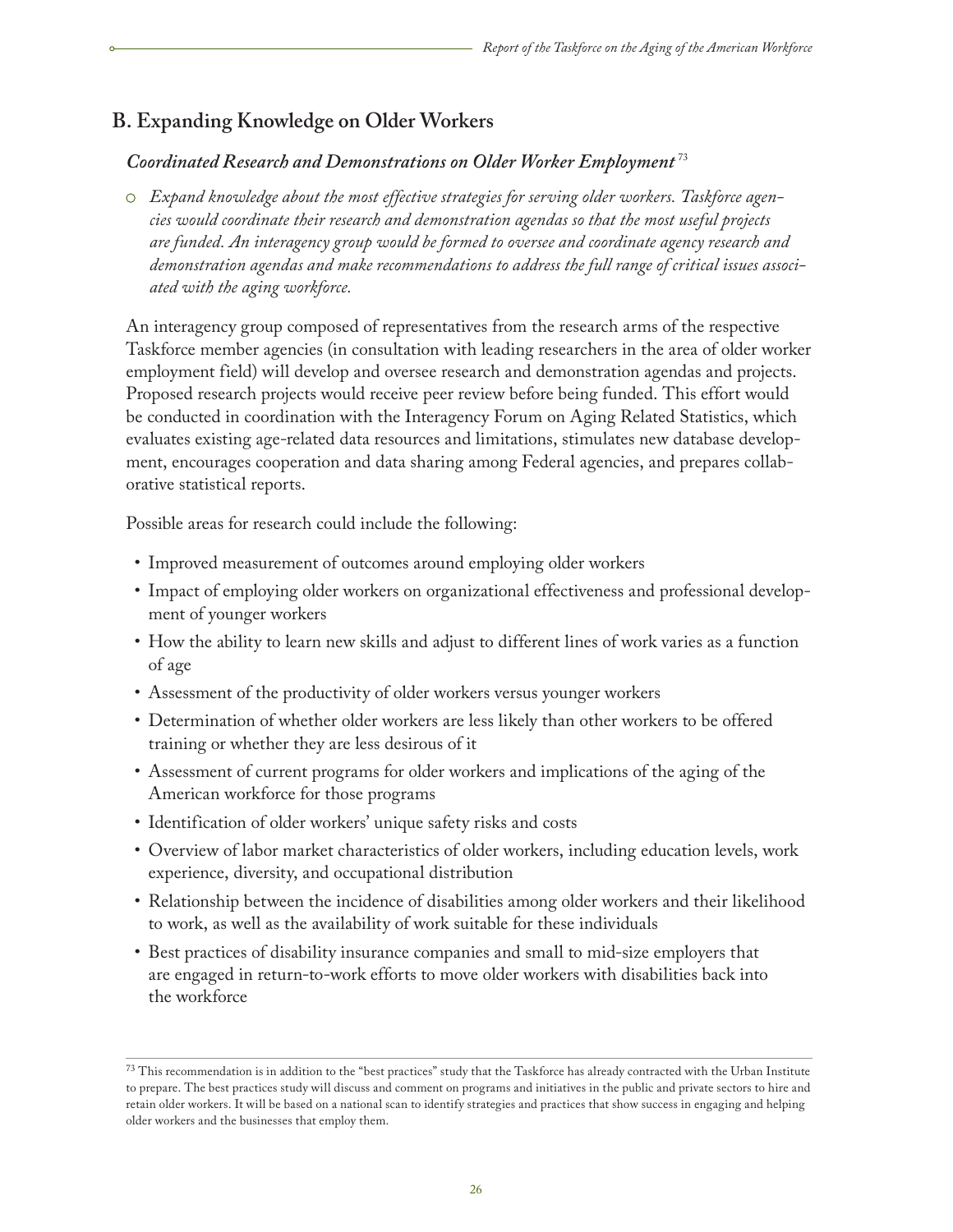- Effectiveness of financial incentives, such as tax credits, for employers to hire or train older workers
- Relationship between older employees' access to and use of specific benefits (e.g., health insurance, flexible benefit plans, wellness programs, employee assistance programs, and short-term and long-term disability) and the resulting effects on employment, employee health status, retention, turnover, productivity, and satisfaction, as well as associated employer costs for small to mid-size companies

Demonstration projects could be considered around categories that align with the challenges and opportunities related to older worker employment the Taskforce has identified. For example, projects could focus on one or more of the following categories:

- Effective Training Techniques: Different training techniques may be more effective for older individuals than for their younger counterparts. This category would focus on the development and distribution of training techniques targeted at mature audiences, such as contextualized learning or methods for technology-based training.
- Innovative Service Strategies: This category would focus on testing effective strategies for delivering training and employment services to older workers. One example might be establishing affiliate One-Stop Career Centers associated with senior centers or communitybased and faith-based organizations that specialize in serving older workers. These affiliate centers could provide a "one stop" source of information, resources, and referral to the various programs and activities of One-Stop partner programs. The required One-Stop partners could be supplemented by participation of additional partner programs specializing in services to seniors (e.g., Social Security).
- Targeted Industries: Although the labor market in general will be affected by the aging of the workforce, certain industries are facing the loss of a large proportion of their workers because of retirement. Demonstration projects could be funded that focus on efforts to hire or retain older workers in these targeted industries.
- Older Worker Subpopulations: Projects could focus on providing training and employment services to specific segments of the older worker population that face significant barriers to employment, such as displaced workers, older workers with disabilities, and low-income or low-skill workers.
- • Customized Employment: Customized employment demonstrations funded by the Department of Labor's Office of Disability Employment Policy (ODEP) have shown the feasibility of tailoring employment to meet both workers' and employers' needs through flexible employment policies and customized employment strategies.<sup>74</sup> Projects could test the impact

<sup>74</sup> Research data on customized employment for 535 individuals with disabilities and encompassing a population of varied ethnic diversity and types of disabilities, previously considered unemployable, validate the fact that customized employment produces highquality employment with increased wages, benefits, and integration into the community. The preliminary findings show that (1) 96 percent were earning above minimum wage, with an average hourly income of \$8.60; (2) 40 percent were earning more than \$8.15 per hour; (3) one-third obtained full-time employment (more than 35 hours a week); (4) 63 percent obtained employment offering future advancement potential; and (5) 30 percent were receiving at least one fringe benefit, such as health insurance, paid sick and vacation time, and pension or retirement plans (U.S. Department of Labor, Office of Disability Employment Policy, Evaluation of Disability Employment Policy Demonstration Programs—Task 11, "Outcomes Analysis Project: Summary of Preliminary Findings from Phase III of the Independent Evaluation—Interim Progress Report," Westat, Rockville, MD, January 2006).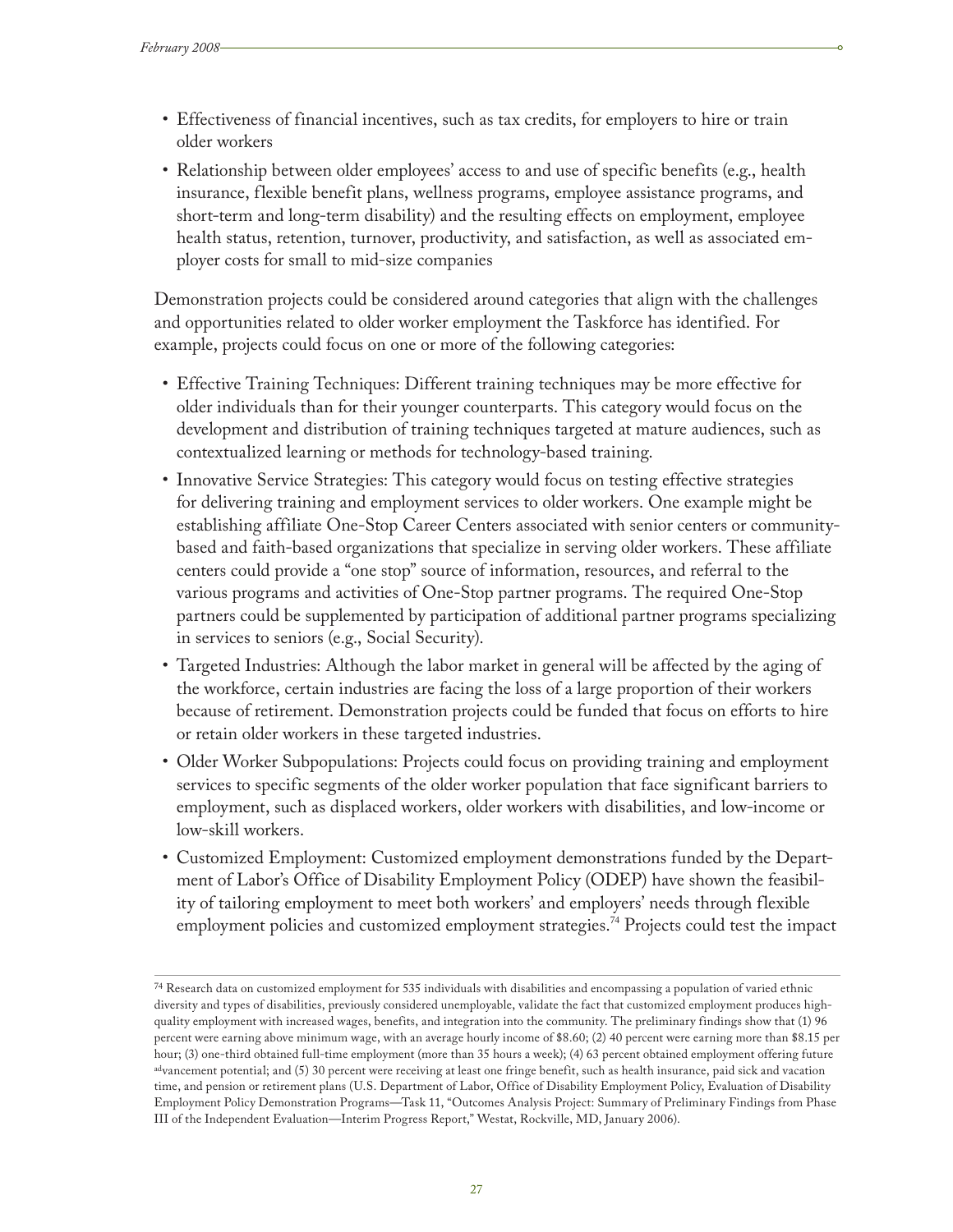of flexible workplace strategies on the employment of older workers, including such strategies as alternative work schedules, part-time work, customized strategies around job tasks, rehiring retirees, phased retirement, and mentoring programs.

### *Current Population Survey Data*

 *Work with the BLS and the Census Bureau to add specific questions about older workers and their participation in the labor force to to a supplement to the CPS.*

The CPS is a monthly survey of about 60,000 households conducted by the Bureau of the Census for the BLS. The survey has been conducted for more than 50 years. The CPS is the primary source of information on the labor force characteristics of the U.S. population. The sample is scientifically selected to represent the civilian noninstitutional population and provides estimates for the nation as a whole.

To better inform the Taskforce member agencies about the extent and reasons for participation and nonparticipation in the labor force of older workers, Taskforce representatives will work with BLS and Census to develop appropriate questions to be added to the CPS. Despite the wealth of demographic data currently available from the CPS, information on work preferences and attitudes of older workers is limited. A new CPS supplement might gather additional information on older worker's reasons for participating in the labor market. For example, while CPS data show that more older workers are participating in the labor force, information is not available on why that rate has gone up.

## *Older Worker Data Tool*

 *Request a special tabulation of census data on older workers designed to match workforce investment areas. This data could be the basis for an "older worker data tool" that would enable One-Stop Career Center staff and others to determine the number and characteristics of older workers in their jurisdiction.* 

Extensive data exist on older workers, but this information does not correspond to local workforce investment areas, which are the governance and geographical structure established by WIA for the One-Stop Career Center system. A special tabulation of census data on older workers designed to match workforce investment areas could provide the basis for an older worker data tool. This data tool could enable One-Stop staff and other people who deal with mature workers to determine the number of individuals in certain age groups in the area, as well as other educational and demographic information, such as incidence of disabilities. The data tool could be modeled after the Limited English Proficiency data tool developed by the Census Bureau and the Employment and Training Administration (ETA), which has been useful and informative for workforce professionals.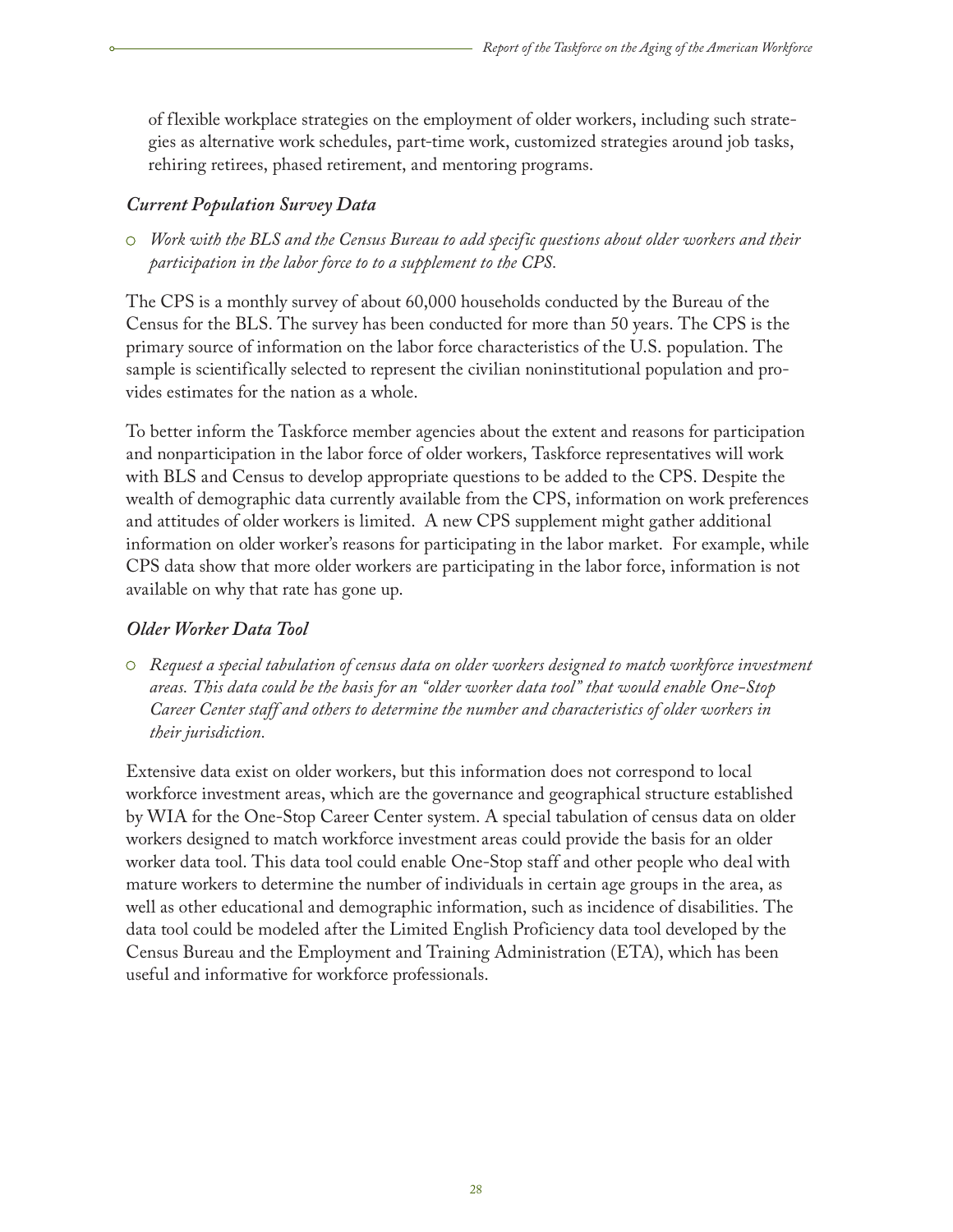## **C. Outreach and Education Efforts**

#### *Awareness and Outreach Activities*

 *Develop a blueprint for awareness and outreach activities concerning older workers that provides public awareness leadership to their respective constituencies, promotes employment opportunities for older Americans, and encourages businesses to hire and retain older workers.* 

Taskforce agencies would coordinate their awareness and outreach activities to focus on the following:

- Promoting the competencies that older individuals bring to the workforce and the benefits to employers of hiring and retaining mature workers, including those who may have had limited employment (such as stay-at-home mothers) and those with disabilities
- Providing information on the aging population and workforce and the consequences of possible worker shortages
- • Dispelling the misconceptions of employers and the public regarding older workers and addressing age stereotypes in the workplace
- Highlighting the benefits of offering flexible and customized employment options to older workers as an incentive to hire, retain, and retrain them, and promoting these options and resources to older individuals who seek such opportunities
- • Creating incentives to improve corporate and organizational behavior related to employing older workers
- • Assessing the needs and resources available for low-income, low-skilled, English language limited, and migrant older workers.

Awareness and outreach could include the following elements:

- A Web site that would serve as an information access portal for employers and older workers (responsibility for maintaining the Web site would be determined by Taskforce agencies in consultation with OMB)
- • Promotional and educational materials, such as posters and brochures, targeted to One-Stop Career Centers, aging organizations, and others focused on hiring older workers
- Fact sheets, brochures, case studies, and Web resources on the benefits of hiring and retaining older workers—for example, the Departments of Education's "Disability Employment 101 for Your Business" can be used as a brochure template
- • Conferences, publications, Web postings, etc., that highlight results of all demonstration projects, studies, technical assistance, educational materials, and training of Taskforce agencies
- A focus on One-Stop Career Centers as the location for older individuals to receive assistance in finding employment and employers to find mature workers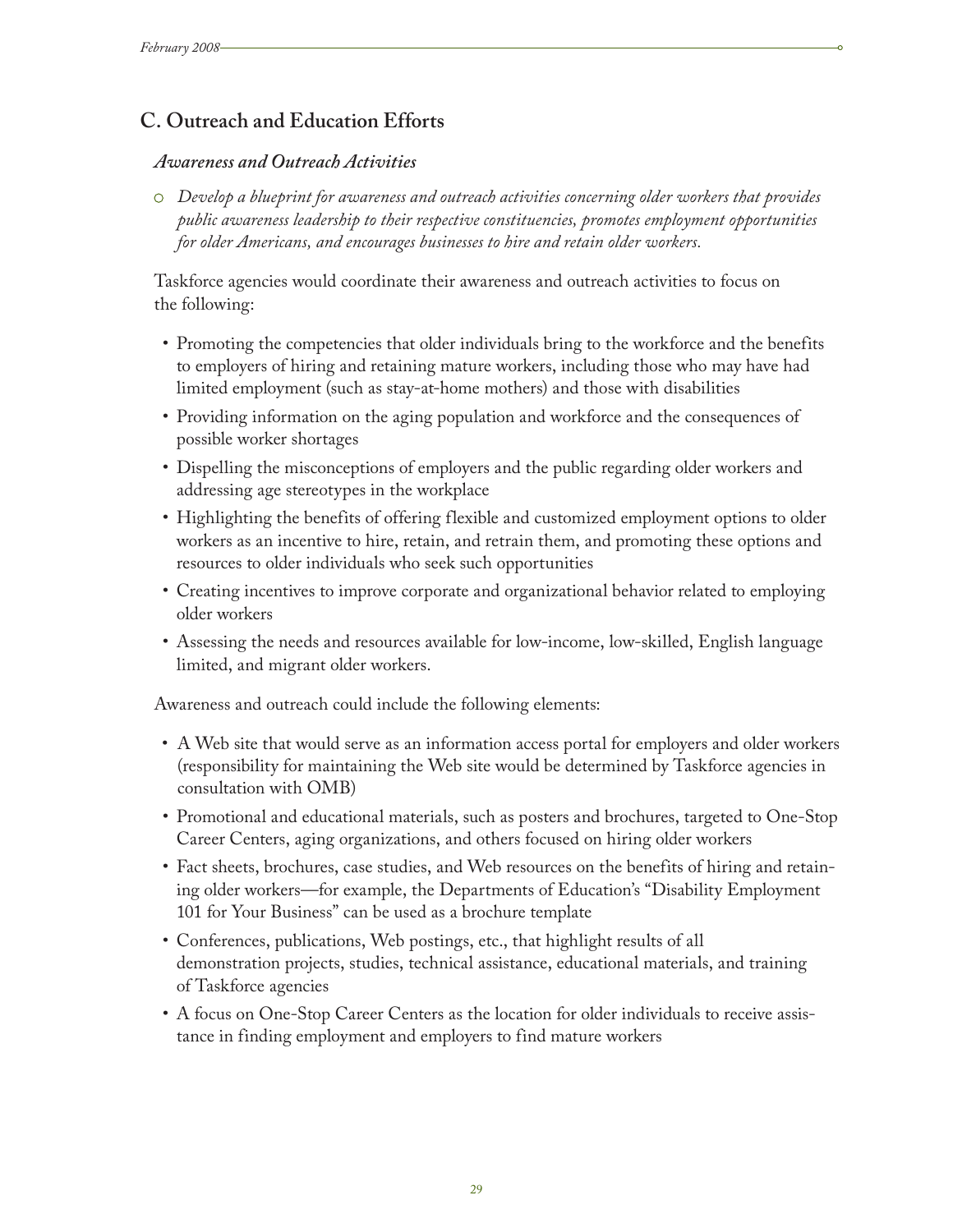- A focus on "National Employ Older Workers Week," which occurs every September and is promoted by national sponsors of the Department of Labor's SCSEP
- • Events and campaigns that incorporate the Department of Health and Human Services (HHS) "America's Oldest Worker" annual public awareness campaign
- A focus on Centers for Independent Living and local Vocational Rehabilitation field offices for older workers with disabilities to receive assistance
- A focus on "The 2005 Surgeon General's Call to Action to Improve the Health and Wellness of Persons with Disabilities"

Awareness and outreach activities would be designed to avoid duplicating existing governmental and non-governmental efforts and to utilize partnerships with a variety of non-governmental organizations, such as the Society for Human Resource Management, the Chamber of Commerce, and AARP.

#### *Educate Employers and Workers on Opportunities and Requirements under Current Laws*

 *Design, deliver, and coordinate education programs and materials for employers and workers concerning opportunities and requirements under current laws, including how to design flexible retirement programs and rights and responsibilities under age discrimination and related laws.* 

While the real and perceived legal and regulatory barriers merit review and consideration, certain flexible arrangements may be available to employers and workers in the current regulatory environment. Moreover, some employers may believe that current law prohibits flexible retirement programs or that the effort of designing such programs would not be worth the return they would get in productivity. For example, employers are concerned whether the ADEA bars phased-retirement programs when this is not the case. Well-designed phased-retirement plans that are voluntary and contain no age caps will not implicate the ADEA. In addition, many aging workers do not fully understand their options for continued work or may have misperceptions regarding the impact of work on their retirement benefits.

Therefore, it is recommended that Taskforce agencies—including the EEOC; HHS; the Social Security Administration (SSA); and the Departments of Treasury, Education, and Labor use existing resources to design, deliver, and coordinate education programs and materials for employers and workers concerning flexible retirement programs and explain how to design such programs under current law. Workshops and educational materials would inform older workers of their rights to be free from age discrimination and would educate employers about their obligations under laws that prohibit age and disability discrimination. The workshops and educational materials could be developed in consultation or partnership with the Chamber of Commerce or the Conference Board to ensure that they were designed to most effectively reach employers.

## *Training Materials for Human Resource Professionals*

 *Develop training materials for human resources (HR) professionals about how to best respond to an older workforce.*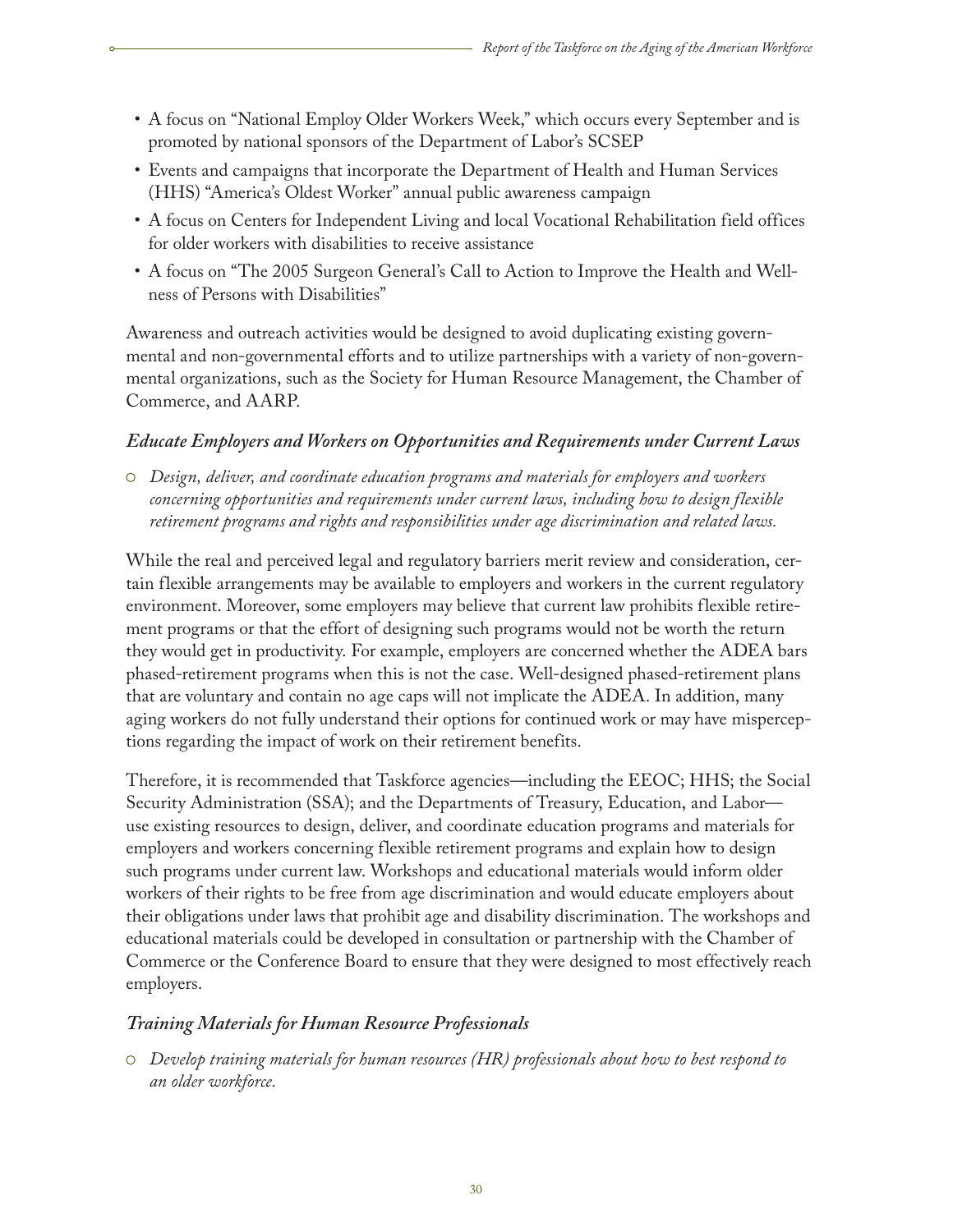Develop training materials to educate HR professionals about how to best respond to an older workforce, including an understanding of the advantages of employing older workers, the value and challenges of a multigenerational workforce, and opportunities to create flexible work arrangements and customized employment opportunities when hiring older workers. The curriculum would be based on the best practices for training and employing older workers stemming from the research projects outlined by this Taskforce. The training materials could contain specific strategies to tap into the older worker labor pool, design flexible work arrangements, and develop appropriate accommodations. These materials could be developed and promoted in partnership with HR-related organizations such as the Society for Human Resource Management and the American Society for Training and Development.

## **D. Facilitating Self-Employment for Older Workers**

#### *Project GATE Replication*

*Consider replication of Project GATE (Growing America Through Entrepreneurship) at One-Stop Career Center sites.* 

In 2002, ETA funded Project GATE, a demonstration project designed to assist individuals in creating or expanding their own businesses. Participants in the demonstration were provided assessments, classroom training, and one-on-one technical assistance to develop their businesses and apply for business financing.

Although Project GATE was not targeted to older workers, approximately 30 percent of its participants were over the age of 50. An initial evaluation of Project GATE found that it was implemented as planned and could be replicated on a wider scale.

To directly assist older workers who wish to start their own business, Project GATE could be replicated at One-Stop Career Center sites, targeted specifically to workers age 50 and older. The design of this replication could be guided by the results of Project GATE sites that are already funded and by an inventory and analysis of existing programs and services in local communities. A special focus of the new projects could be on dislocated workers who are near retirement age, but who are not yet eligible for retirement. The replication could be evaluated, and based on results, the workforce investment system in all states and other appropriate organizations working with older Americans could be encouraged to offer selfemployment assistance to older workers. Existing information on Project GATE could be widely shared to stimulate similar projects.

#### *Targeted Web Information and Services for Older Workers*

 *Utilize SBA's Web site to provide targeted information for older workers and drive 50-plus entrepreneurs to appropriate programs and services at SBA.*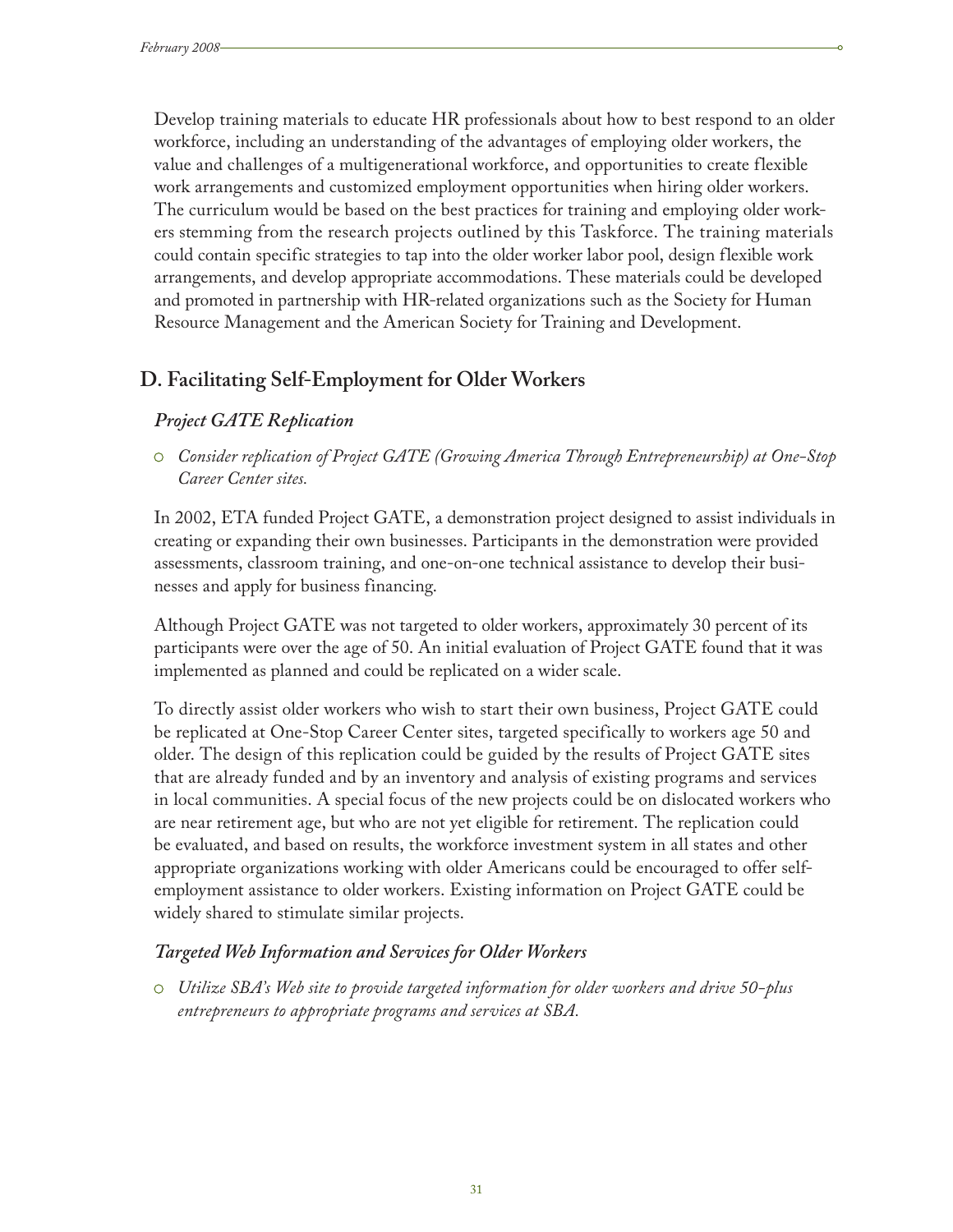SBA delivers counseling and training services through its resource partners, Small Business Development Centers, SCORE® (Counselor's to America's Small Business), and Women's Business Centers in communities nationwide. Each year, more than 1.1 million entrepreneurs receive services from these programs in areas such as business planning, assessment, capital formation, and market analysis.

Partnerships could be established to extend the reach of SBA's programs and services to this 50-plus workforce. SBA should utilize all of its program networks and its Web presence to target these potential entrepreneurs.

Targeted Web information for older workers (Baby Boomers) can be positioned on the SBA's Web site to drive 50-plus entrepreneurs to appropriate programs and services of the SBA, including local resources, online counseling, training, and assessment tools. SBA's Web site can act as a portal to other organizations and resources that would be of interest to 50-plus entrepreneurs.

### *SBA Services Targeted Toward the 50-plus Workforce*

*Encourage access and referrals to SBA resources at One-Stop Career Centers.*

One-Stop Career Centers and SBA resource partners should be encouraged to work together to provide entrepreneurial development services to the 50-plus workforce customers of the One-Stop Career Centers. Specific collaborative arrangements would be determined at the community level.

## **E. Flexible Work Arrangements and Customized Employment for Older Workers**

#### *Resources for Workplace Accommodations*

 *Promote available resources and technical assistance for providing accommodations to both recruit and retain older workers (those with disabilities and those who develop limitations as they age) through the Job Accommodation Network (JAN).* 

Taskforce member agencies will promote JAN's services. JAN is a free consulting service funded by the Department of Labor's ODEP, which is designed to increase the employability of people with disabilities by providing individualized workplace accommodations solutions. Promoting the low median cost and ease of implementing job accommodations through JAN can help employers recruit and retain older workers with disabilities or other limitations.

#### *Telework Research Project Results*

 *Provide information on best practices, strategies, and policies for promoting telework that relate to older workers and other populations.*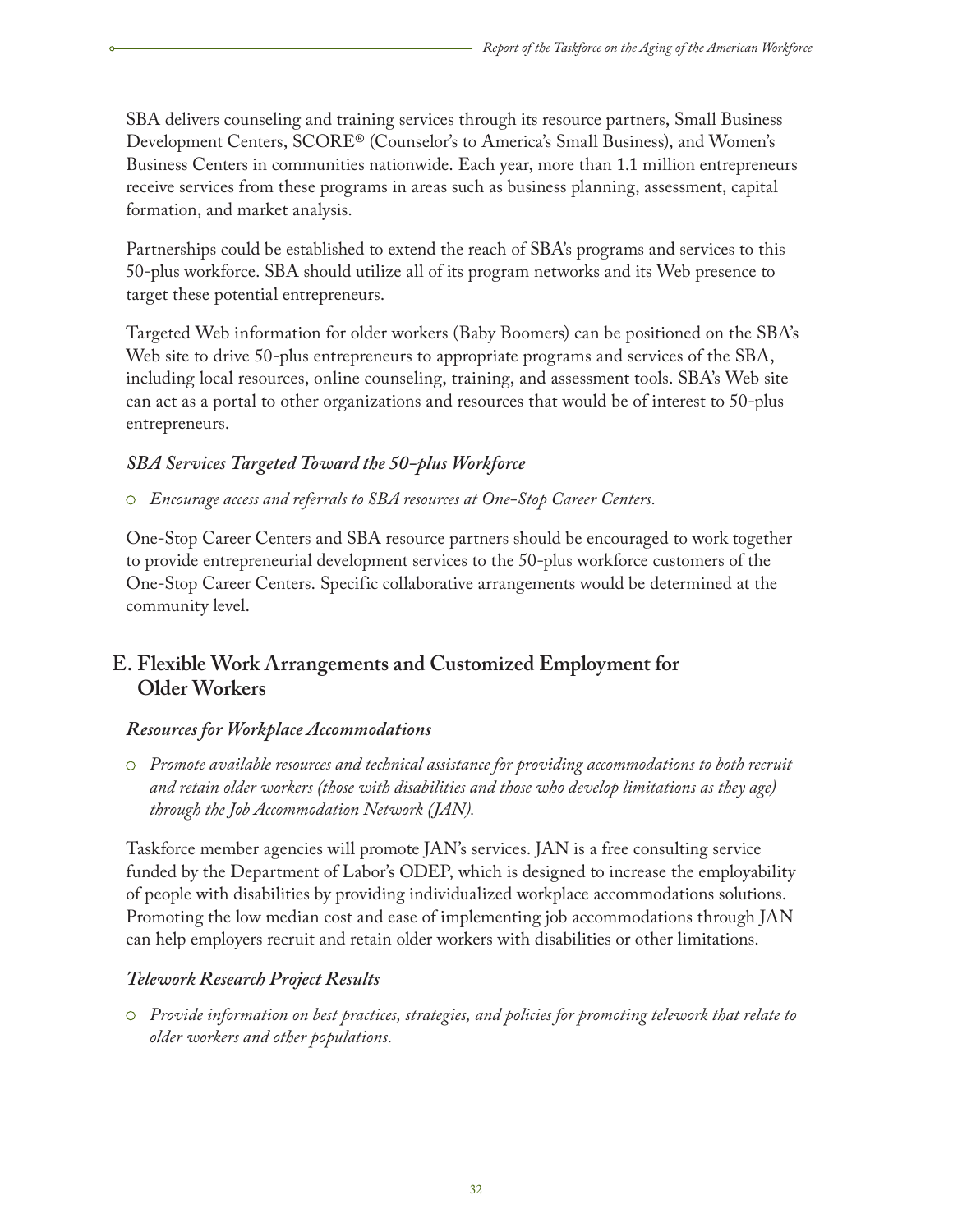The Department of Labor, through ODEP, has funded three multiyear telework research projects. These projects expand the understanding of the full dimensions of telework as an employment option for people with disabilities, as well as others, with an emphasis on newly returning service members with disabilities and individuals on workers compensation.

#### *Workplace Flexibility for the Federal Workforce*

 *Serve as models for the public sector by adopting and promoting flexible employment policies to facilitate the recruitment and retention of older workers. Such policies would embrace and be coordinated with several current Office of Personnel Management (OPM) initiatives related to workplace flexibility.*

A recent OPM report expects that 40 percent of the Federal workforce will retire between 2006 and 2015 and that a new mind-set is needed in the Federal government to recruit and retain the talent that will be needed in the twenty-first century. This strategy embraces the new approach proposed by OPM by encouraging agencies that are members of the *Taskforce on the Aging of the American Workforce* to adopt and promote policy changes that facilitate the recruitment and retention of older workers. The Taskforce would work collaboratively to develop action steps, including the following four initiatives:

- Taskforce member agencies could implement contracting flexibilities to "purchase" the expertise of older or retired workers, for example, consider modifying contracting requirements to allow project-based contracts or competency-based contracts with former Federal employees. These arrangements would allow agencies to supplement their existing organizational expertise for specialized or shorter duration projects. Former employees could receive special consideration based on their extensive program, technical, or organizational knowledge. Alternatively, consider creating a "quasi-employed" status that allows former employees to be easily deployed for specific projects. Such employees could be pre-qualified for a competency-based registry to more easily reactivate their employment status on a temporary basis.
- Taskforce member agencies could promote and implement the Federal telework initiative. Under the auspices of the Federal telecommuting initiative, and guided by OPM and the General Services Administration through the Interagency Telework Web site (www. telework.gov), Taskforce member agencies could expand their existing telework programs to ensure telework opportunities are available to their workforces, including older Federal workers. In addition, they could explore current positions in their agencies that could be fully virtual.
- Taskforce member agencies could promote within their respective agencies the general employment policies recommended in OPM's *Career Patterns—A 21st Century Approach to Attracting Talent: A Guide for Agencies.* Such policies can be effective in increasing and retaining the number of older workers in the Federal workforce. Taskforce member agencies would work in partnership with OPM to provide information, technical assistance, and support on identifying best practices within the Federal government for improving and increasing flexible and customized work options for older workers.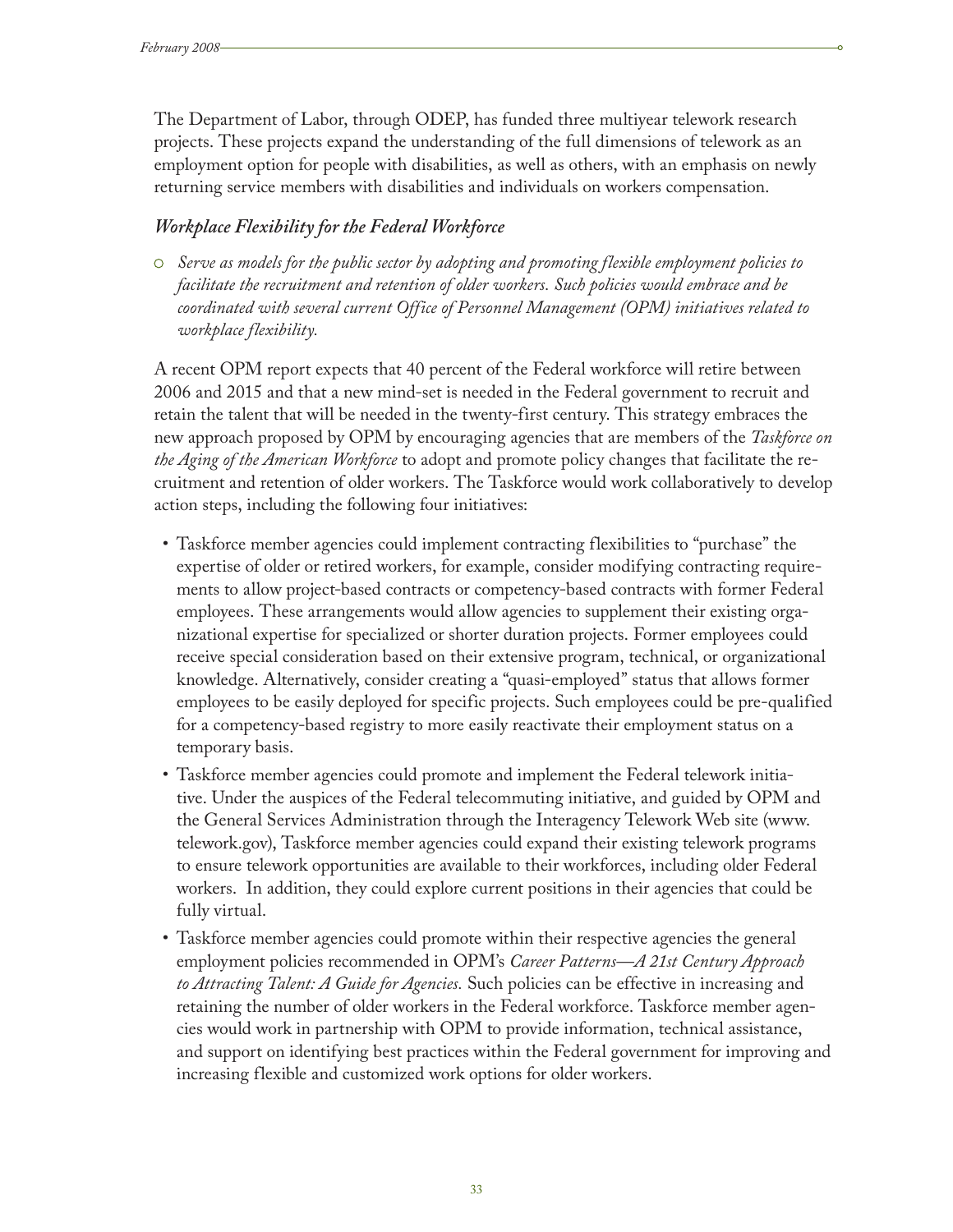• Taskforce member agencies could take additional steps to review their respective agencies' policies, programs, and regulations to identify barriers to flexible and customized employment opportunities for older workers and would propose changes as appropriate to ensure such opportunities are available.

## **F. Tools and Technical Assistance to Support Older Worker Employment**

#### *Products from High Growth Job Training Initiative*

 *Disseminate products from the High Growth Job Training Initiative to address skills shortages faced by older members of the workforce.*

The President's High Growth Job Training initiative, as implemented by ETA, prepares workers for new and increasing job opportunities in high-growth/high-demand and economically vital industries of the American economy. Through the initiative, ETA works with industry leaders to identify their critical workforce challenges, and invests in demonstration projects that help ensure individuals gain the skills they need for successful careers in these expanding or transforming industries. The initiative involves partnerships between the publicly funded workforce investment system, business and industry representatives, economic development entities, and education and training providers.

Some examples of products stemming from these partnerships include curriculum, research, and toolkits that could be distributed to states for use at local One-Stop Career Centers, community colleges, and other aging organizations to train older workers for jobs in high-growth industries. As ETA distributes these products, the agency can identify organizations that provide training in areas needed by older workers or that may be more relevant to the types of jobs that older workers are likely to explore.

## *Resource Guide on Work Supports*

 *Identify information on available and potential work supports relevant to older workers and develop a resource guide on such supports.*

Many work supports are available to older workers with targeted needs from Federal agencies (e.g., the OPM, SSA, and the Departments of Housing and Urban Development, HHS, Education and Transportation). However, no single source of information is available on such supports, and subpopulations of older workers may not be aware these supports exist or that they are eligible for them. One example is access to public transportation and assistance programs funded by the U.S. Department of Transportation and state departments of transportation. These programs can be used by older workers to travel to and from their places of employment, as well as medical, social, education, and recreation sites. Another example is caregiver support resources available to older workers who are representative of the "sandwich generation" (that is, they are responsible for aging parents, adult children, and/or grandchildren). A contractor could be engaged to identify work supports available to subpopulations of older workers across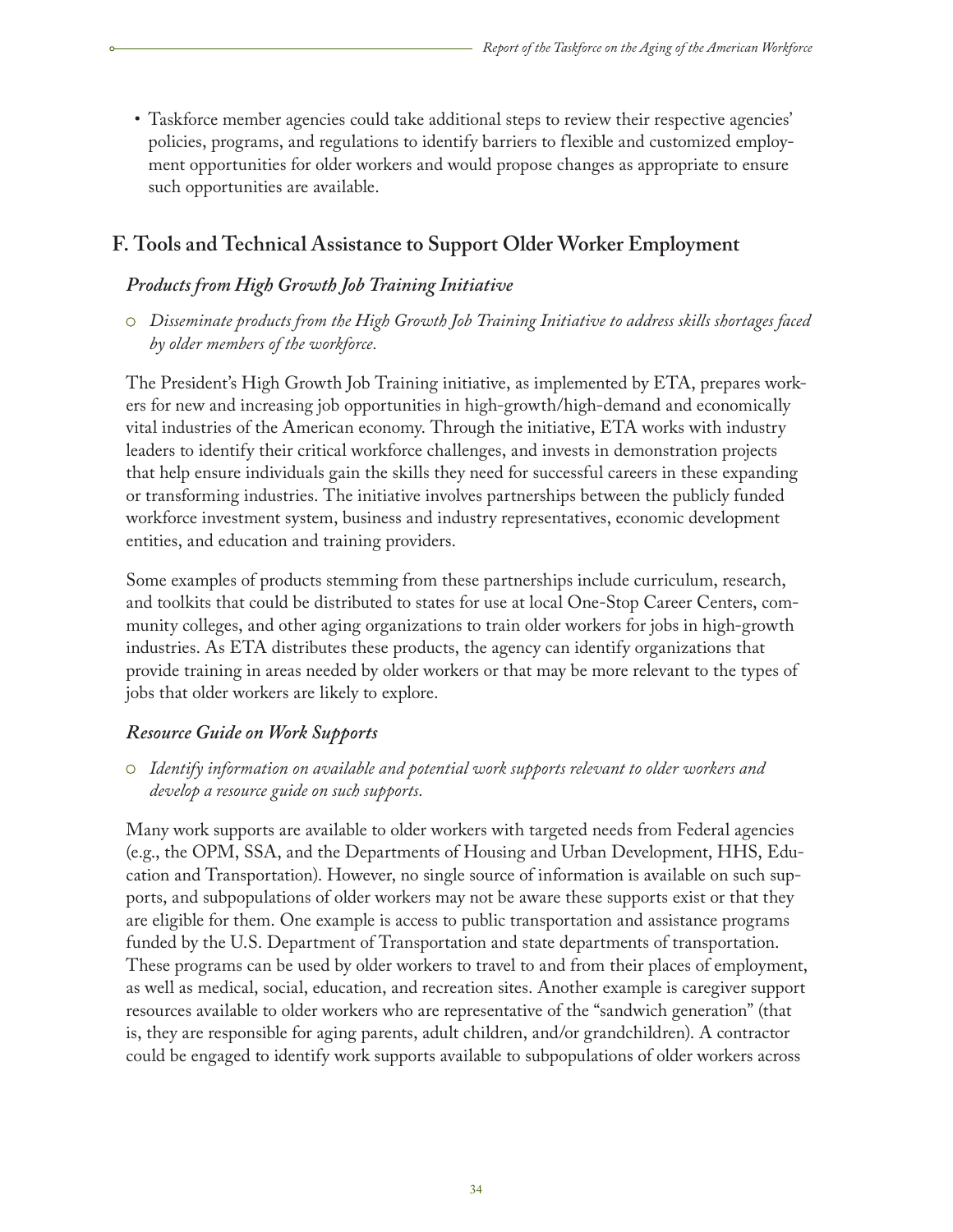Federal agencies and prepare a resource guide for distribution at One-Stop Career Centers, Aging and Disability Resource Centers (ADRCs), Centers for Independent Living, community colleges, and other venues.

The resource guide could include information from selected programs and demonstrations providing work supports to other targeted populations. For example, the National Work Advancement and Support Center Demonstration is intended to build the capacity of the workforce and welfare systems to provide employment retention and advancement services, as well as a full package of financial work supports, to low-wage workers and low-income, reemployed dislocated workers.

#### *Older Worker On-line Coach*

*Develop an On-line Coach that walks older workers and workforce professionals step-by-step through employment Web resources on the CareerOneStop Web site (www.careeronestop.org), as well as other sites designed for older job seekers.*

Online coaches have proven successful in providing assistance to target populations that may have limited proficiency with Web search engines and navigating Web sites. CareerOneStop is a Web site portal sponsored by ETA that provides a range of employment-related information for job seekers and workforce professionals. It is recommended that a coach assist older workers in their navigation of sites, not only in the Career One-Stop portal but also for general employment and job placement Web sites that are geared to recruiting older workers.

Although CareerOneStop and other Web sites contain many resources that are useful for older workers, the tools may not be easy to use by those who are less experienced in computer usage. Developing an Older Worker On-line Coach would address this issue by facilitating access to the resources available on the Internet that focus on part-time employment, volunteer opportunities, work supports, and other professional resources. The coach would also be used to guide workforce professionals to information and resources that would be helpful for their older-worker job seekers.

#### *Inventory of Labor Market Intermediary Services*

*Identify and create an inventory of labor market intermediaries serving older workers (e.g., senior job banks) and use this information to develop a brochure for older workers seeking career transtions.* 

A number of resources (governmental and nongovernmental) are available for older workers who are job hunting, changing careers, or thinking about starting their own business, including Internet sites where older job seekers can search job listings for part-time, temporary, and fulltime positions; post resumes; and register for e-mail job search agents. The inventory of labor market services would describe the intermediary and provide any available information on its effectiveness. The brochure of services could help workforce professionals connect mature workers with employment opportunities and could be made available at employment offices, libraries, community colleges, and other venues. Information about the Older Worker On-line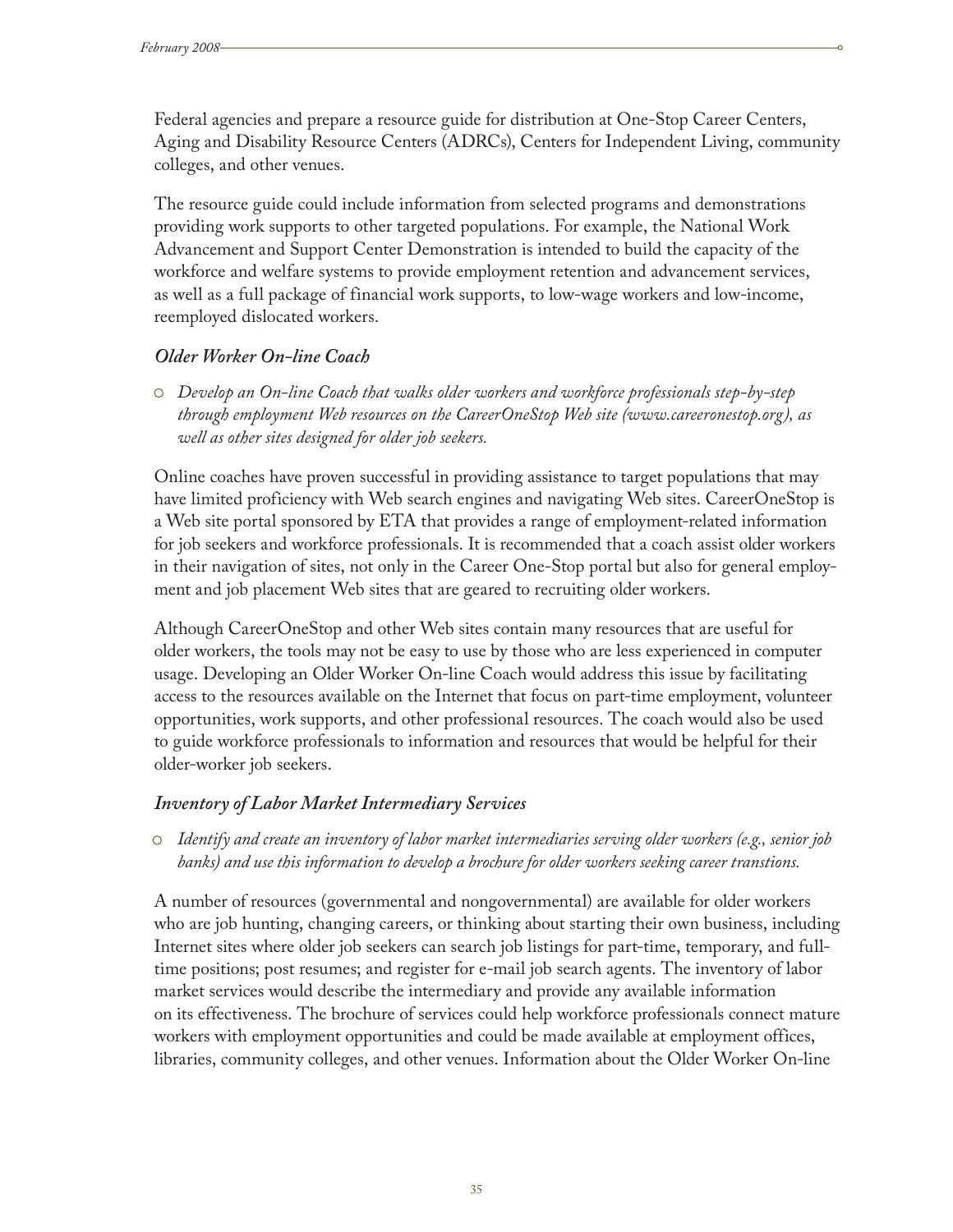Coach could be incorporated into the brochure of services. The brochure would include a disclaimer making clear that the Federal government is not endorsing any of the non-governmental services or products.

### *Aging and Disability Resource Centers and the One-Stop System*

*Explore the possibility of increasing the employment focus of Aging and Disability Resource Centers (ADRCs) and increasing collaboration with One-Stop Career Centers.* 

The HHS Administration on Aging (AoA) funds ADRCs in 43 states. The primary function of the ADRCs is to provide a single portal through which the long-term care needs of adults with disabilities, including the elderly, can be met. A number of the ADRCs have established relationships with the One-Stop Career Center system, including centers located in Rhode Island, Illinois, Minnesota, and Montana.

In 2004, a technical assistance conference call was held with several ADRCs to provide an overview of the employment-related programs and services available for people with disabilities. According to the most recent annual data compiled by AoA, approximately 6 percent of total ADRC referrals were made to employment services. The majority of ADRC users who are seeking employment are believed to be younger individuals with disabilities, but no information is available on the age composition of ADRC users seeking employment support.

Before using the ADRC concept to target older workers, the Taskforce should determine the extent to which older participants are using the ADRC program to find employment support, rather than to seek aid with medical care issues. In addition, the current level of coordination between ADRCs and One-Stop Career Centers could be systematically assessed and additional steps could be taken to promote that coordination. After this fact-finding is conducted, possible actions that could be taken if an increased focus on employment and greater joint ADRC and One-Stop coordination is warranted would include the following:

- • Working with ADRCs and others to develop content on employment supports for the ADRC Technical Assistance Exchange
- Holding a national teleconference or Webinar among ADRCs, SCSEP grantees, and One-Stop Career Center representatives on current and emerging employment support practices that enhance employment prospects among older individuals
- Establishing access to employment and training services available through One-Stop Career Centers for ADRC customers interested in employment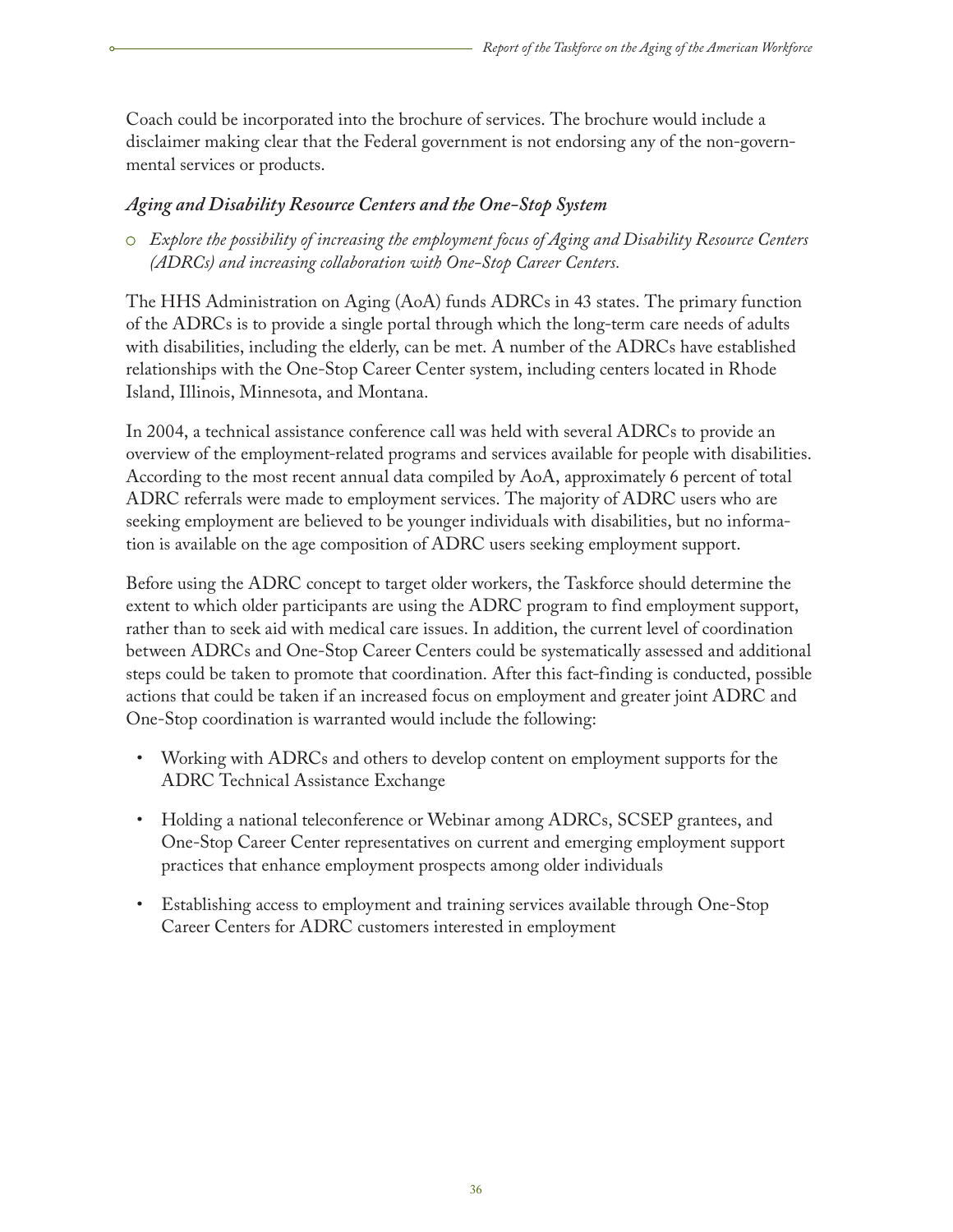#### *Resource Guide on Work Supports*

 *Identify information on available and potential work supports relevant to older workers and develop a resource guide on such supports.*

Many work supports are available to older workers with targeted needs from Federal agencies (e.g., the OPM, SSA, and the Departments of Housing and Urban Development, HHS, Education, and Transportation). However, no single source of information is available on such supports, and subpopulations of older workers may not be aware these supports exist or that they are eligible for them. One example is access to public transportation and assistance programs funded by the U.S. Department of Transportation and state departments of transportation. These programs can be used by older workers to travel to and from their places of employment, as well as medical, social, education, and recreation sites. Another example is caregiver support resources available to older workers who are representative of the "sandwich generation" (that is, they are responsible for aging parents, adult children, and/or grandchildren). A contractor could be engaged to identify work supports available to subpopulations of older workers across Federal agencies and prepare a resource guide for distribution at One-Stop Career Centers, Aging and Disability Resource Centers (ADRCs), Centers for Independent Living, community colleges, and other venues.

The resource guide could include information from selected programs and demonstrations providing work supports to other targeted populations. For example, the National Work Advancement and Support Center Demonstration is intended to build the capacity of the workforce and welfare systems to provide employment retention and advancement services, as well as a full package of financial work supports, to low-wage workers and low-income, reemployed dislocated workers.

#### *Older Worker On-line Coach*

 *Develop an On-line Coach that walks older workers and workforce professionals step-by-step through employment Web resources on the CareerOneStop Web site (www.careeronestop.org), as well as other sites designed for older job seekers.*

Online coaches have proven successful in providing assistance to target populations that may have limited proficiency with Web search engines and navigating Web sites. CareerOneStop is a Web site portal sponsored by ETA that provides a range of employment-related information for job seekers and workforce professionals. It is recommended that a coach assist older workers in their navigation of sites, not only in the Career One-Stop portal but also for general employment and job placement Web sites that are geared to recruiting older workers.

Although CareerOneStop and other Web sites contain many resources that are useful for older workers, the tools may not be easy to use by those who are less experienced in computer usage. Developing an Older Worker On-line Coach would address this issue by facilitating access to the resources available on the Internet that focus on part-time employment, volunteer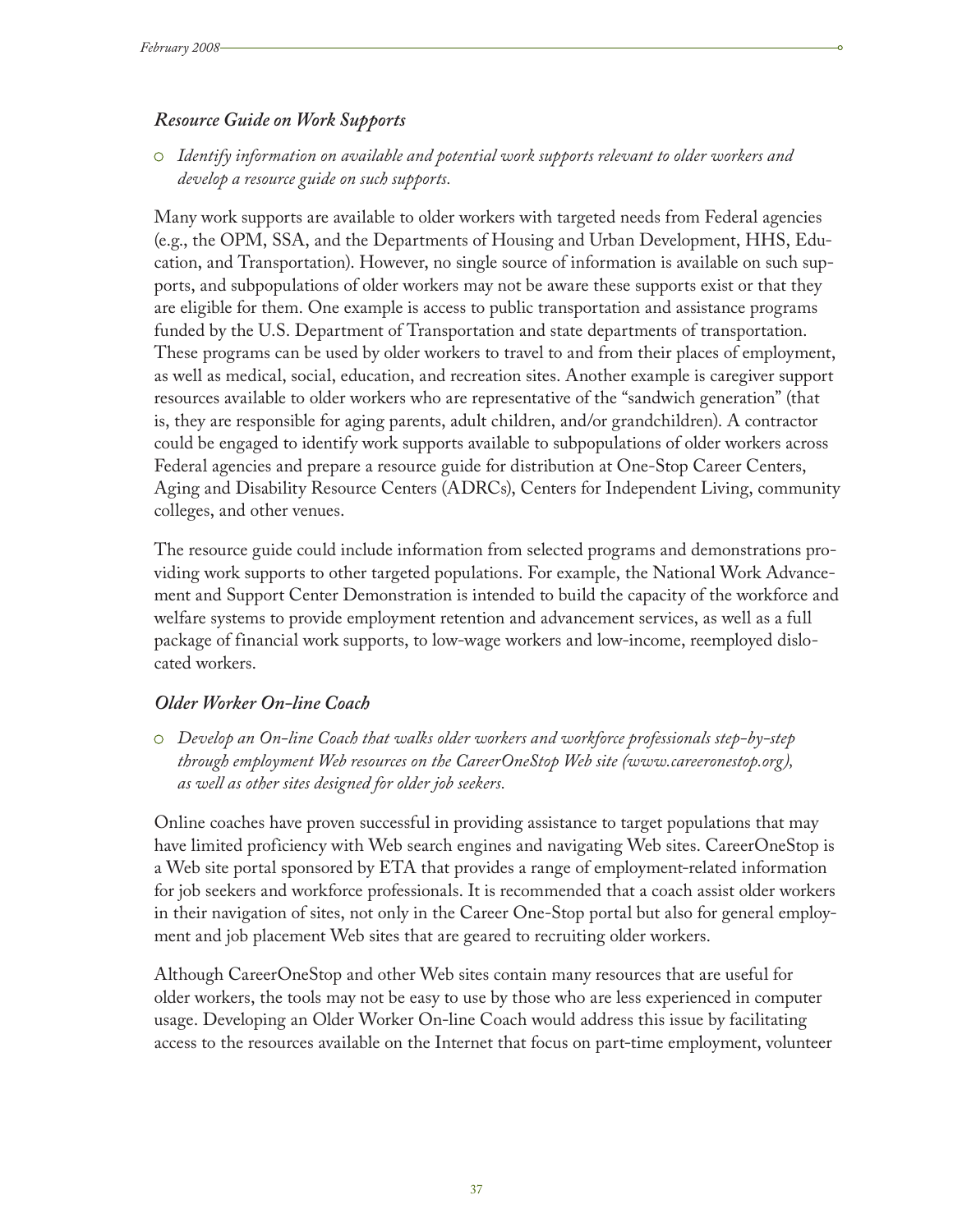opportunities, work supports, and other professional resources. The coach would also be used to guide workforce professionals to information and resources that would be helpful for their older-worker job seekers.

#### *Inventory of Labor Market Intermediary Services*

 *Identify and create an inventory of labor market intermediaries serving older workers (e.g., senior job banks) and use this information to develop a brochure for older workers seeking career transitions.* 

A number of resources (governmental and nongovernmental) are available for older workers who are job hunting, changing careers, or thinking about starting their own business, including Internet sites where older job seekers can search job listings for part-time, temporary, and full-time positions; post resumes; and register for e-mail job search agents. The inventory of labor market services would describe the intermediary and provide any available information on its effectiveness. The brochure of services could help workforce professionals connect mature workers with employment opportunities and could be made available at employment offices, libraries, community colleges, and other venues. Information about the Older Worker On-line Coach could be incorporated into the brochure of services. The brochure would include a disclaimer making clear that the Federal government is not endorsing any of the non-governmental services or products.

## *Aging and Disability Resource Centers and the One-Stop System*

 *Explore the possibility of increasing the employment focus of ADRCs and increasing collaboration with One-Stop Career Centers.* 

The HHS Administration on Aging (AoA) funds Aging and Disability Resource Centers (ADRCs) in 43 states. The primary function of the ADRCs is to provide a single portal through which the long-term care needs of adults with disabilities, including the elderly, can be met. A number of the ADRCs have established relationships with the One-Stop Career Center system, including centers located in Rhode Island, Illinois, Minnesota, and Montana.

In 2004, a technical assistance conference call was held with several ADRCs to provide an overview of the employment-related programs and services available for people with disabilities. According to the most recent annual data compiled by AoA, approximately 6 percent of total ADRC referrals were made to employment services. The majority of ADRC users who are seeking employment are believed to be younger individuals with disabilities, but no information is available on the age composition of ADRC users seeking employment support.

Before using the ADRC concept to target older workers, the Taskforce should determine the extent to which older participants are using the ADRC program to find employment support, rather than to seek aid with medical care issues. In addition, the current level of coordination between ADRCs and One-Stop Career Centers could be systematically assessed and additional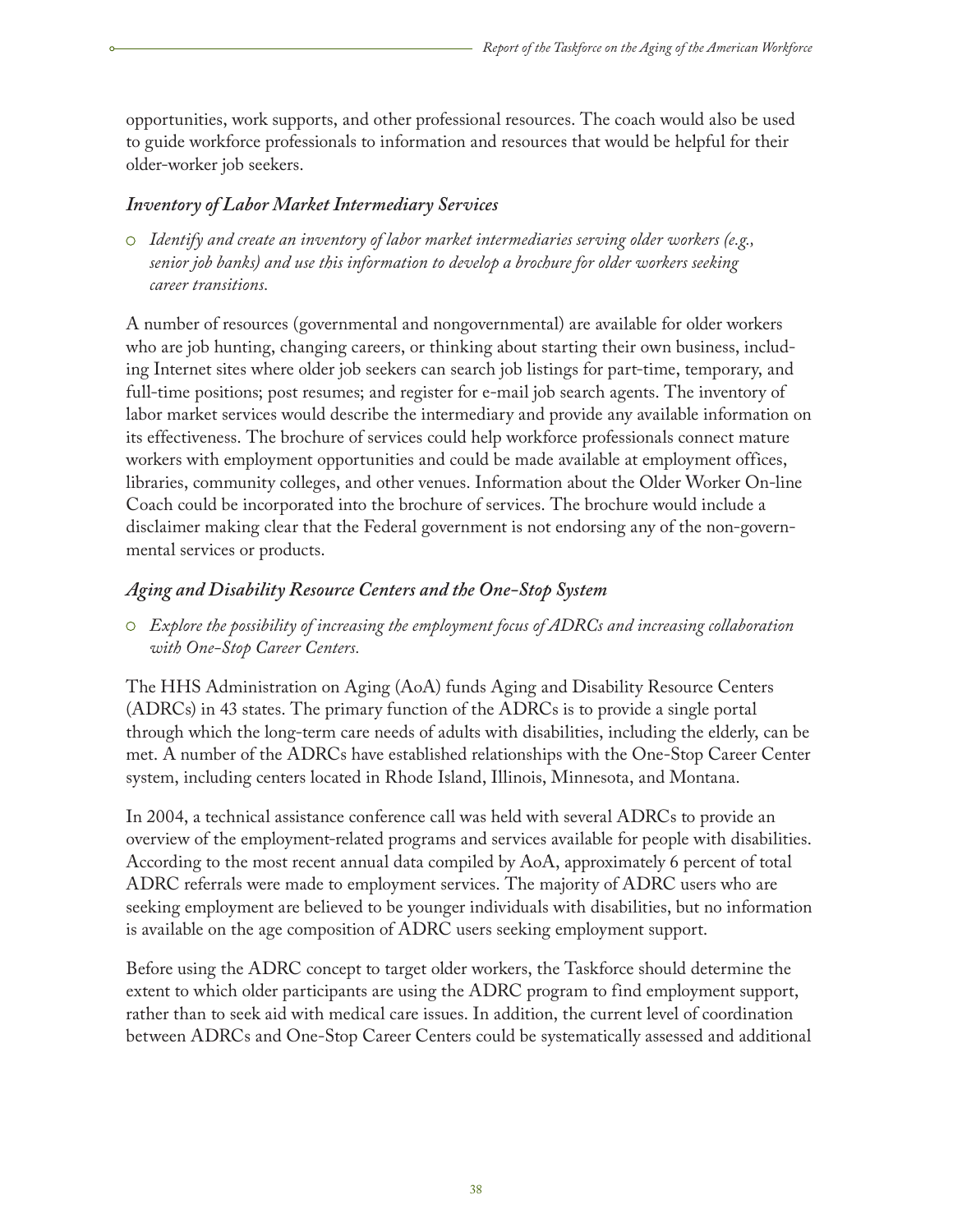steps could be taken to promote that coordination. After this fact-finding is conducted, possible actions that could be taken if an increased focus on employment and greater joint ADRC and One-Stop coordination is warranted would include the following:

- Working with ADRCs and others to develop content on employment supports for the ADRC Technical Assistance Exchange
- Holding a national teleconference or Webinar among ADRCs, SCSEP grantees, and One-Stop Career Center representatives on current and emerging employment support practices that enhance employment prospects among older individuals
- Establishing access to employment and training services available through One-Stop Career Centers for ADRC customers interested in employment

## **G. Retirement and Financial Literacy Education**

### *Educational Resources on Retirement and Financial Literacy*

*Make educational resources on retirement and financial literacy available to older workers in One-Stop Career Centers, local SSA offices, aging service providers, and other appropriate venues.*

Individuals decide when to stop working or retire based on a number of factors. Some of those factors demand financial literacy and reflect decisions made well before retirement, such as how much to save for retirement or whether and how much to contribute to a DC pension plan, if available. Other factors become even more pertinent at older ages, such as ability to work, the availability of health insurance, the amount of income received if retired compared with income if still working, and whether to continue working after claiming Social Security benefits.

Many older workers lack knowledge about the financial implications of retirement, as well as their financial needs in retirement. Becoming better informed could lead some of these workers to postpone their decision to retire and others to plan for or seek second career opportunities. Having One-Stop Career Centers, as well as aging service providers and other appropriate organizations, provide such information is a natural complement to other services available at these sites.

A successful precedent for such an effort exists under the Money Smart initiative, through which ETA partnered with the Federal Deposit Insurance Corporation to offer financial literacy information and workshops to target populations outside the financial mainstream. Another successful program to build on is the Department of Labor's Employee Benefit Security Administration's (EBSA) Retirement Savings Education Campaign—the Taking the Mystery Out of Retirement Planning initiative—which focuses on those near retirement (approximately 10 years away or less) and provides information and worksheets to assess savings, expenses in retirement, additional savings needed, and the ability to make savings last through retirement. To reach workers with this material, this initiative pulled together the varied expertise of EBSA, the Society of Actuaries Foundation, the North American Securities Administrators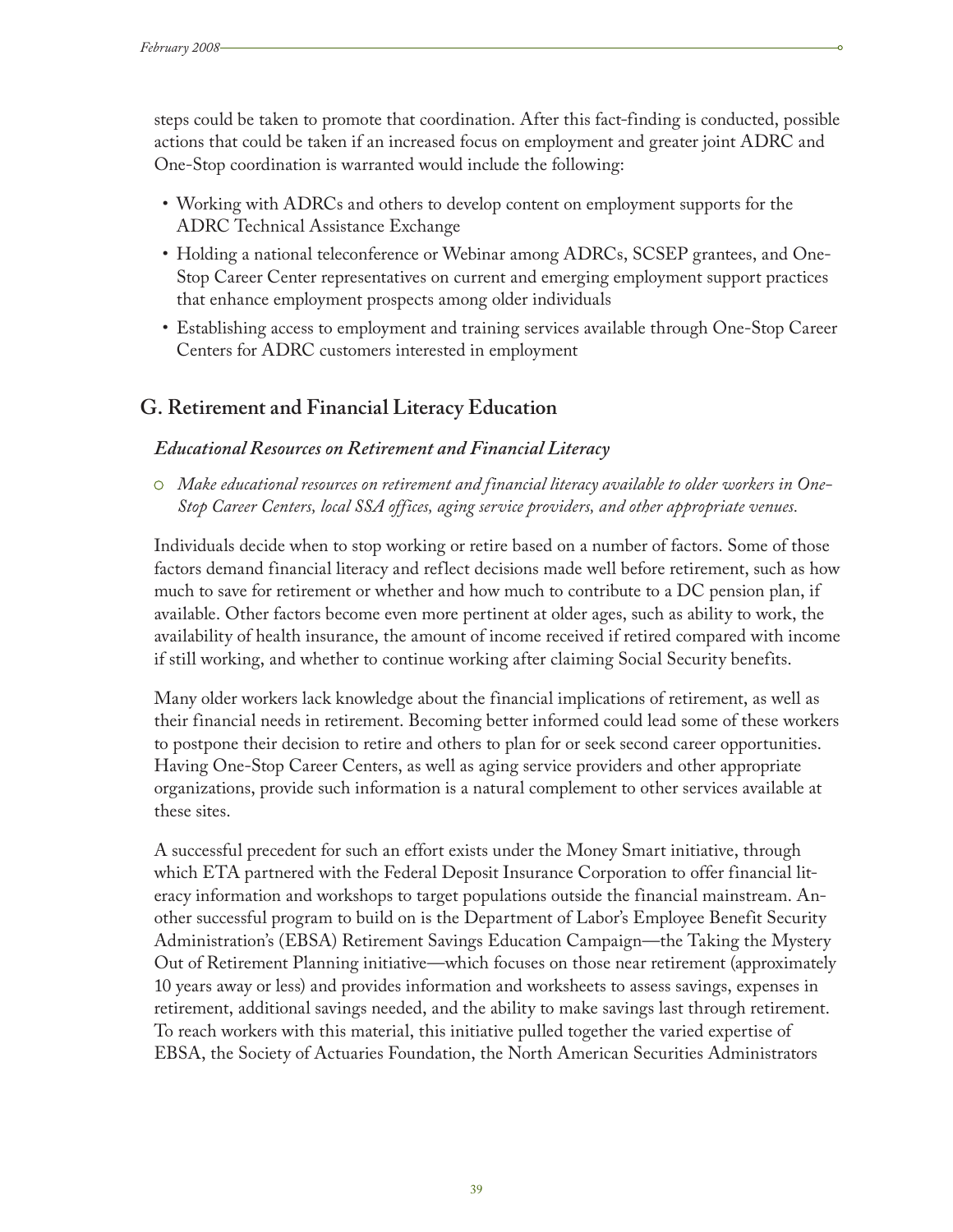Association, and AARP, as well as the Society for Human Resource Management, the American Institute of Certified Public Accountants, and the Federal Citizen Information Center. The popular workbook will shortly be complemented by an online interactive calculator and nationwide outreach plan to help would-be retirees complete the worksheets. This builds on EBSA's Savings Fitness publication, a retirement planning guide for all ages, developed with the Certified Financial Planner Board of Standards and also translated in Spanish. This effort could be coordinated with other related administration activities,<sup>75</sup> as well as with ongoing efforts in the non-profit and private sectors.

Older workers should be made aware of existing financial incentive programs for workers. These include the Earned Income Tax Credit for low-income workers and employer-focused tax credits such as the Work Opportunity Tax Credit, which offers incentives for hiring people with low income and individuals with disabilities. Individual Development Accounts (IDAs) are another potential financial resource for older workers. IDAs are matched savings accounts that enable low-income American families to save and build assets.

## **IV. Conclusion**

The Taskforce on the Aging of the American Workforce brought together agencies from across the Federal government to address the workforce challenges posed by an aging population. Although the Taskforce agencies individually affect the lives of older workers, the impact of the aging population and the retirement of the Baby Boomer generation on the labor market warrant a collective response. Over the past year, Taskforce agencies have worked collaboratively to develop strategies that would facilitate the increased participation of older Americans in the labor market and enable businesses to take full advantage of this skilled labor pool. In moving forward, this model of interagency collaboration will continue. The strategies recommended by the Taskforce will be multi-agency efforts, implemented by all Taskforce members or by an appropriate sub-group of agencies. Together, these Federal government agencies—working in partnership with private employers, nonprofit organizations, and older workers—can address the challenges and take advantage of the opportunities posed by the aging of the American workforce.

<sup>&</sup>lt;sup>75</sup> Many of these are identified in the National Strategy for Financial Literacy 2006, a report of the Financial Literacy and Education Commission.